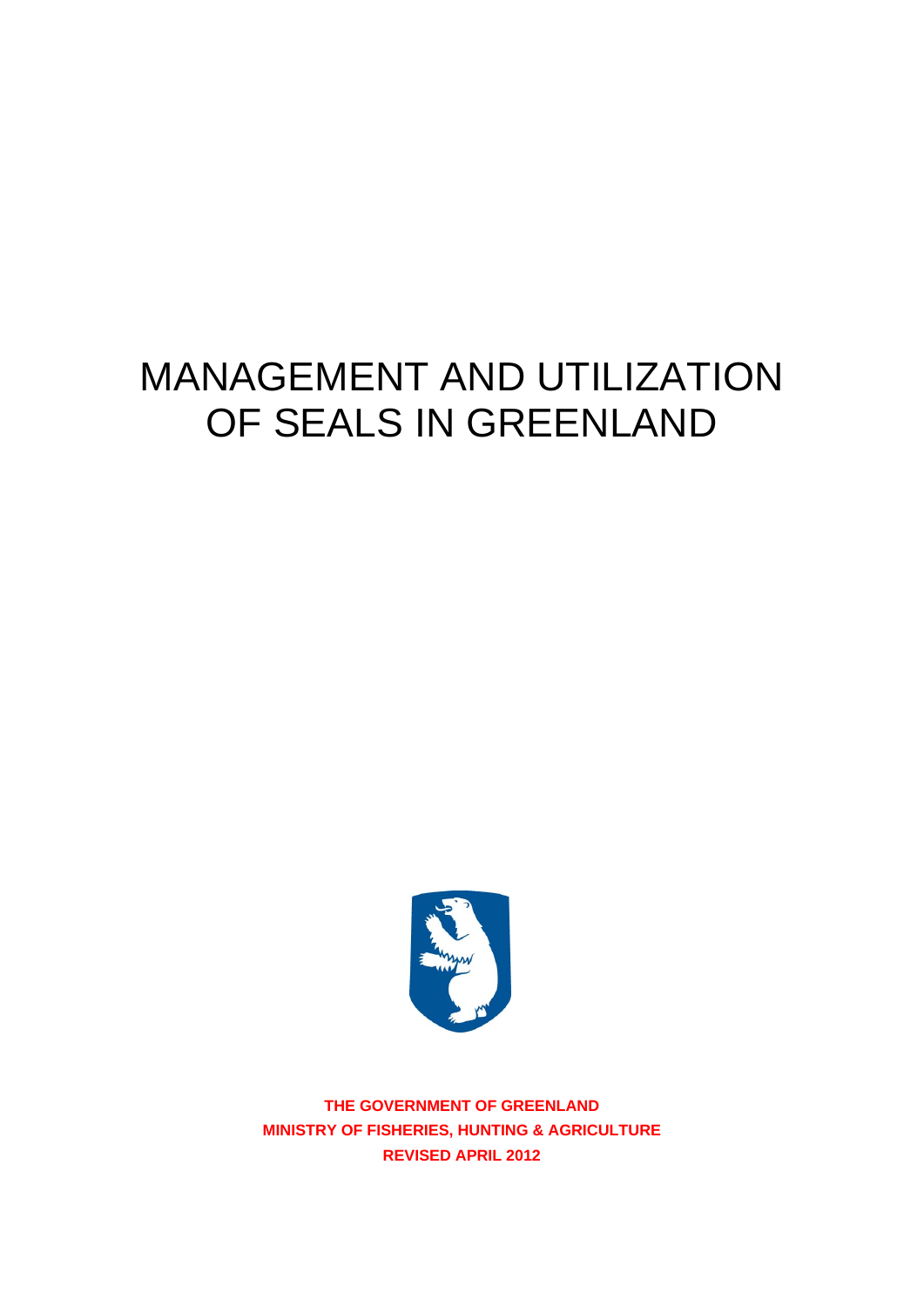### Foreword by Honourable Minister of Fisheries, Hunting & Agriculture, Mrs. Ane Hansen:

I have the clear opinion that challenges have to be taken on the spot and directly with the relevant partners by equal part dialogue and mutual understanding between the involved parties.

I have, in connection with meetings in the recent past, seen a great need for information on seals and seal hunting to authorities, merchants and consumers in Europe and other countries. There is very little knowledge about these topics



in Europe. In this context, I propose that the European Union that have adopted the ban, with Inuit exemption will help us to form an information campaign so people can understand what the ban and the exemption for Inuit means.

As a Minister for Fisheries, Hunting and Agriculture, I have advocated intensively for increased sustainable use of all living resources in Greenland, based on sound biological advice. I have also advocated the importance of listening to what national, international organisations and unions have to say. I have listened to our Industry and hunters, who asked me to talk to the EU system and meet with partners.

Greenland is a country of contrasts. We have culture and traditions that go 4000 years back in time. The Greenlandic society is also part of the modern and developing world today, where we June 21st 2009 have gained Self Governance. It means for instance that we are and will be highly depending on our own natural resources, including the marine resources. It also means that we have to continue our focus on and to take care of the great nature and its richness on a higher level, so future generations can get benefit of these in a sustainable manner.

I would also like to stress the importance of a sound ecosystem based management of all living resources. The increasing numbers of seals in our seas are the biggest competitors to our fishermen and hunters.

I appreciate partners who bring scientifically documented decisions first. I refer to our good fisheries partnership agreement with EU. However, I am very worried about the EU ban on seal products with Inuit exemption, since this is based on emotion and not facts. This trend worries me deeply, because we have an increasing seal population in our and neighbouring waters. Currently the population is estimated to be between 15.2 to 17.2 million seals. I have received information from a reputable veterinarian who is deeply concerned about the risk of outbreaks of influenza in the seals. If that happens, then I would say that it will be a major and unintended cruelty. We as responsible citizens of the world must act balanced, so the ecosystem does not change significantly.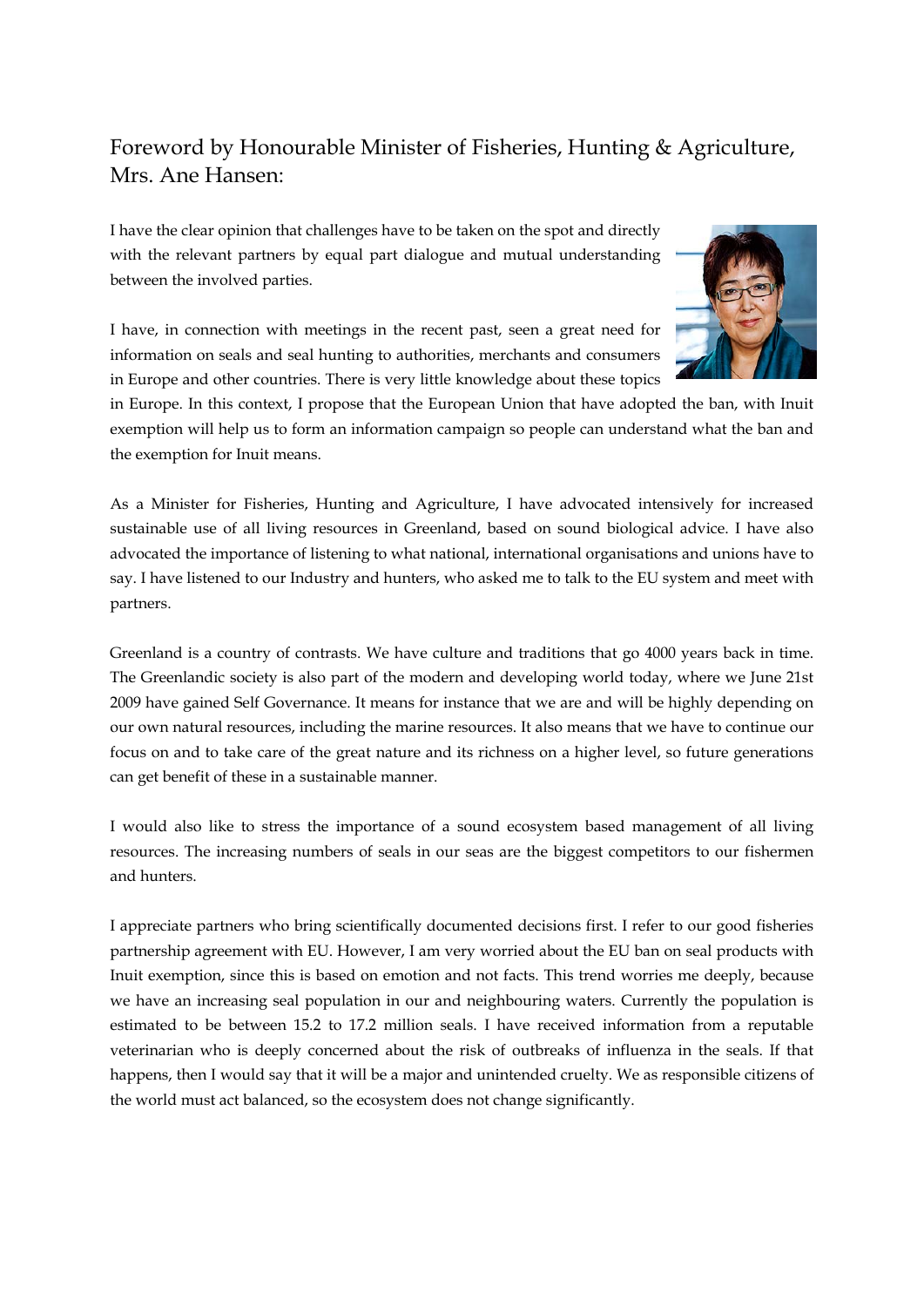On top of that Greenland is also severely affected by decisions and domestic politics in the EU and other countries. The effect of the trade ban of seal products is one example. Even with the so-called Inuit exemption within the EU ban, the decision has already destroyed our sealskin market. Today there are stored about 300.000 sealskins due to a destroyed international sealskin market. The EU should in addition to the hearing 7 of February 2012 strongly consider the ban and that there will be a soon decision on the WTO cases which Norway and Canada has applicated for. The slow processing of these cases also blocked the market for our products.

I have stressed in my speeches that in our effort of implementing self-governance in Greenland full utilisation of all available resources is necessary, this of course includes all landed animals. All raw materials have to be utilised in an effective manner and at a high level so we can limit the import of western food, and in that way participate in the reduction of CO2 emissions. By a higher level of utilization and increased manufacturing of our own resources, we will also reduce and limit modern life style diseases that are occurring more often in Greenland.

Our traditional food has been evaluated by medical doctors and other scientists. The scientists recommended Inuit not to reduce or stop eating traditional food because these products are healthier than industrialised and imported food.

I would also like to express my understanding to our fishermen and hunters organization KNAPK and Inuit Circumpolar Council's (ICC) deep concerns that there might be violations of Indigenous Peoples' Rights, and particularly on the their economic and social development. The economics of seal hunting is very vulnerable. Our Cabinet *Naalakkersuisut* has decided to continue subsidizing the seal hunt so that sealers can continue with income from the catch, although the sale of sealskin in the world is destroyed. Sealing has a significant socio-economic importance for the whole of Greenland, which provides us with fresh meat and winter supplies.

It is proved that the Inuit exemption has not helped as intended. I have with regret observed the current development in Europe, Russia, Belarus and Kazakhstan, with the trade bans which are based on feelings not on facts. These initiatives have severe economical and socio-economical consequence with negative consequences for our hunters, their families and their livelihood.

*Naalakkersuisut* regrets deeply that the Inuit exemption has not helped as intended. Therefore, I am proposing that the EU supports us in an information campaign in our effort so that the ban policy does not spread further than we have already seen in non-EU countries. As I mentioned initially, I think it would be appropriate that the EU system, cooperates with us to inform about how to understand the ban and the Inuit exemption.

Ane Hansen Nuuk, April 2012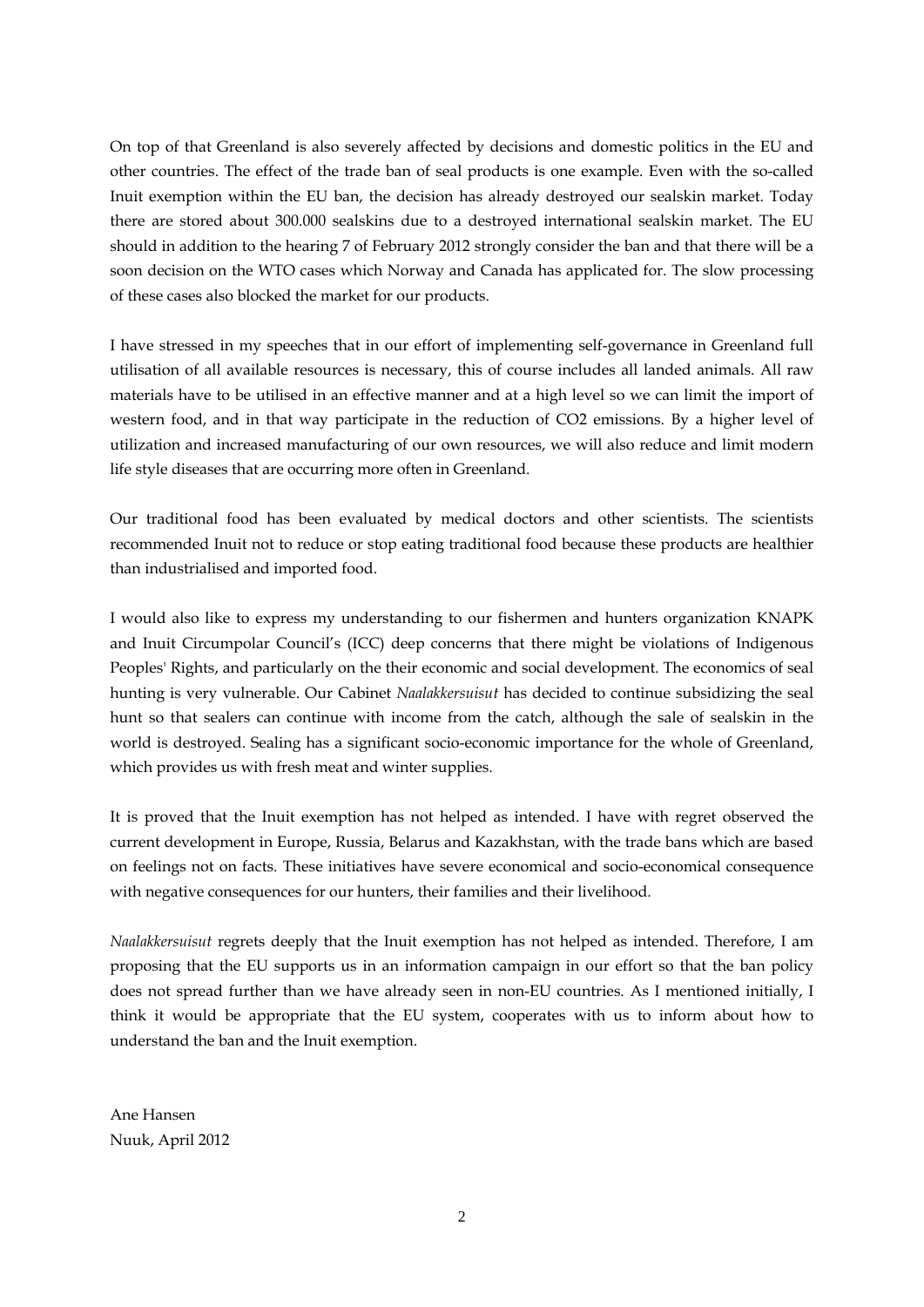## Table of content:

| REGULATION (EC) NO 1007/2009 OF THE EUROPEAN PARLIAMENT AND OF THE COUNCIL OF 16 SEPTEMBER 2009 ON TRADE IN SEAL PRODUCTS32   |  |
|-------------------------------------------------------------------------------------------------------------------------------|--|
| COMMISSION REGULATION (EU) NO 737/2010 OF 10 AUGUST 2010 LAYING DOWN DETAILED RULES FOR THE IMPLEMENTATION OF REGULATION      |  |
|                                                                                                                               |  |
|                                                                                                                               |  |
|                                                                                                                               |  |
|                                                                                                                               |  |
| THE BAN OF SEAL PRODUCTS IN THE EUROPEAN UNION AND IN THE CUSTOMS UNION OF BELARUS, KAZAKHSTAN AND THE RUSSIAN FEDERATION  35 |  |
|                                                                                                                               |  |
|                                                                                                                               |  |
|                                                                                                                               |  |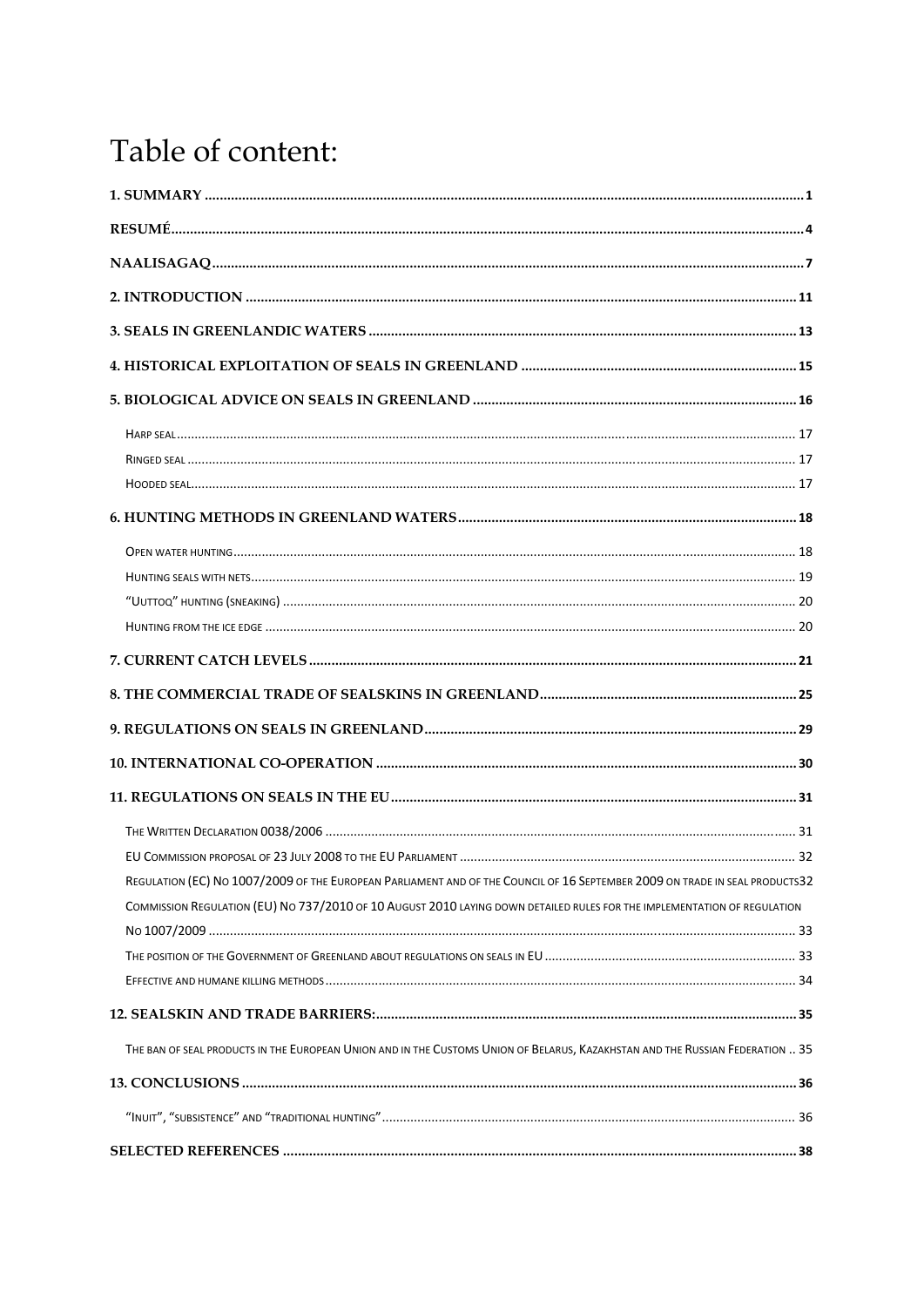### 1. Summary

### **1. Species:**

There are six different species of seals in the Greenlandic waters. Five of the species have been hunted for centuries, but today the catch is focused on the harp seal, ringed seal and hooded seal with great importance to the Inuit hunters. The seal populations hunted in Greenland's waters counts more than 12 million seals.

### **2. Sustainability and biological advice:**

There are no quotas on seals in Greenland, as the harvest level is relatively low compared with the number of seals. The populations of harp and hooded seals have, however, also been subjected to commercial sealing by Canadian, Norwegian and Russian sealers, and their numbers and reproduction have, therefore, been monitored carefully for many decades. These species are now managed after an internationally-recognized, conservative cautionary approach within marine mammal management called Potential Biological Removal (PBR).

According to the Red List of Greenland (2007) none of the three species are endangered. The Red List's assessments are carried out by the guidelines of the international Red List; conducted by The International Union for Conservation of Nature (IUCN). Furthermore, in 2004, IUCN openly supported sustainable harvesting principles in relation to the abundant seal populations; rather than protection of these species.

### *Harp seal:*

Harp seals are divided into three populations; one that breeds in the White Sea (Russia), one in the Greenland Sea (off Northeast Greenland) and one off Newfoundland (Canada). Most Greenland catches are from the population shared with Canada. The latest survey result for this population is from 2008, which found that 1.6 million newborn pups were born that spring, and that this corresponds to a total population of about 8 million. The population is believed to have increased further, so that it now counts more than 9 million seals. The current population might be at its highest level ever; hence, higher than before the commercial hunt began. This is possible because other components in the ecosystem, ex. cod and some of the large whales, are relatively smaller compared to what they have been. The total allowable catch (TAC) for Canada was set to 400,000 in 2011, but only 38,018 harp seals were taken. The Greenland catches has in the latest decade averaged 82,000/yr. harp seals.

#### *Ringed seal:*

The world population of ringed seals is estimated to be around 5-7 million seals. Approximately 50 % of the Greenland catch of about 78,000/yr. since 2000, is taken in Baffin Bay. The population of ringed seals in Baffin Bay and adjacent areas is estimated to be around 1.2 million seals (NAMMCO). Sustainability of the catch is assumed, because the ringed seal is widely and evenly distributed across most of the Arctic. They do not concentrate in breeding areas like the harp seals, and can, therefore, not be hunted in the same industrial way. The area, where they are hunted by the Inuit in Greenland and Canada, only constitute a tiny fraction of their habitat.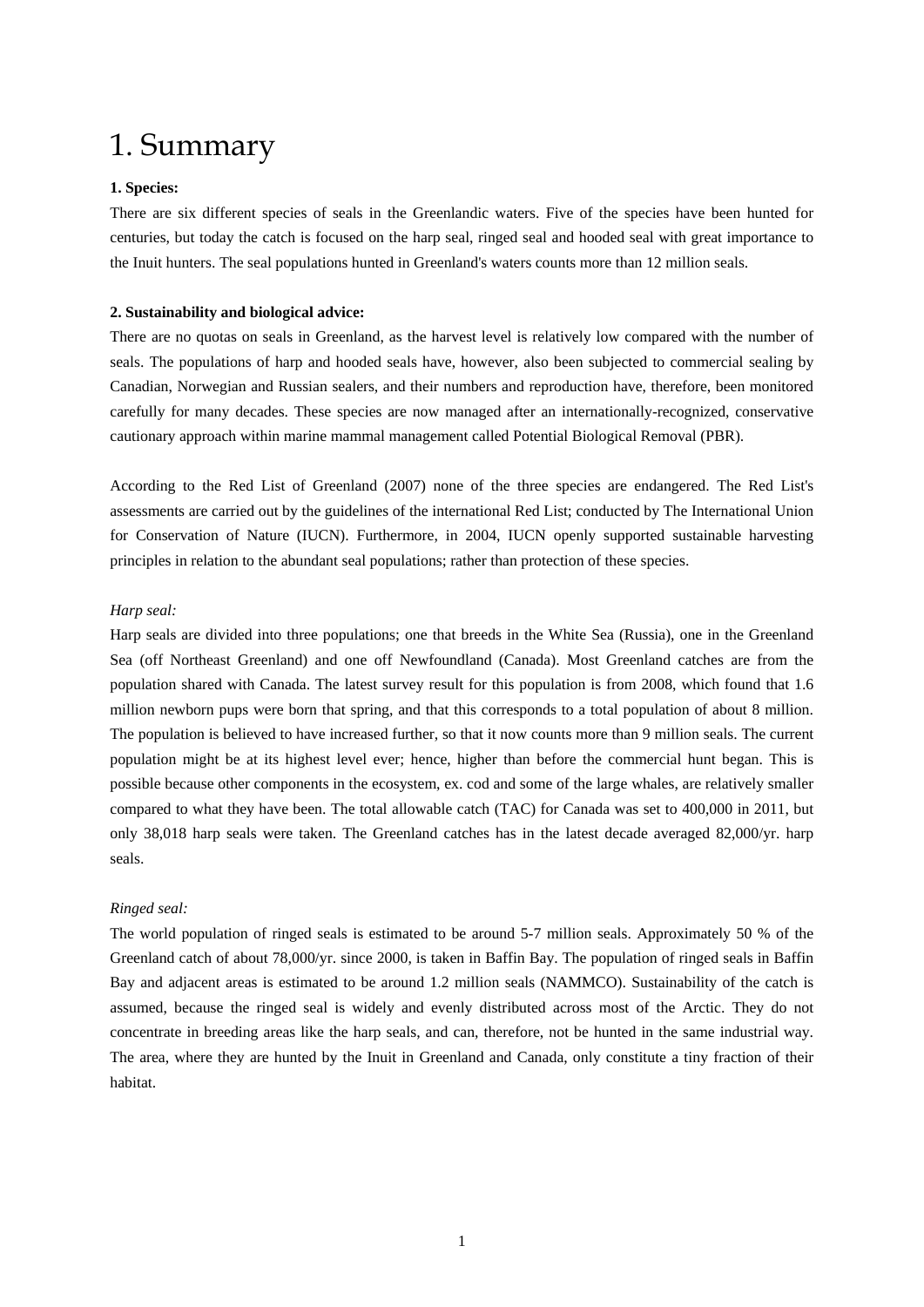#### *Hooded seal:*

Close to all catches of hooded seals in Greenland, average of 4,600/yr., since 2000, is from the Northwest Atlantic population, which is estimated to be around 600,000 seals (ICES/NAFO). The Canadian TAC, which takes a free hunt in Greenland into account, is set to 8,200, but less than 100 has been taken in recent years.

### **3. Hunting methods in Greenland:**

The catch of *harp seals* takes place all year round, but predominantly during summer and falls in *open water* and is a small-scale hunt. The hunter localizes the seal and shoots it with a rifle. In northern Greenland during the dark winter months *netting* is the prevailing method for the hunters to catch ringed seals. In spring, when *ringed seals* haul-out on the ice, hunters use white screens to *sneak up* to an appropriate shooting distance and shoot the seal dead in the head. In The European Food & Safety Agency's (EFSA) study, the rifle hunt is accepted as a humane hunting method.

### **4. The Greenlandic catch:**

There are about 2,100 full time and 5,500 leisure time hunters in Greenland. Altogether, there are just under 8,000 hunters in Greenland. The full time hunters constitute almost 7 % of the work force (app. 32,000) in Greenland (2011).

#### **5. Economy – household as well as national:**

For the 2,100 professional hunters in Greenland, the income from the seal hunt is vital. The household economy for the hunter is mixed. The income from the seal hunt (from selling and/or giving the meat) serves as a subsistence supplement to the barter economy still existing in small communities dispersed in Greenland. It also serves as direct cash flow income for the hunter; namely the sale of the seal skin from which some hunters get approx. half of their cash income covered, in order to feed their families. Often, the hunter in smaller communities is the breadwinner of the family. The average income for a hunter's municipality (e.g. Qaanaaq in northern Greenland) is approx.  $16,000 \in (2010)$ .

In terms of the national economy, the seal skin export has been steadily decreasing over the last couple of decades. It used to constitute an export item, besides the dominant export of fishery products, which account for 93 % (2011). An export hindrance would create social pressure on the national economy as hunters, relying on the cash flow income, would turn to social security benefits from the Greenlandic authorities. Furthermore, the seal skin processing has an intra-economic value, as different seal products are sold as handicrafts, clothing, national garments etc., some of which is sold to tourists.

#### **6. Culture and tradition:**

Seal hunting is an important part of the Inuit culture, tradition and identity in Greenland. Since the arrival of the first Inuit, seals have provided basic nutrition as food for humans and dogs. Furthermore, items (blubber and skin) have provided shelter, fuel, lightning, tools, covers for tents and kayaks, as well as, clothing. The seal also plays an immense role in Greenlandic mythology. Today, the Inuit in Greenland have access to the items of the modern world, but the seal is still hunted for food and clothing, and as part of a traditional legitimate leisure activity, in which all parts of the seal are used or consumed.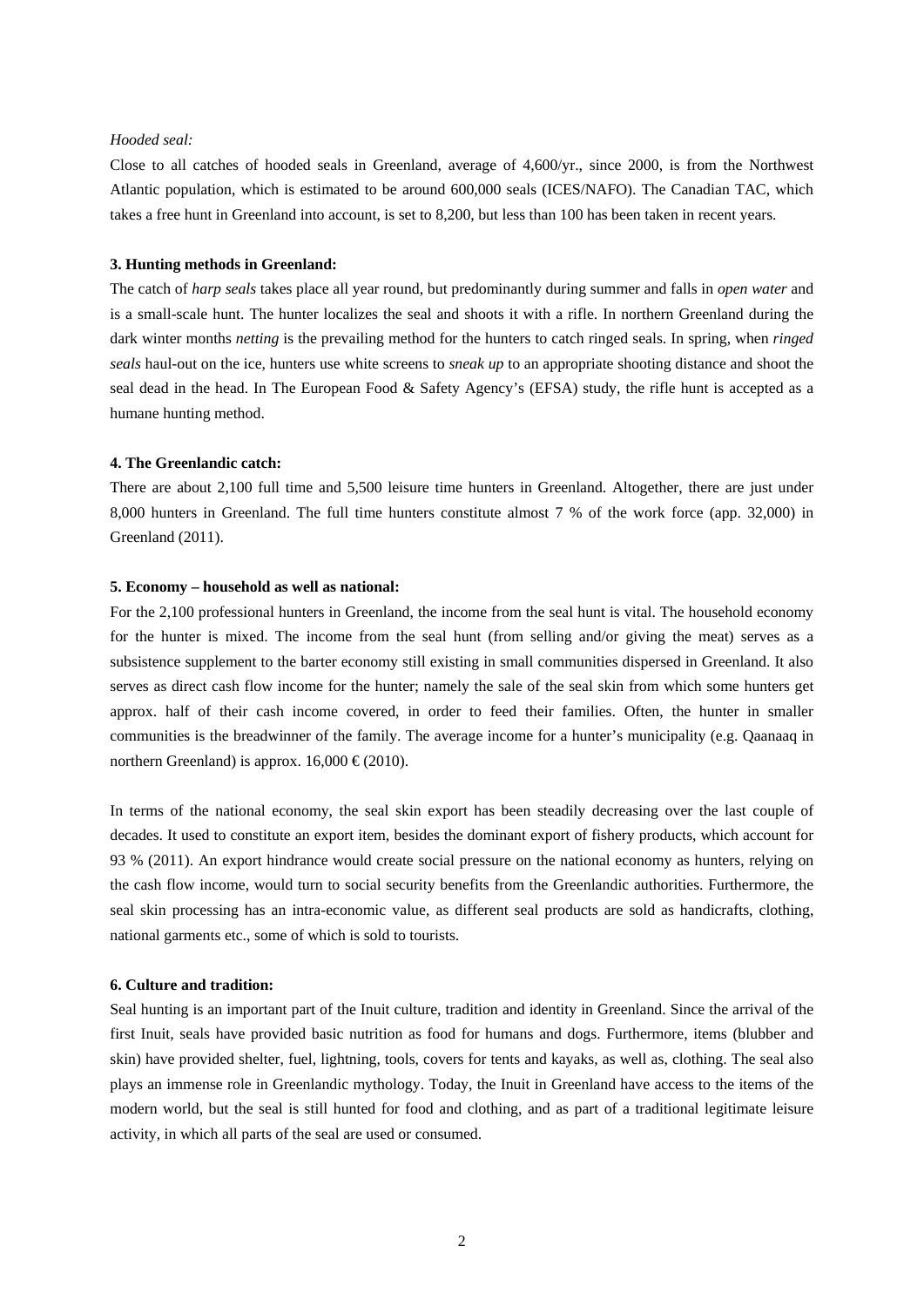### **7. Rights of Indigenous Peoples:**

The Inuit in- and government of Greenland call upon the declaration of the rights of Indigenous Peoples, which all EU Member States have signed. Relevant articles related to the hindrance of commercial seal hunting are:

- Indigenous Peoples have the right to freely pursue their economic […] development (art. 3)
- Indigenous Peoples have the right to not be subjected to forced assimilation or destruction of their culture (art. 8).
- Indigenous Peoples have the right to be secure on the enjoyment of their own means of subsistence [...] and to engage freely in [...] economic activities (art. 20).
- States shall consult […] in good faith with the Indigenous Peoples concerned […] in order to obtain the free and informed consent prior to the approval of any project affecting their […] resources (art. 32, §2).

### **8. Legislation - regulation, control and monitoring:**

In Greenland, the law on hunting from 1999 and the law on protection of nature and wildlife from 2003 constitute the overall frame regarding wildlife regulation. From December  $1<sup>st</sup>$ , 2010, a national executive order regarding the protection of seals and regulation of sealing came into force. The municipalities (four) set local regulation on seal hunting; but, as a rule of thumb, seals can be hunted all year around; provided that hunters have a permit. There are no quotas on the seals hunted; however, the permits are used to control and monitor the harvest, as hunters are required to report their annual catches.

### **9. International cooperation on seals:**

Greenland cooperates with the International Council for the Exploration of the Sea's (ICES/NAFO) Working Group on Harp and Hooded Seals and, also, with the North Atlantic Marine Mammal Commission (NAMMCO), which has a task force covering the studies and monitoring of seal populations. Within NAMMCO, a Seal Management Committee has been established in 2006; chaired by Greenland.

#### **10. International trade bans on seal skins and seal products:**

The Marine Mammal Protection Act (MMPA) of the United States enacted on October 21, 1972. The Council Directive 83/129/EEC (European Economic Community) of 28 March 1983 concerning the importation into Member States of skins of certain seal pups and products derived therefrom. Regulation (EC) No 1007/2009 of the European Parliament and of the Council of 16 September 2009 on trade in seal products, including an exemption for Inuit. Commission Regulation (EU) No 737/2010 of 10 August 2010 laying down detailed rules for the implementation of regulation No 1007/2009.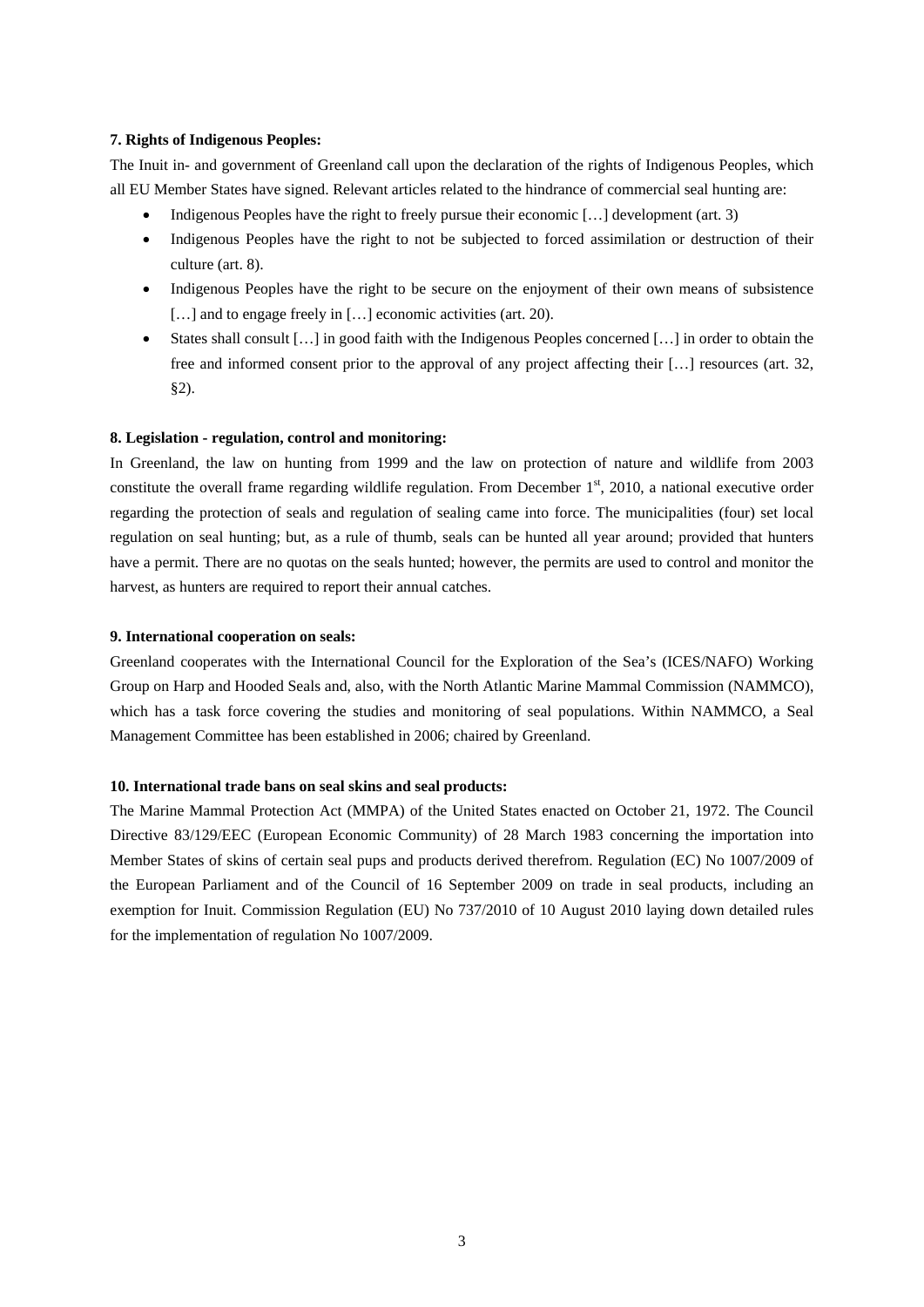### Resumé

### **1. Arter**

Der findes seks forskellige sælarter i de grønlandske farvande. Fem af disse arter har været jagede i århundreder, men i dag er jagten koncentreret omkring grønlandssæl, ringsæl og klapmyds, som har stor betydning for Inuit. De sælbestande, der jages i Grønland, tæller mere end 12 millioner individer.

### **2. Bæredygtighed og biologiske anbefalinger**

Der er ikke fastsat kvoter for sælfangsten i Grønland, og antallet af fangster er lavt set i forhold til bestandenes størrelse. Bestandene af grønlandssæl og klapmyds har imidlertid væres genstand for kommerciel fangst fra canadisk, norsk og russisk side, og deres størrelse og reproduktion har derfor været nøje overvåget i mange årtier. Disse arter administreres i henhold til internationalt anerkendte konservative principper inden for forvaltning af havpattedyr, der kaldes Potential Biological Removal (PBR).

Ifølge rødlisten for Grønland fra 2007 er ingen af de tre arter truede. Rødlistens fastsættelser sker på baggrund af anbefalingerne fra den internationale rødliste, der varetages af International Union for Conservation of Nature (IUCN). Herudover støttede IUCN i år 2004 åbent bæredygtige fangstprincipper i forhold til righoldige sælbestande frem for beskyttelse af disse.

### *Grønlandssæl*

Grønlandssælen er opdelt i tre bestande: en, der yngler i Hvidehavet (Rusland), en i Grønlandshavet (ud for Nordøstgrønland) og en ud for Newfoundland (Canada). De fleste fangster i Grønland sker fra en bestand, der deles med Canada. Den sidste undersøgelse af denne bestand er fra 2008. Den viste, at der dette forår ud af en samlet bestand på 8 millioner individer fødtes 1,6 millioner unger. Bestanden menes at være øget yderligere, således at den nu udgøres af mere end 9 millioner sæler. Den nuværende bestand er måske på sit højeste niveau nogensinde og er derfor også højere, end før den erhvervsmæssige sælfangst begyndte. Dette skyldes andre komponenter i økosystemet f.eks. bestandene af torsk og nogle af de store hvaler er mindsket i forhold til tidligere. Den samlede tilladte fangstmængde, Total Allowable Catch (TAC), for Canada blev i 2011 sat til 400.000, hvoraf kun 38.018 blev udnyttet. De grønlandske fangster har i det sidste årti ligget på 82.000 grønlandssæler i gennemsnit pr. år.

#### *Ringsæl*

Verdensbestanden af ringsæl antages at ligge omkring 5-7 millioner sæler. Siden 2000 er ca. 50 % af de grønlandske fangster på 78.000 pr. år sket i Baffinbugten. Bestanden af ringsæl i Baffinbugten og tilstødende områder anslås (iflg. NAMMCO) til at bestå af 1,2 millioner sæler. Fangsten anses for at være bæredygtig, fordi ringsælen er jævnt og bredt udbredt over det meste af Arktis, og de samler sig ikke som grønlandssælen i bestemte yngleområder og kan derfor ikke jages på samme industrielle måde. Området, hvori de jages af Inuit i Grønland og Canada, udgør kun en lille del af deres habitat.

#### *Klapmyds*

Siden år 2000 er næsten alle fangster af klapmyds i Grønland med et gennemsnit på 4.600 pr. år sket fra den nordvestatlantiske bestand, som anslås at udgøre 600.000 individer (ICES/NAFO). Den samlede tilladte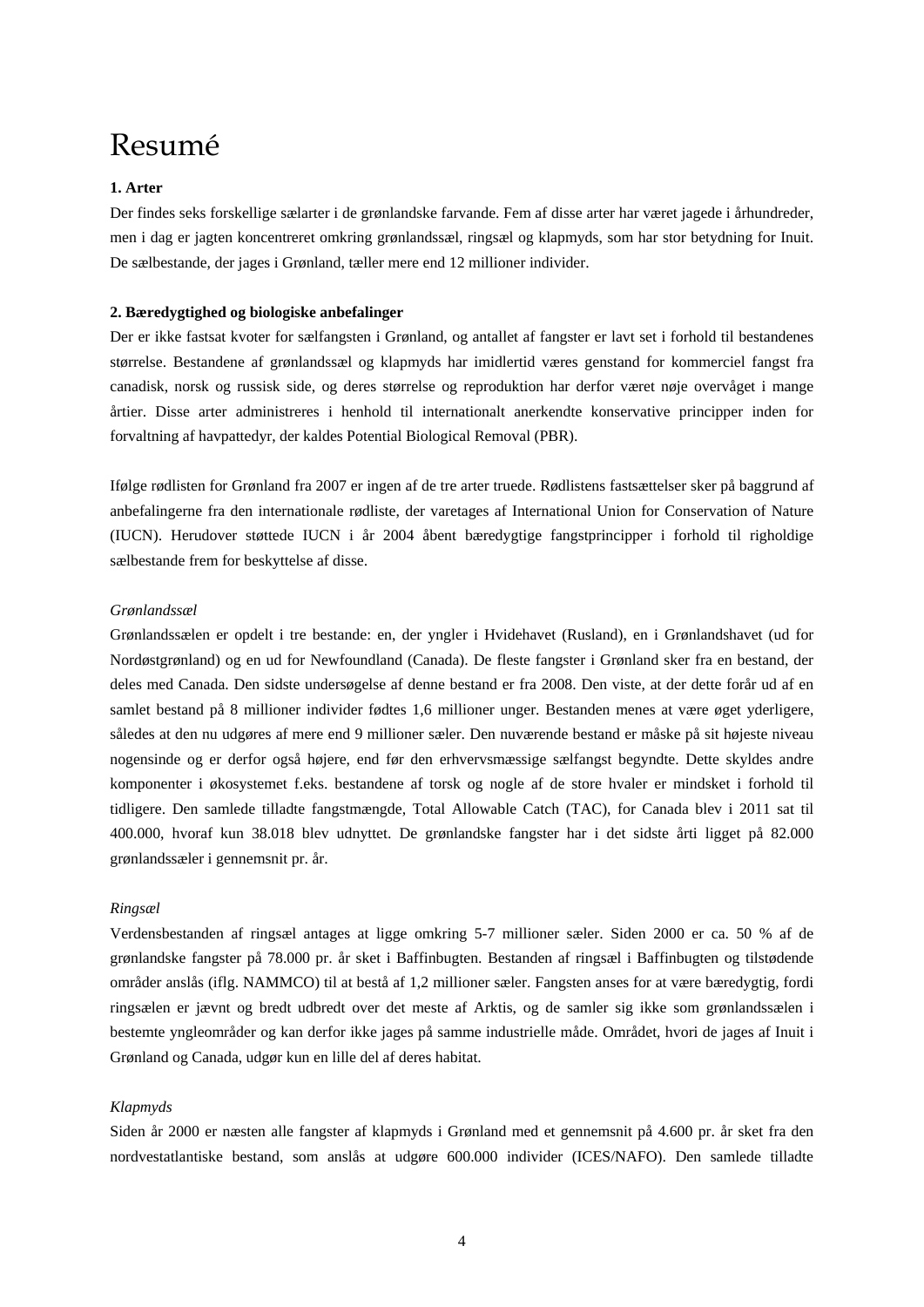fangstmængde (TAC) for Canada, som tager hensyn til den grønlandske fangst, er fastsat til 8.200, men i de sidste år er mindre end 100 blevet fanget.

### **3. Jagtmetoder i Grønland**

Jagt på *grønlandssæl* foregår året rundt men fortrinsvis om sommeren og i efteråret på *åbent vand* og kun i mindre omfang. Fangeren finder sælen og skyder den med riffel. I de mørke vintermåneder i Nordgrønland er fangst af ringsæl med *net* den mest udbredte metode blandt fangerne. I foråret, når ringsælerne trækker op på isen, bruger fangerne hvide skærme til at *snige* sig ind på skudhold og skyder sælerne i hovedet. I et studie fra The European Food & Safety Agency (EFSA) anerkendes jagt med riffel som en human jagtform.

### **4. Jagten i Grønland**

Der findes omkring 2.100 fuldtidsfangere og 5.500 fritidsfangere i Grønland. I alt er der lige under 8.000 fangere i Grønland. Fuldtidsfangere udgør næsten 7 % af den samlede grønlandske arbejdsstyrke (på ca. 32.000 i år 2011).

#### **5. Privat- såvel som nationaløkonomi**

Indkomsten fra sæljagten er af vital betydning for de 2.100 professionelle fangere i Grønland. Fangernes privatøkonomi er blandet. Indtægterne fra sæljagten (i form af salg og/eller som ernæring) tjener som et supplement til den bytteøkonomi, der stadig findes i de små samfund, der er spredt ud over Grønland. De tjener også som direkte kilde til kontante penge for fangeren - nemlig i form af salg af sælskind, hvorfra nogle fangere erhverver omkring halvdelen af den nødvendige indtægt til at underholde deres familier. I mindre fangersamfund er fangeren ofte ene forsørger for en familie. Gennemsnitsindkomsten for en fanger i en kommune som f.eks. Qaanaaq i Nordgrønland er omkring 119.000 kr. (for år 2010).

Set i nationaløkonomisk perspektiv har sælskindseksporten været støt faldende over de sidste årtier, hvor den tidligere udgjorde en eksportvare sammen med den altoverskyggende eksport af fiskeriprodukter, som i år 2011 udgjorde 93 %. En begrænsning i eksporten vil skabe et socialt pres på nationaløkonomien eftersom fangere, der er afhængige af deres kontante indtjening, vil skulle overgå til sociale ydelser fra de grønlandske myndigheder. Ud over eksporten har bearbejdning af sælskind intern økonomisk værdi og forskellige produkter af sæl sælges som kunsthåndværk, beklædning, nationaldragter osv., hvoraf nogle sælges til turister.

#### **6. Kultur og tradition**

Sæljagten er en væsentlig del af inuitkulturen, traditionen og identiteten i Grønland. Siden de første inuitter ankom, har sæljagt dannet fødegrundlag for mennesker og hunde. Hertil kommer at spæk og skind har givet ly, brændsel, lys, værktøj, telte og kajakovertræk tillige med beklædning. Sælen spiller også en umådelig stor rolle i den grønlandske mytologi. I dag har inuit i Grønland adgang til den moderne verdens bekvemmeligheder, men sæl jages stadig som kilde til føde og beklædning, og sæljagt er en legitim fritidsaktivitet, hvor alle dele af sælen bruges eller konsumeres.

#### **7. Oprindelige folks rettigheder**

Inuit og Grønlands Selvstyre påkalder sig Erklæringen om oprindelige folks Rettigheder, som alle EU's medlemsstater har tiltrådt. Relevante artikler i forhold til begrænsninger af erhvervsmæssig fangst af sæler er: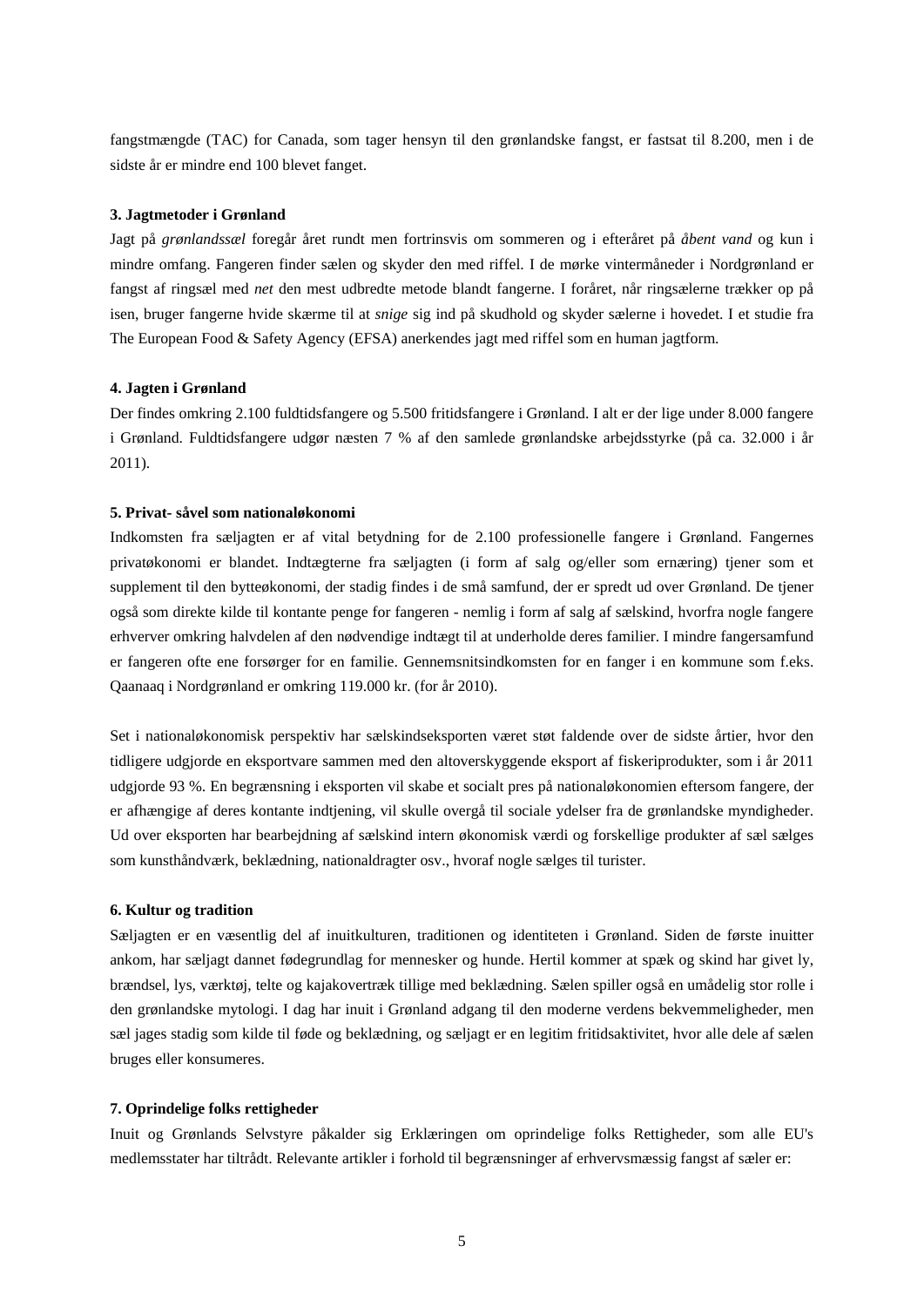- Oprindelige folk har ret til [...] og kan frit udøve deres økonomiske [...] kulturelle udvikling (artikel 3).
- Oprindelige folk og enkeltpersoner har ret til ikke at blive udsat for tvunget assimilation eller ødelæggelse af deres kultur (artikel 8).
- Oprindelige folk har ret til at opretholde og udvikle deres politiske, økonomiske og sociale systemer [...] og til frit at involvere sig i [...] økonomiske aktiviteter (artikel 20).
- Staterne skal konsultere og i god tro samarbejde med de berørte oprindelige folk [...] for at indhente deres frie og informerede samtykke forud for godkendelse af ethvert projekt, der berører deres [...] ressourcer (artikel 32, stk. 2).
- $\bullet$

### **8. Lovgivning - regulering, kontrol og overvågning**

I Grønland udgør Landstingslov om fangst og jagt fra 1999 og Landstingslov om naturbeskyttelse fra 2003 den overordnede ramme med hensyn til regulering af dyrelivet. Den 1. december 2010 trådte Selvstyrets bekendtgørelse om beskyttelse og fangst af sæler i kraft. Kommunerne (fire stk.) kan regulere jagten på sæl lokalt, men som tommelfingerregel kan sæl jages året rundt, forudsat at fangeren har jagtbevis. Der findes ikke nogen kvoter for sælfangsten, dog bruges jagtbeviserne som overvågning, idet fangerne er forpligtede til at oplyse deres årlige fangster.

### **9. Internationalt samarbejde om sæler**

Grønland samarbejder med International Council for the Exploration of the Sea (ICES/NAFO) i arbejdsgruppen vedrørende grønlandssæl og klapmyds og med North Atlantic Marine Mammal Commission (NAMMCO), som har en task force, der dækker studier og overvågning af sælbestande. I NAMMCO blev der i 2006 etableret en komite til forvaltning af sæler (Seal Management Committee) under formandskab af Grønland.

### **10. Internationale handelsbegrænsninger for sælskind og produkter fra sæl**

Marine Mammal Protection Act (MMPA) (USA) af 21. oktober 1972. Rådets direktiv nr. 83/129/EØF (Det europæiske økonomiske Fællesskab) af 28. marts 1983 om indførsel i medlemsstaterne af visse sælungeskind og varer heraf. Europa-Parlamentets og Rådets forordning nr. 1007/2009 af 16. september 2009 om handel med sælprodukter, herunder en undtagelse for inuit. Kommissionens forordning nr. 737/2010 af 10. august 2010 om gennemførelsesbestemmelser til forordning nr. 1007/2009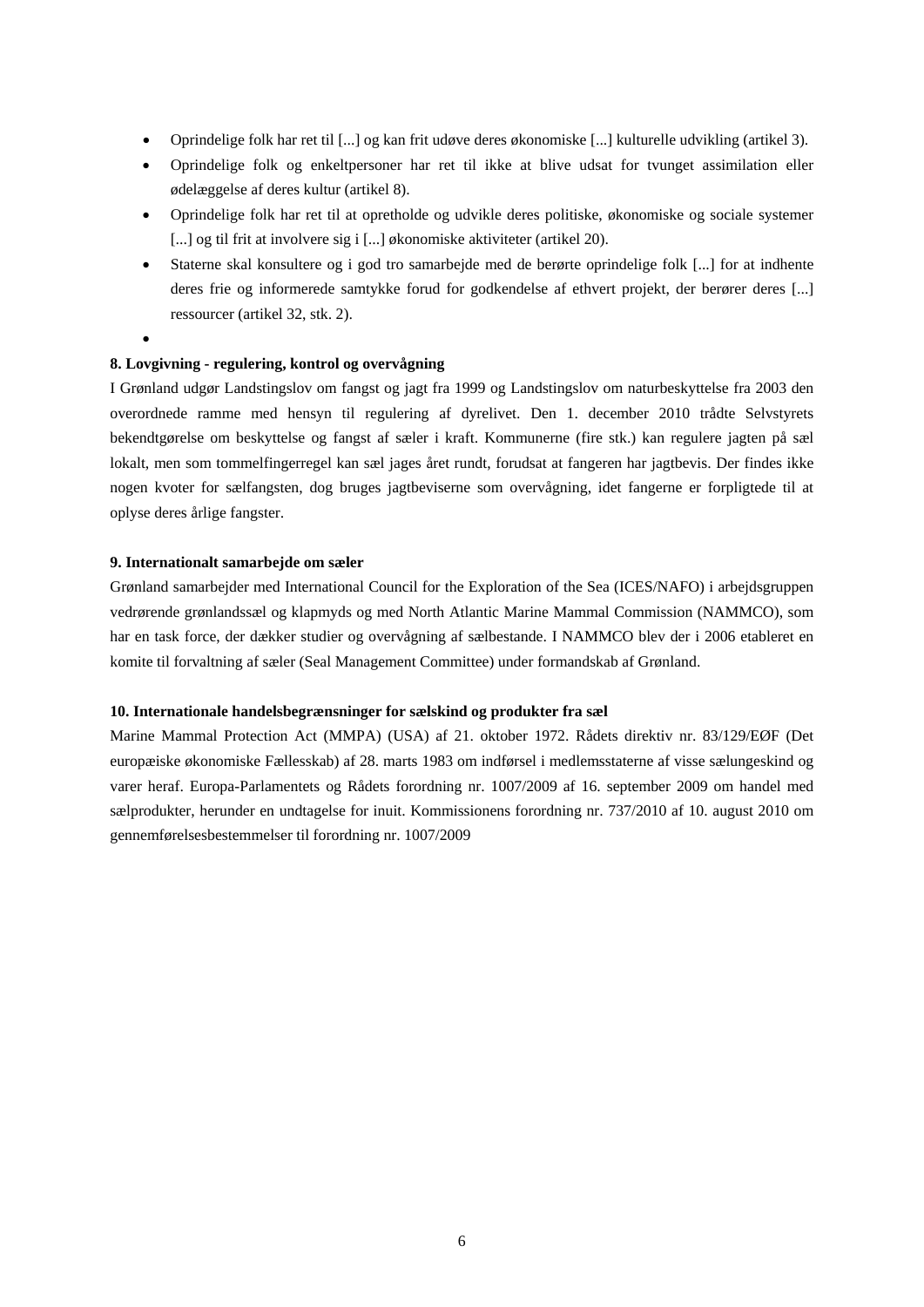## Naalisagaq

### **1. Puisit assigiinngitsut**

Kalaallit Nunaata imartaani puisit assigiinngitsut arfineq marluupput. Taakku ilaat tallimat ukiorpassuarni piniagaasimapput, ullumikulli piniagaanerusut Inuit piniartortaannut pingaaruteqarluartut tassaapput aataat, natsiit aammalu natsersuit. Puiseqatigiit assigiinngitsut piniagaasut Kalaallit Nunaata imartaaniittut 12 millioninit amerlanerupput.

### **2. Piujuaannartitsisinnaaneq biologillu siunnersuuteqartarnerat**

Puisit amerlassusiinut naleqqiullugit pisarineqartartut amerlagisassaanngimmata Kalaallit Nunaanni puisit immikkut pisassiissutigineqarneq ajorput. Taamaattorli aataat natsersuillu canadamiunit, norgemiunit aammalu russinit iluanaarniutigalugu piniarneqartarmata taakku amerlassusii kinguaassiornerilu ukiorpassuarni malinnaaffigeqqissaarneqarsimapput. Puiseqatigiit pineqartut maanna imarmiunik mianersortumik aqutseriaatsit, Potential Biological Removal-imik (PBR) taaneqartartut, nunallu tamalaat akuerisaat najoqqutarlugit nakkutigineqarput.

Kalaallit Nunaanni uumasunik navianartorsiorsinnaasunik nalunaarsuiffik 2007-imeersoq naapertorlugu puiseqatigiit pineqartut arlaannaalluunniit navianartorsiunngillat. Uumasunik navianartorsiorsinnaasunik naliliisarneq Nunat Tamalaat Pinngortitamik Allanngutsaaliinermut Suleqatigiiffiannit IUCN-mit najoqqutassiarineqartut naapertorlugit pisarpoq. Najoqqutassat taakku naapertorlugit IUCN-ip 2004-imi puisit naammattumik amerlassusillit illersorneqarnissaannut taarsiullugu piujuaannartitsineq tunngavigalugu piniarneqarnissaat ammassumik tapersersorpaa.

### *Aataat:*

Aataat ataatsimoortukkuutaanut pingasunut avissimapput; ataatsit Ruslandip Avannaani qallunaatut Det Hvide Havimik taasami erniortuusut, ataatsit Tunup avannaata avataani erniortuusut ataatsillu Newfoundlandip (Canada) eqqaani erniortuusut. Kalaallit Nunaanni pisarineqartartut amerlanerit aataanit Canadamiittartunit Kalaallillu Nunaanniittartunit pisuupput. Taakku kisinneqarnerannit paasisat kingulliit 2008-meersuupput. Paasineqarpoq upernaaq taanna aataavaqqat 1,6 millionit piaqqiarineqarsimasut, taakkulu naatsorsoraanni aataat tamarmiullutik 8 millionit missaanni amerlassuseqarsimassapput. Aataat taakku suli amerleriaqqissimassasutut naatsorsuutigineqaramik maanna 9 millionit sinnerlugit amerlassuseqalersimassapput. Massakkut aataat taakku aatsaat taama amerlatigilersimassapput, aamma iluanaarniutigalugu piniagaanertik sioqqullugu amerlassuserisaminnit amerlanerulersimassallutik. Tamatumunnga pissutaasimasinnaavoq uumassusileqarfimmi suut allat (assersuutigalugu saarulliit aammalu arferit angisuut) qangaanut naleqqiullugu ikinnerulersimammata. Canadami aataat pisarineqarsinnaasut amerlanerpaaffissaat 2011-imi 400.000-inut amerlassusilerneqarsimagaluartut 38.018-iinnaat pisarineqarput. Kalaallit Nunaanni aataat pisarineqartartut ukiut kingulliit qulit ingerlaneranni ukiumut agguaqatigiissillugit 82.000-inik amerlassuseqartarput.

### *Natsiit:*

Nunarsuatsinni natsiit 5-7 millionit missaanni amerlassuseqartutut missingerneqarput. 2000-imiit ukiumut natsiit pisarineqartartut 78.000 missaanniittartut affaat Baffinimip Ikerani pisarineqartarput. Baffinip Ikerata imartallu tassunga atasut natsii 1,2 millionit missaanni amerlassuseqassangatinneqarput (najoqqutaq: NAMMCO). Pisat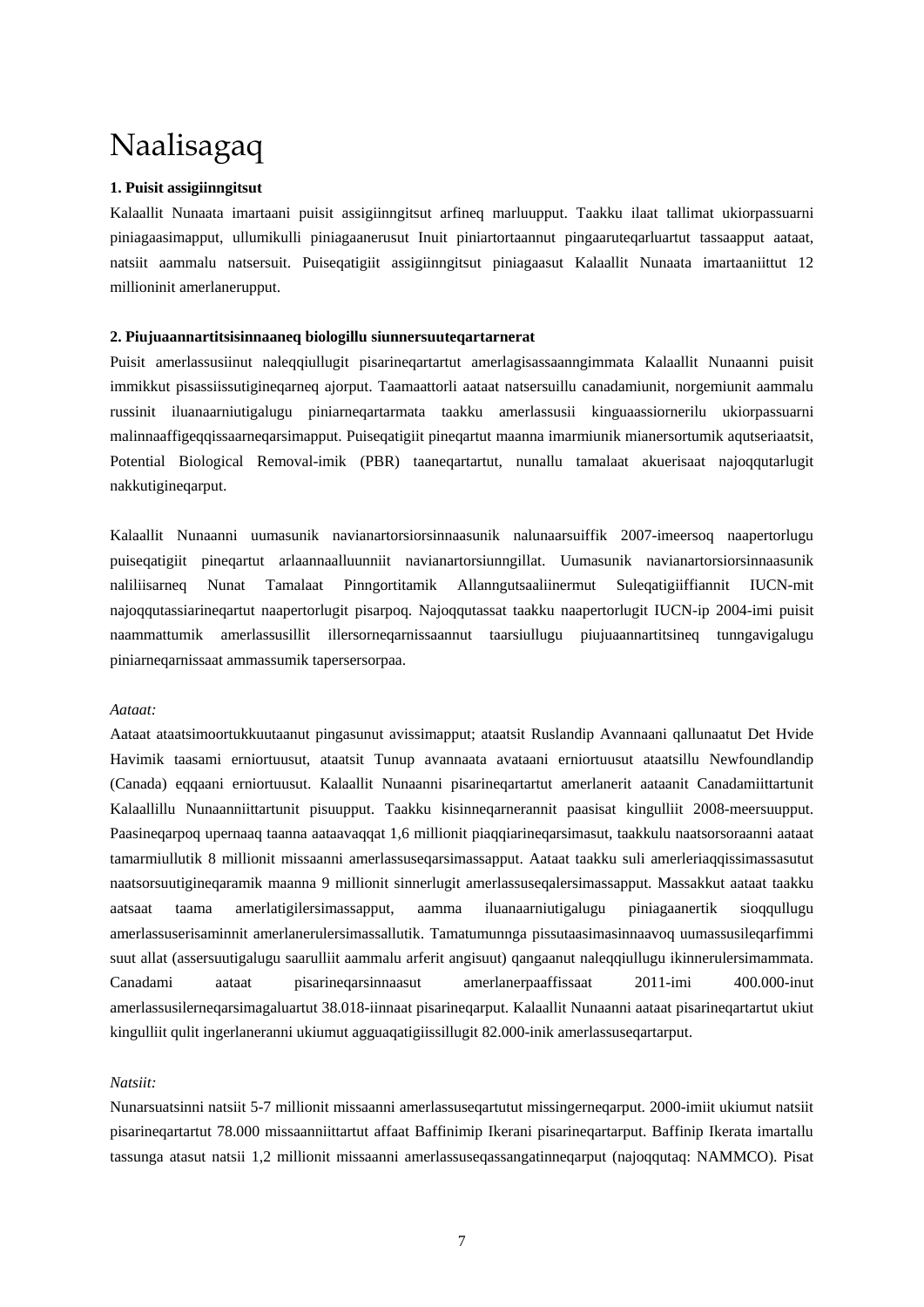ikiliartuutaanngitsutut naatsorsuutigineqarput tassami natsiit Issittumi assigiiaamik siammarsimammata. Aataatulli piffimmi ataatsimi amerlasoorsuullutik piaqqiorneq ajorput, taamaammallu amerlasoorsuakkuutaarlutik iluanaarniutigalugu pisarineqassanatik. Kalaallit Nunaanni Canadamilu Inuit piniarfigisartagaat natsiit uumaffigisaata ilamineeraanannguaraa.

### *Natsersuit:*

Natsersuit Kalaallit Nunaanni pisarineqartartut 2000-miilli agguaqatigiissillugu ukiiumut 2000 missaanni amerlassuseqartartut, tamangajammik Atlantikup Kitaata avannaaneersuupput, taakkulu ICES/NAFO naapertorlugu 600.000 missaanni amerlassuseqarput. Canadamiut pisassat amerlanerpaaffissaannik aalajangigaat, Kalaallit Nunaanni killilersugaannginnerat ilanngullugu naatsorsorneqartartut, 8.200-inut amerlassusilerneqarput, taamaattorli ukiuni kingullerni 100-init ikinnerusut pisarineqartarput.

#### **3. Kalaallit Nunaanni piniarnermi periaaserineqartartut:**

*Aataat* ukioq kaajallallugu piniagaasarput, annermilli *sikuutinnagu* aasakkut ukiakkullu piniarneqartarlutik, aamma amerlasuukaarlugit pisaqartoqarneq ajorpoq. Piniartup aataaq sumiissusersisarpaa qoorortuumillu aallaasarlugu. Kalaallit Nunaata Avannaani ukiukkut kaperlatsillugu *qassusersorneq* annermik piniartunit puisinniarnermi atorneqartarpoq. Upernaakkut *natsiit* qassimasalersillugit piniartunit taalutserluni uuttorniarnikkut piniarneqartarput. Europami Inuussutissalerinermut Isumannaallisaanermullu Suleqatigiiffiup (EFSA) misissuinerani qoorortoorsorluni piniarneq naalliutsitsinani piniarnertut akuerisaavoq.

### **4. Kalaallit Nunaanni pisarineqartartut:**

Kalaallit Nunaanni inuussutissarsiutigalugu piniartut 2.100 missaanni amerlassuseqarput sunngiffimminnilu piniartartut 5.500 missaanni amerlassuseqarlutik. Kalaallit Nunaanni piniartartut katillugit 8.000 inulaarpaat. Kalaallit Nunaanni 2011-imi sulisinnaasut 32.000 missaanniittut 7%-iisa missaat inuussutissarsiutigalugu piniartuupput.

#### **5. Aningaasarsiorneq – inoqutigiinni inuiaqatigiinnilu tamani:**

Kalaallit Nunaanni inuussutissarsiutigalugu piniartunut 2.100 missaanniittunut puisinit isertitat pingaaruteqarluinnartuupput. Piniartukkormiut isertitaat assigiinngitsunit pisarput. Puisinniarnermit pissarsiat (tuniniaanikkut aamma/imaluunniit pajuttortarnikkut) Kalaallit Nunaanni inoqarfinni mikisuni siammarsimasuni pajuttortarluni inuussutissarsiornermi suli atuiffiusuni inuussutissaqaataalluartarput. Aamma piniartumut toqqaannartumik aningaasarsissutaasarpoq, ilaquttaasunut inuussutissaqartitsiniarnermut atorneqartarlutik – annermik puisip amia isertitsissutaasarpoq, ilaatigut piniartut isertitaasa affaasa missaaniittarluni. Amerlasuutigut nunaqarfinni mikisuni piniartoq ilaqutariinnik inuuniarnikkut pilersuisuusarpoq. Aqutsiveqarfinni piniartoqarfiusuni (soorlu Kalaallit Nunaata Avannaani Qaanaami) piniartup isertitai ukiumut 119.000 kr.-it missaanni amerlassuseqartarput (2010).

Nunap tamarmi aningaasarsiornera eqqarsaatigalugu puisit amii avammut nioqqutigineqartartut ukiut kingulliit qulikkaat ingerlaneranni ikiliartorsimapput. Avammut tunisanut annermik aalisakkanit tunisassiaasunut, avammut tunisat 93%-erisartagaannut, puisit amii tapertaasaraluarput. Avammut nioqquteqarnerup ajoquserneqarnera nunap aningaasarsiornera eqqarsaalugu inuttut ajornartorsiortitsilissaaq tassami piniartut aningaasanik pisariaqartitsisarnertik pissutigalugu Kalaallit Nunaanni pisortaniit isumaginninnermi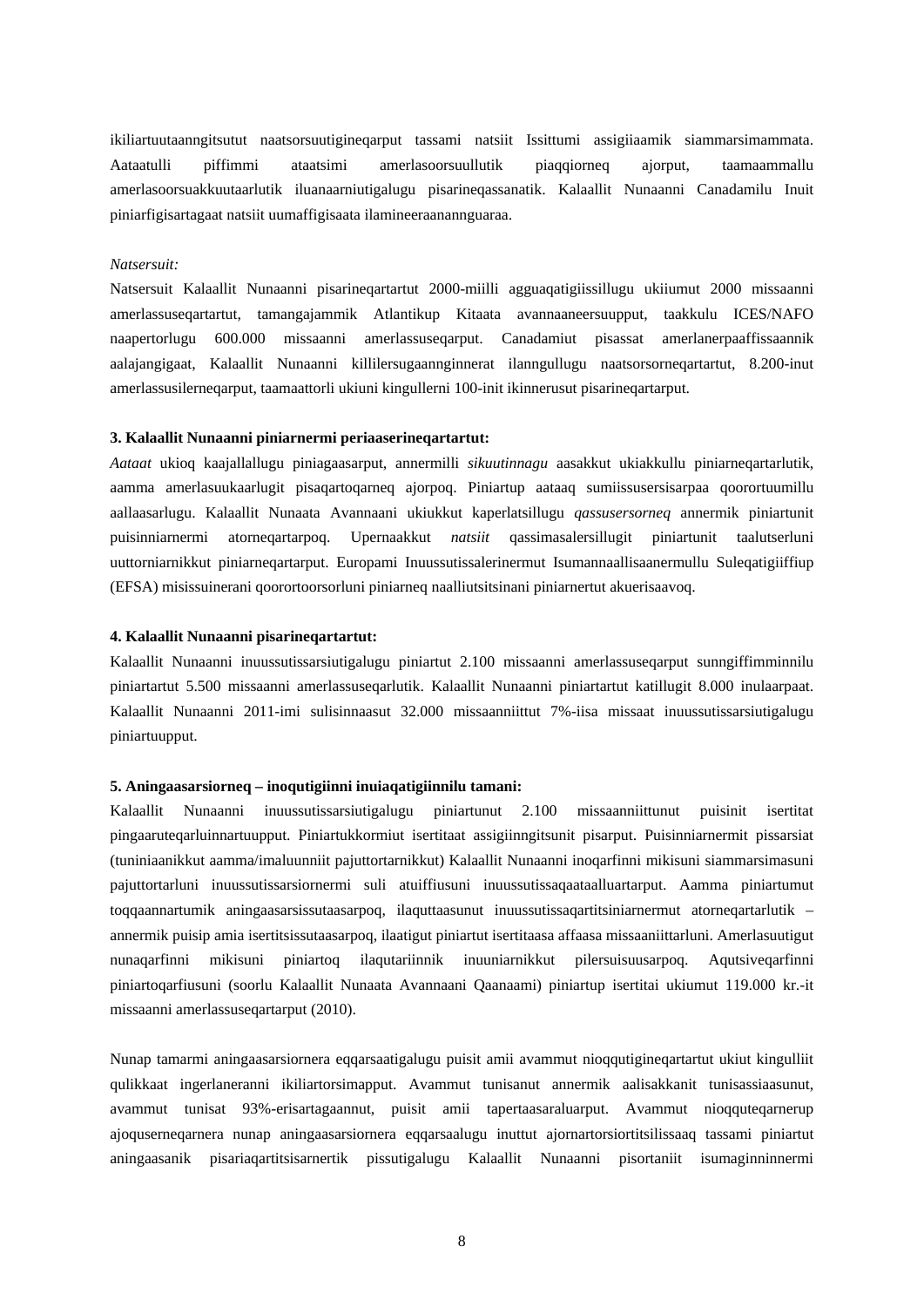ikiorsiissutinik isumalluuteqalersussaammata. Avammut tunisassiornermut ilanngullugu puisit amiinik suliareqqiisarneq immini immikkut naleqalersarpoq kiisalu puisinit pissarsiat assigiinngitsut sanalukkatut, atisatut, kalaallisuutut nioqqutigineqartarput ilaatigut takornarianut tunineqartarlutik.

### **6. Kulturi ileqqutoqqallu:**

Puisinniarneq Kalaallit Nunaanni Inuit kulturiannut, ileqqutoqaannut kinaassusaannullu pingaaruteqarpoq. Inuit tikeqqaarmatali puisit inunnut qimminullu ulluinnarni inuussutaasimapput. Taakku saniatigut puisinit pissarsiat allat, orsua amialu, oqqiffissaqartitsisarsimapput, kiassaataallutik, qaammaqqutaallutik, sakkugineqarlutik, tuperni qalerarineqarlutik qaannanilu amerineqartarlutik atisarineqartarlutillu. Puisit aamma Kalaallit Nunaanni oqaluttuatoqqani pingaarutilissuupput. Ullumikkut Kalaallit Nunaanni Inuit sunik nutaalianik pissarsisinnaagaluartut taamaattoq puisit nerisassatut atisassatullu suli piniarneqartarput kiisalu sunngiffimmi sammisaqaataasarlutik, puisilu tamarmi atorneqartarluni nerineqartarluniluunniit.

#### **7. Nunap inoqqaavisa pisinnaatitaaffii:**

Kalaallit Nunaanni Inuit Naalakkersuisullu, Nunat Inoqqaavisa Pisinnaatitaaffii EU-mut ilaasortat tamakkerlutik atsioqataaffigisimasaat matumuuna innersuussutigaat. Tassani aalajangersakkat ilaat puist iluanaarniutigalugu piniarneqarnerannik akornusersuinermut tunngasuupput:

- Nunat Inoqqaavisa pisinnaatitaaffigaat nammineq aalajangersaanissaq. Pisinnaatitaaffik tamanna kiffaanngissuseqarlutik piorsarsinnaallugu namminneq aningaasarsiornikkut, [...] aamma kultureqarnikkut ineriartornissartik (aalajangersagaq 3).
- Nunat inoqqaavi inuiaat inuillu ataasiakkaat pisinnaatitaapput inuiannut allanut pinngitsaaliissummik ilanngutivitsitaannginnissamut imaluunniit kultureqarnermik aserunnginnissaannut (aalajangersagaq 8).
- Nunat inoqqaavisa pisinnaatitaaffigaat namminneq naalakkersuinikkut, aningaasarsiornikkut aamma inooqatigiinnermi aaqqissukkatik imaluunniit suliffisik attatissallugit [...] aamma kiffaanngissuseqartumik qangaaniit kingornussatik allallu pissaqarniarnikkut suliat atorsinnaassallugit (aalajangersagaq 20).
- Naalagaaffiit pisussaapput siunersiuissallutik aamma ajunngitsussamik siunertaqartumik nunat inoqqaavinik pineqartunik taakkua [...]kiffaanngissuseqartumik aamma paasinnilluni akuersineq anguniarlugu suliniummik sumilluunniit [...] isumalluutinilluunniit allanik attuisumik akuersissuteqannginnermi( aalajangersagaq 32 imm. 2).

### **8. Inatsisit – malittarisassaqartitsineq, nakkutilliineq malinnaaviginninnerlu**

Kalaallit Nunaanni piniarnermjut inatsit 1999-imeersoq aammalu pinngortitap uumasullu illersorneqarnissaannik inatsit 2003-imeersoq uumasut nujuartat pillugit malittarsissiornermi tunngaviliisuupput. 2010-imi decemberip aallaqqaataani puisit illersorneqarnissaat puisinniarnerullu malittarisassaqartinneqarnissaa pillugu nalunaarut atuutilerpoq. Kommunit (sisamaasut) puisinniarneq pillugu malittarisassiorsinnaapput, taamaattorli piniartut piniarnermut akuersissuteqarsimappata nalinginnaasumik ukioq kaajallallugu puisinniartoqarsinnaasarluni. Puisinniarneq killilersuiffigineqanngilaq, taamaattorli piniartut akuersissummik pissarsissagunik ukiumut pisaminnik nalunaarsuisussaatitaammata akuersissutit atorlugit pisat nakkutigineqartarput malinnaavigineqarlutillu.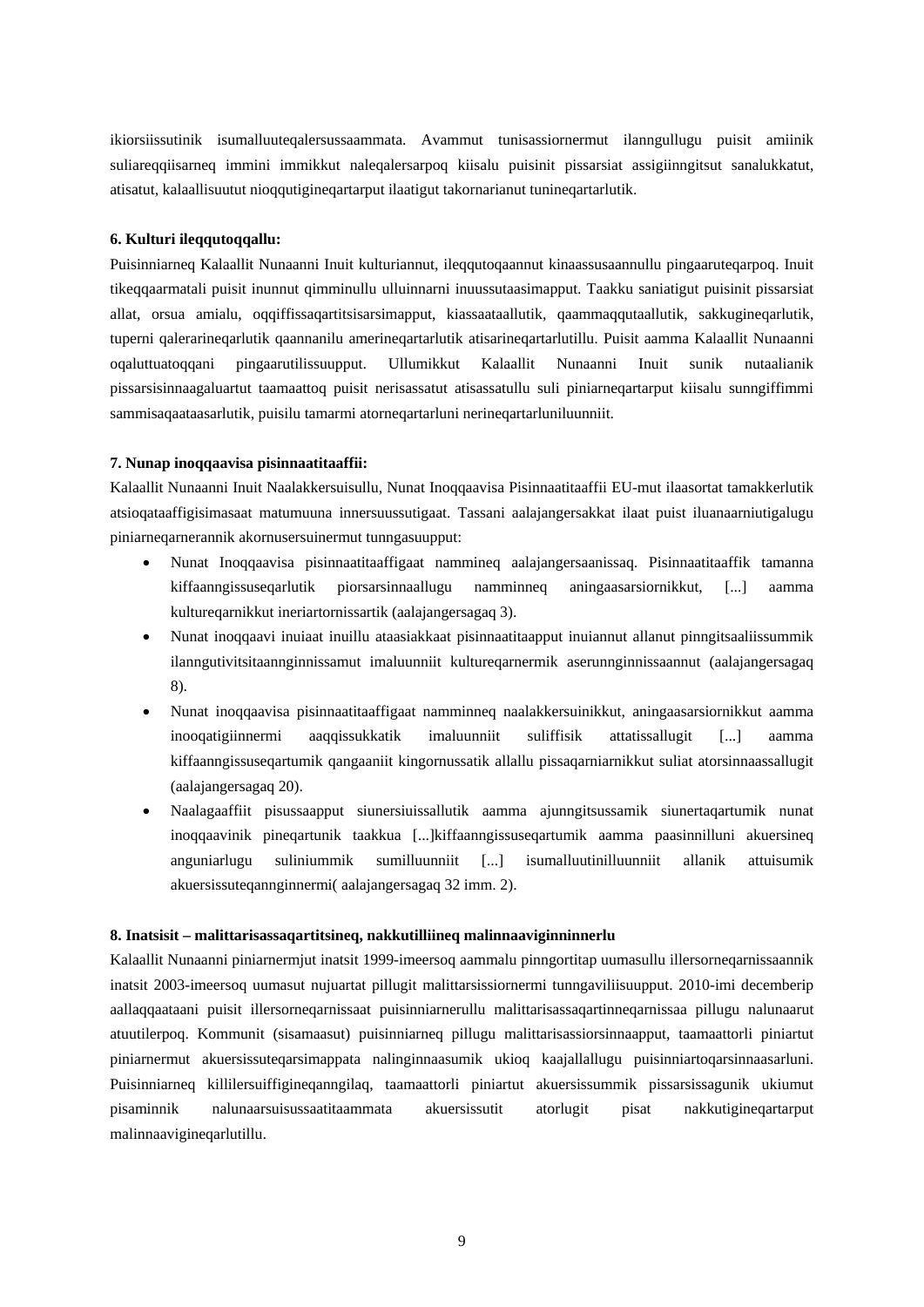### **9. Puisit pillugit nunat tamalaat akornanni suleqatigiinneq**

Kalaallit Nunaat, Imartat misissuiffigineqartarnerat pillugu Nunat Tamalaat Siunnersuisoqatigiiffianni (ICES/NAFO) aataat natsersuillu pillugit suleqatigiissitamut kiisalu Atlantikup Avannaani Miluumasut Imarmiut pillugit Ataatsimiititaliamut (NAMMCO), puisit misissuiffigineqartarnerannut malinnaavigineqarnerannullu suligasuartartoqatigiinnut suleqataavoq. NAMMCO-p iluani Puisit pillugit Aqutsinermut Ataatsimiititaliaqarpoq 2006-imi pilersitaasumik Kalaallillu Nunaanniit siulittaasuuffigineqartumik.

### **10. Puisit amiinik puisinillu pissarsianik nunat tamalaat nioqquteqaqqusiunnaarnerat**

USA-mi Miluumasut Imarmiut Illersorneqarnissaannik Inatsit 1972-imi oktoberip ulluisa 21-ianni atuutilerpoq. Europamiut Siunnersuisoqatigiiffiata/EU-p peqqussutaa 83/129 1983-imi marsip 28-ianneersoq puiseeqqat amiinik taakkunanngalu nioqqutissianik nunanut ilaasortaasunut eqqussuinermut tunngasoq. Europa-Parlamentip malittarisassiaa (EU) nr. 1007/2009-imeersoq kiisalu Europamiut Siunnersuisoqatigiiffiata malittarisassiaa 2009 imi septemberip ulluissa 16-iaanneersoq puisinit tunisassianik nioqquteqarnermut tunngasoq, Inuit tunisassiaasa eqqugaannginnissaannut tunngasortalik. EU Kommissionip malittarisassiaa nr. 737/2010 2010-mi augustip ulluisa qulinganneersoq malittarisassap nr. 1007/2009-imi qanoq atortinneqarnissaanik sukumiisunik najoqqutassiorfiusoq.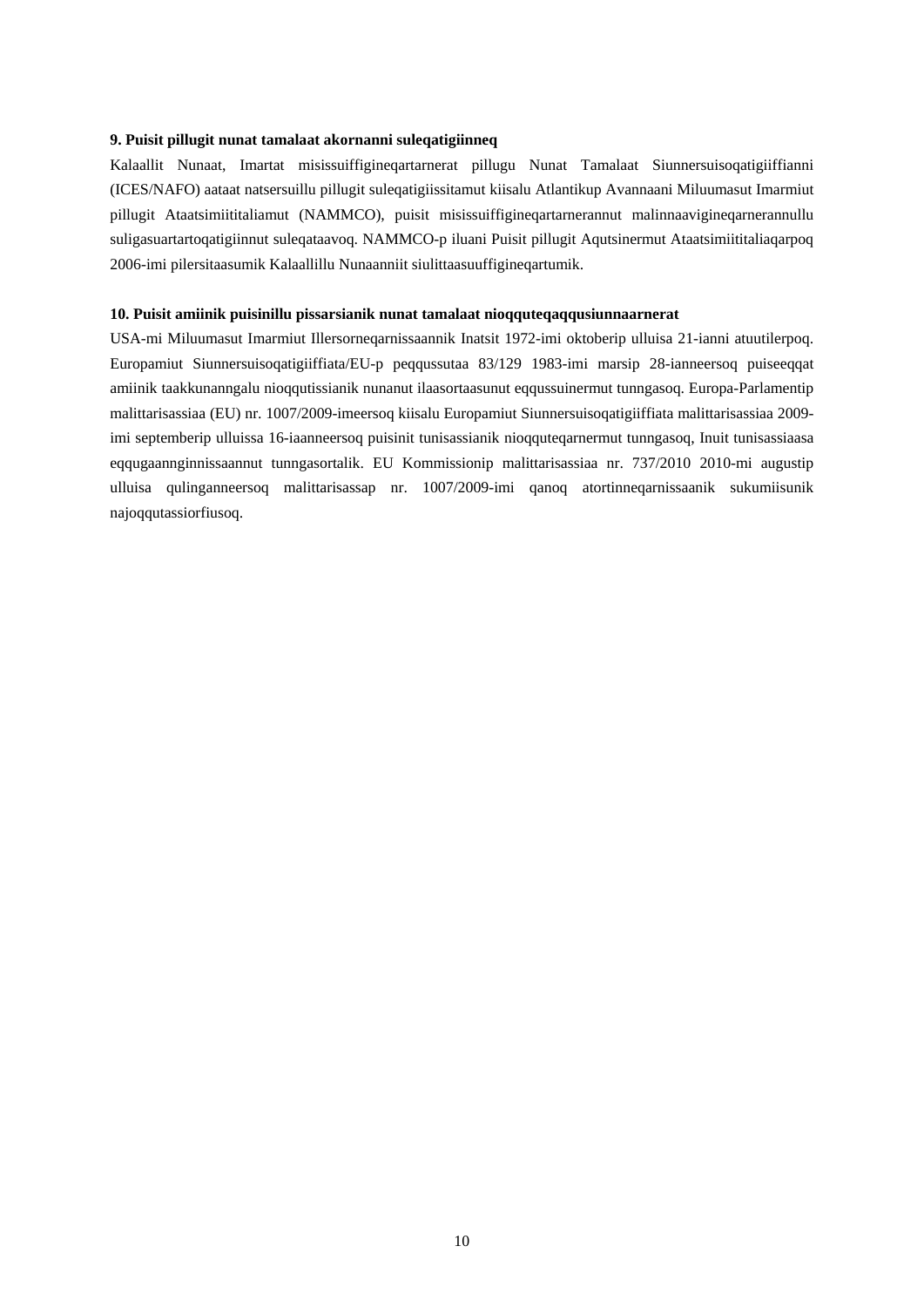## 2. Introduction

In June 2009 Kalaallit Nunaat / Greenland obtained status of Self-Government with a population still dependent on subsistence hunting. It has a population of 56,600 people living in 18 towns and 60 settlements. The area in Greenland is 2,166,086 square kilometres, covering an area from Norway to Sahara and with a coastline of 44,087 kilometres. Inuit is about 90 % of the total population, and has maintained a lifestyle connected to the sea and the harsh nature and environment. Greenland faces a paradox created by its traditional image in the world and its need for economic sustainability and development.

The hunting of seals is a vital component of everyday life and culture in Greenland. It provides a significant amount of nutritious food and income to families living in remote coastal communities. Harp, ringed and hooded seals are the three most important species; they are hunted in every settlement through the year as a one man activity from small boats or by the use of sledge dogs. The skin is used as a part of the national suit and for hunting equipment. The fur is also used as a beautiful part of modern clothing and design.

Therefore, sealing and Greenland are inseparable. Until a couple of decades ago, sealing was the principal occupation in the winter-ice areas. There are still parts of Greenland where sealing is the most important component of peoples livelihood, combined with other forms of hunting. Seal hunting acts also as a supplement to fishing activities and is an economic buffer for families when no other income sources are available. It is documented that seal meat and other seal products such as organs and blubber are a vital source of proteins and omega-3 fatty acids. So what may not be so obvious for everyone is that consuming seal meat has huge advantages for the protection of the environment and for the health of Kalaallit / Inuit in Greenland.

Archaeological investigations and discoveries have shown that the Greenlandic culture always has been based on the harvest of ringed and harp seals in addition to three other seal species. The introduction of fisheries in certain winter-ice areas has not weakened the importance of seal hunting in any significant way, particularly not in remote coastal communities. Yet, for many hunters the main source of income has shifted from sealskin to Greenland halibut for instance, but the importance of the seal as the dominating daily dish remains unchallenged. Seal meat is also indispensable as food for sledge dogs, which power the sledges from which ice-fishing takes place.

Through a traditional way of life for many generations the Inuit have developed an in-depth knowledge of the ecosystems in which they live. As hunters, they become part of the same ecosystems as their prey and accurate observations and interpretations about wildlife behaviour, weather patterns and other environmental factors are essential for survival. Aside from hunting, Inuit have traditionally spent hours observing and discussing the animals, the sea and the land. Lessons were learned and the knowledge base became fine-tuned through direct experience of a subsistence lifestyle. The respect for wild animals educated Inuit on how to use and preserve the wildlife resources for future generations.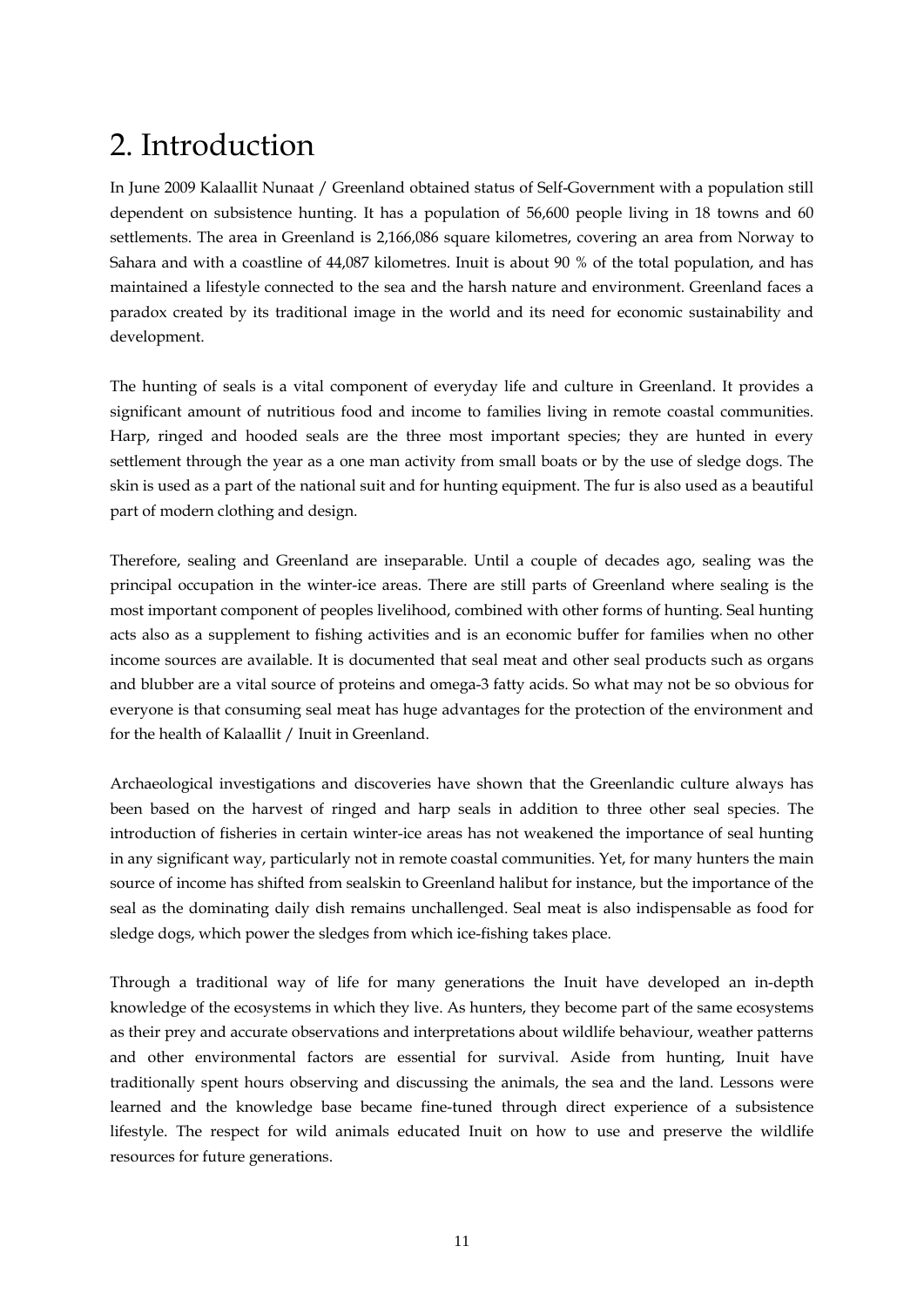Among the problems the Inuit face are the lack of understanding of the Arctic way of life, resulting in the seal ban with the Inuit exemption in the EU and the on-going climate changes in the Arctic regions. Weather and ice conditions are changing and attempts are made at both local and national level to adapt to what seems to be severe and lasting changes in the Arctic environment. Hunters are forced to change practice and invest in new equipment. The traditional use of dog sledge is in many areas no longer possible for several months of the year as the ice conditions have changed profoundly. The behaviour of the ice is completely unpredictable compared to a few years ago.

> *The Inuit of Kalaallit Nunaat would deeply appreciate your understanding and your support to protect our way of life and culture. Qujanaq*



### **Box 1: Hunting seals – a daily activity**

Income earned from wage occupations in the areas of services, administration, construction and mining, supplements the native domestic economy. However, most Inuit consider themselves to be hunters on either a full-time or part-time basis, balancing casual or seasonal wage employment with hunting. To those Inuit employed full-time as wage earners, weekend and part-time hunting remains an important means of supplementing their food supplies with preferred kinds of meats. Hunting is valued for its contributions to independence, self-esteem and respect from others, traditions, and a healthy lifestyle.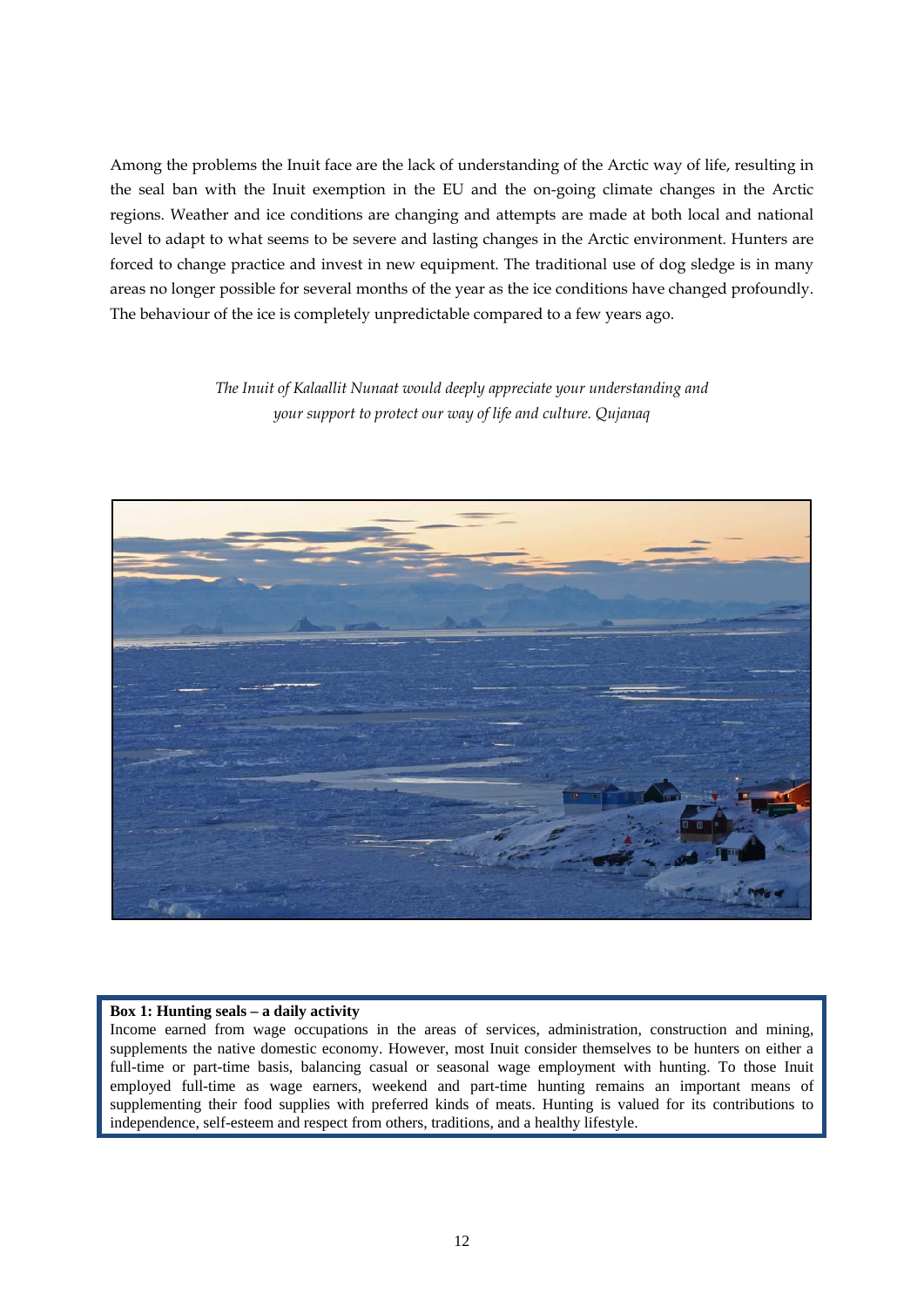### 3. Seals in Greenlandic waters

Six different species of seals are found in the waters surrounding Greenland. These are Harp Seal (*Phoca groenlandica*), Ringed Seal (*Phoca hispida*), Hooded Seal (*Cystohora cristata*), Harbour Seal (*Phoca vitulina*), Bearded Seal (*Erignathus barbatus*) and Grey Seal (*Halichoerus grypus*). The five first species have been hunted for centuries, and today, especially the catch of harp seal, ringed seal and hooded seal are of great importance to the Inuit hunters and their families. However, harp seals and ringed

seals are without doubt the two most important species in relation to income and food supply. These two species comprise about 98 % of the total catch in 2009.

The presence of grey seal in Greenland was documented for the first time in August 2009 near Cape Farewell at the south tip of Greenland. The current status of this species remains unknown.



### **Figure 1. Daily scene of newly caught seals and other animals being made ready for sale at the local open air market "Kalaaliaraq" in Nuuk.**

**Harp seals** give birth to their offspring in late February –early April on dense pack ice concentrations in three regions: in the White Sea in Northern Russia, in the Greenland Sea around Jan Mayen and by Newfoundland. After their annual moult, which occurs in about the same areas as where the young are born, harp seals disperse out over the northern Atlantic Ocean. Harp seals from the whelping



**their heads up for breathing and spying "amisut".** 

grounds off Newfoundland arrive in Southwest Greenland in large numbers in May-June and later during the summer and autumn disperse along the coasts northward. In late autumn, harp seals leave the northern regions and most go back to the breeding sites, some, however, primarily young animals, winter in the waters of the Arctic.

**Figure 2. A group of harp seals with**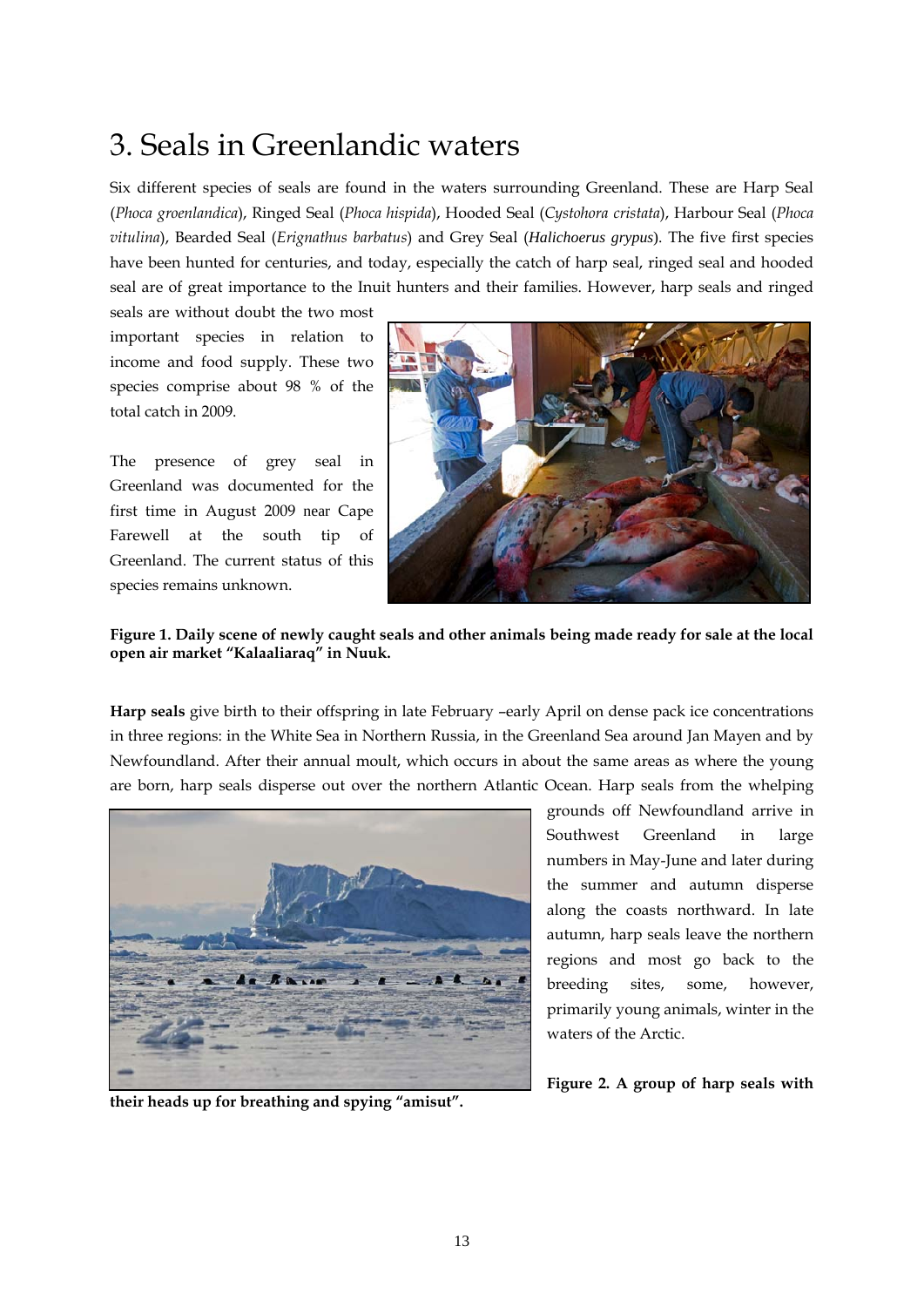**Ringed seals** are widely distributed in Greenland waters and do not occur in dense concentrations, but are dispersed over large areas. They are hunted year round by various methods, none of which

appear to exercise a significant pressure on the population. Ringed seals depend on ice-cover to make lairs for hauling-out and pupping. They are able to maintain open holes in fast ice up to 2.6 m thick. Especially in Northwest and East Greenland, ringed seals are very abundant due to their preferred habitat in areas with dense ice conditions. This also makes them a preferred prey to polar bears.



**Figure 3. A ringed seal on an ice floe.** 

**Hooded seals** give birth to their offspring at the end of March on pack-ice concentrations in three regions: in the Greenland Sea around Jan Mayen, in the middle of the Davis Strait and by Newfoundland. Hooded seals from the latter two breeding sites migrate to West Greenland and Southeast Greenland and the Denmark Strait. In mid-summer, from the middle of June to the end of July, hooded seals gather on pack ice to complete their annual moult. There are two known moulting areas: one north of Jan Mayen and one in the Denmark Strait. Hooded seals from Jan Mayen usually remain east of Greenland and existing data suggest that the hooded seals caught in Greenland almost exclusively originate from Newfoundland and the Davis Strait, and not from the Jan Mayen population.

#### **Box 2: Abundant seal populations**

For the first many years the working group calculated quotas no higher than the stock would continue growing. The working group is now working on introducing new principles of advice, which also permits the different countries to manage the seals from an ecological or socioeconomic perspective.

For example depending on sealskin prices the quota can increase or decrease, as long as the stock is not reduced to less than 70 % of the maximal stock size. If the stock gets below 70 %, of the maximal size, a management plan should be initiated with the purpose of increasing the stock above 70 % again. If the stock gets below 50 %, further protection measures should be initiated, and if the stock gets below 30 % all hunting should be stopped. This type of management should only be used for stocks with reliable and plenty data.

ICES/NAFO working group on harp and hooded seals estimated the population in the Northwest Atlantic to be approximately 9.1 million seals in 2010. This is likely higher than before the commercial hunt began. The stock is viewed as possibly being unnatural high, which can be because other components in the ecosystem (for ex. cod and some of the large whales) are relatively smaller compared to what they have been. The Canadian quota was 280,000 in 2009. Following a new assessment the total allowable catch (TAC) for Canada was increased to 330,000 in 2010 and 400,000 in 2011. Canadian catches have steadily declined since 2006 when 354,867 catches of harp seal was reported. In 2009, Greenland caught about 73,000 harp seals while Canada caught about 77,000 harp seals. A combination of low prices, poor ice conditions, reduced effort and alternate fisheries resulted in a Canadian catch of only 38,000 in 2011, less than 10 % of the TAC

**Harp seal**: Advice on sustainable use on harp seal is given by a working group under the International Council for the Exploration of the Sea (ICES/NAFO). The working group consists of scientist from Norway, Canada, Greenland and Russia. The stocks are surveyed by estimating pup production. The total number of seals in the stock is calculated by estimating the number of pups, and data on age-distribution in the stock, age of sexual maturity and the rate of adult females reproducing.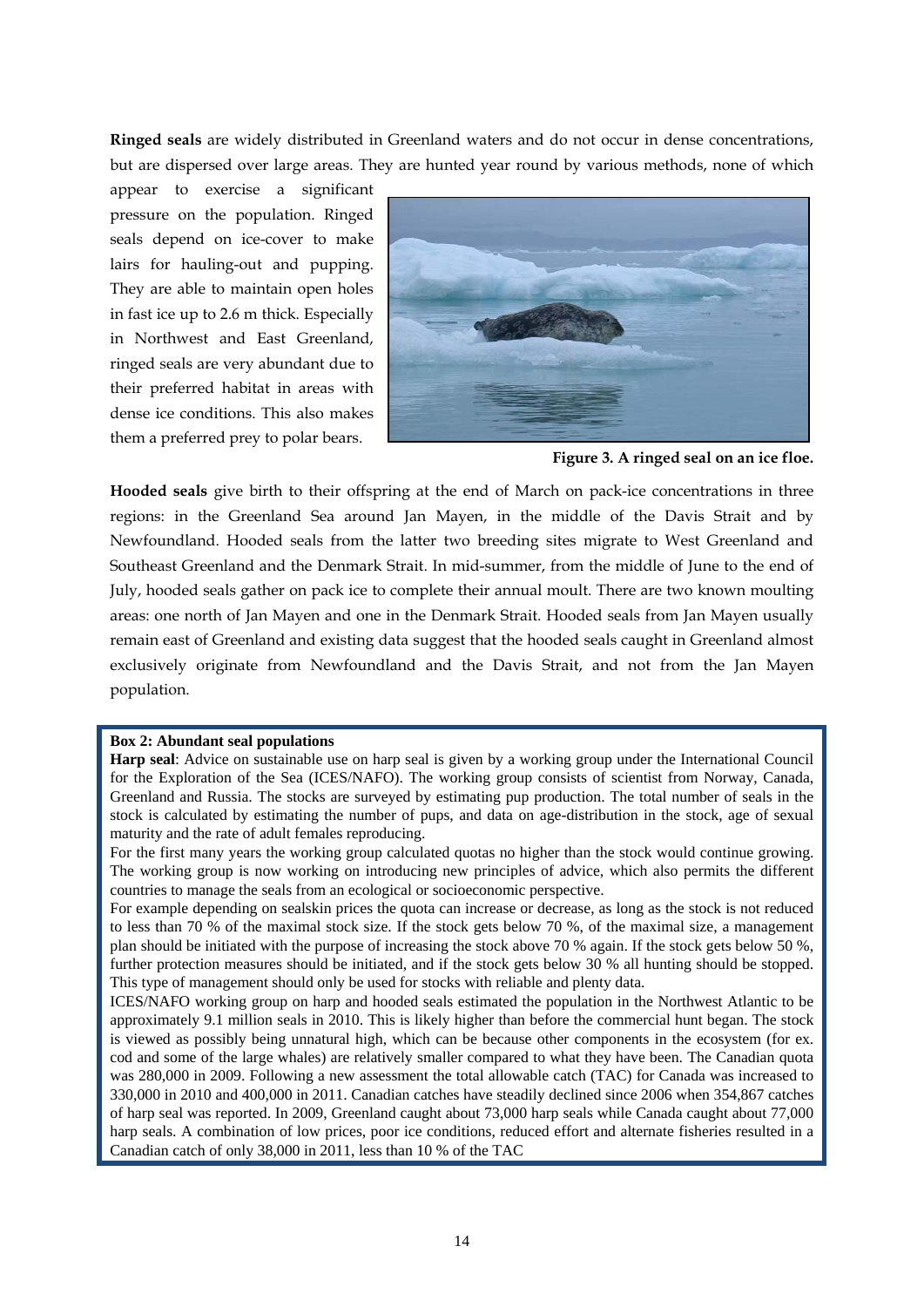### **Box 2: continued…**

**Ringed seal**: The total number of ringed seals is still unknown, but is estimated to 6-7 million. Among them, approx. 1 million are of the subspecies *Pusa hispida ochotensis*, while the other three southern subspecies together only constitute in the region of 10,000 individuals. The estimated density of Arctic ringed seals is about 5 million.

**Hooded seal**: ICES/NAFO working group on harp and hooded seals estimates the current population in the Northwest Atlantic at 600,000 seals, which is an increase from 478,000 in 1965. In 2009, Greenland caught 1,986 hooded seals, while Canada caught 10 hooded seals. The population is not considered endangered.

## 4. Historical exploitation of seals in Greenland

Since the arrival of the first Inuit, seals have provided the basic nutrition for Inuit families living in

Greenland, especially during winter when other prey migrate south or to open water areas. In addition to food and nutrients for humans and dogs, seals have provided the Inuit communities with necessities such as clothes, fuel for lighting and heating, dog harnesses, lashes, floats for hunting, and covers for tents and kayaks.



**Figure 4. A traditional made "qajaq".** 

Inuit were traditionally nomadic, travelling in winter by dog team and in summer by foot, "umiaq" (family boats) and by kayak in search of caribou, seals, whales, fish, and walrus. As a general rule, families dispersed from their larger coastal winter campsites in the spring to hunt seals on the ice. During the ice-free months, they often moved inland to fish at lakes and to hunt caribou. At the beginning of winter, family groups would converge and return to the sea-ice to hunt seals again. This pattern varied from region to region, depending on the seasonal distribution of wildlife.

For the Inuit who have lived and travelled for centuries along the coasts of East and West Greenland, the ringed seal or "natseq" is of profound importance. Without constant supplies of ringed seal products, Inuit cultures would have had far greater difficulties inhabiting the Arctic. Ringed seals can be hunted year-round, even during the dark months, and they have therefore always been the most reliable source of daily necessities for the lives of Inuit in Greenland. Even the means of transportation to hunting grounds has been facilitated through the use of ringed seal products. Skins from ringed seals and bearded seals is used to cover the frames of kayaks, and was also formerly used to cover the "umiaq's" that were used for transportation of whole families, while seal meat is still essential "fuel" for the dogs that pull the sleds.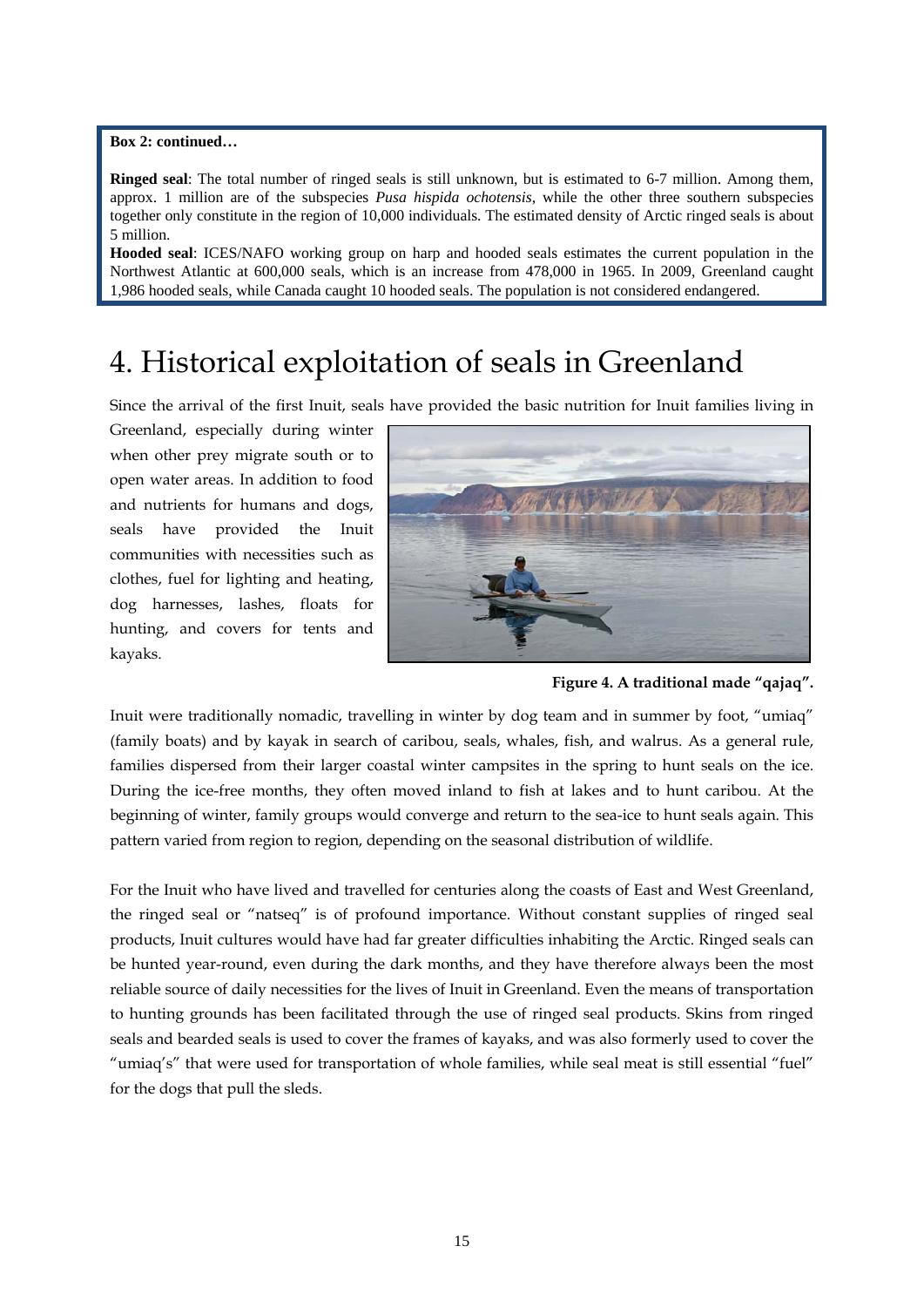#### **Box 3: Annual cycle of hunting ringed seals**

Several methods are used to catch ringed seals, depending on the season. During the open-water season in summer and autumn, most ringed seals are shot from boats. Netting in open water is most effective in October-November when the seals are unable to see the net due to decreasing light intensity and when the sea-ice has not yet formed. During winter, most ringed seals are caught in nets under the solid ice. Some ringed seals are also shot at their breathing holes, quickly followed by the use of a harpoon, which will ensure a swift kill. In spring when the seals haul out on the ice to bask, they are easy targets for experienced hunters who use white covering screens to sneak up on the seal to an appropriate shooting distance. When the ice breaks up, seals are shot along the ice edge or in cracks.

The harvesting of seals and other marine mammals is an integral part of the livelihoods and culture of Inuit communities. In Greenland, dog sleds are widely used for travelling to hunting and fishing grounds. Seals are used extensively for clothing for people who hunt or fish on the sea ice. Throughout the Arctic, seal meat is considered a delicacy and is a fundamental component of the

human diet in hunting communities. Sealskins are traded and exported to international markets. Blubber lamps, skin covered tents and "umiaqs" are no longer used, except during cultural events, but skin covered kayaks, sealskin trousers, anoraks and kamiks are still important equipment for hunters and fishermen in Greenland and as part of the national suits thus part of the traditional heritage.



**Figure 5. For cultural events and happenings the female national suit is often worn.** 

## 5. Biological advice on seals in Greenland

Obtaining biological knowledge on marine mammals in the Arctic environment is often a difficult, expensive and long-term process since the seals are distributed over vast areas. In addition, extreme weather conditions, remote location, and high expenses to cover logistics and transportation may limit the biological knowledge that can be obtained from a particular population. Thus, lack of data leads to recommendations that often create controversy between the scientific community and the hunters, since the hunters have accumulated traditional ecological knowledge for decades, and therefore often finds it difficult to understand and accept the term "data poor". Still, many efforts are made to ensure a sustainable utilisation of the marine mammals, which is why Greenland is involved in several institutions and organisations delivering biological knowledge on the current status of our marine mammals. This engagement will be described later on.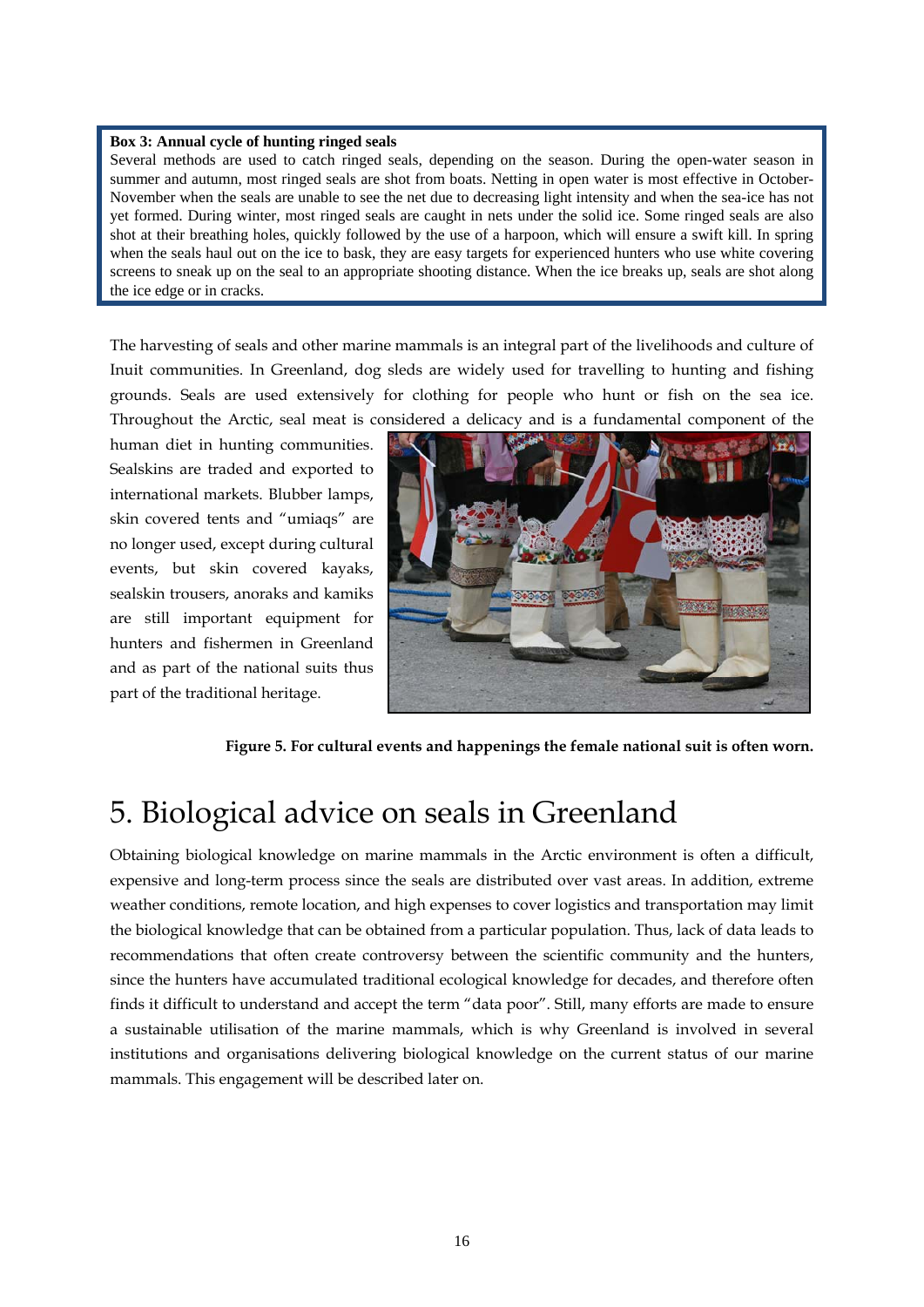### **Harp seal**

Recent research indicates that the current population of harp seal in the West Atlantic might be at its highest level ever. This population, which is the target of the hunt in both Canada and Greenland, was estimated at 9,1 million animals in 2010 (ICES WGHARP report 2011). The most recent survey to detect all seal concentrations began in February 2011 with the analyses still on-going.

The Canadian authorities have adopted a multi-year management plan specifying that as long as the population observed constitutes at least 70 % of the maximum population size (70 % of 9.1 million harp seals), the sealing is considered to be biologically sustainable. The Canadian total allowable catch (TAC) for 2011 was 400,000 (ICES WGHARP report 2011), and the catches were 38,018 animals. When the Canadian authorities recommend the annual catch quotas, the catches in Greenland and Nunavut (territory Canada) are also included, since both countries harvest from the same populations.

### **Ringed seal**

In 1996 a working group established by The North Atlantic Marine Mammal Commission's (NAMMCO) Scientific Committee concluded that Greenland's current take of ringed seal was sustainable. Three substantial arguments for this conclusion were that the current hunting pressure has been maintained for a number of years without visible signs of a decline in the population, that Greenland's take is particularly made up of males and very young individuals and that the ringed seal's very wide and even distribution across most of the Arctic limits large-scale overexploitation. Even though ringed seals are widely dispersed and apparently capable of surviving under very severe ice conditions, they are considered vulnerable to sudden changes in ice coverage.

#### **Hooded seal**

Thorough studies on hooded seal numbers in the West Atlantic was carried out in the early 1980s. Back then the population was estimated to be around 600.000 seals. The commercial catches were much larger back then, but in 1987 Canada changed its seal management policy to prohibit the commercial hunting of whitecoats (the name of the pelage of harp seal pups the first 2 weeks of their life) and bluebacks (the name of the pelage of hooded seal pups the first  $1\frac{1}{2}$  year of their life) from large (>65 ft) vessels (this became effective in 1988). This had a major impact on the Canadian seal hunt and catches on both species dropped significantly. In the last part of the 1990s, however, commercial sealing of harp seals by large vessels was reinitiated, because sealers discovered that harp seal pups stay where they are born in a couple of weeks after they have shed their long white lanugo hair and changed from being white coats to become beaters. Hooded seal pups, however, lose their lanugo hair as foetuses and they are bluebacks for the first 1½ year of their life.

In Canada the TAC on hooded seals older than bluebacks has been at 8,200 seals since 2008. It is, however, mainly the blue back skin that is of interest for the sealers and in recent years less than hundred hooded seals have been caught annually in Canada. No hooded seals were reported taken in 2010 and according to the preliminary estimates for 2011 only one hooded seal was taken. Similarly, the number of hooded seal caught in Greenland has decreased by over 70% since 1993 and the 2009 catch was the lowest catch since 1962 (ICES WGHARP report 2011). The average catch in Greenland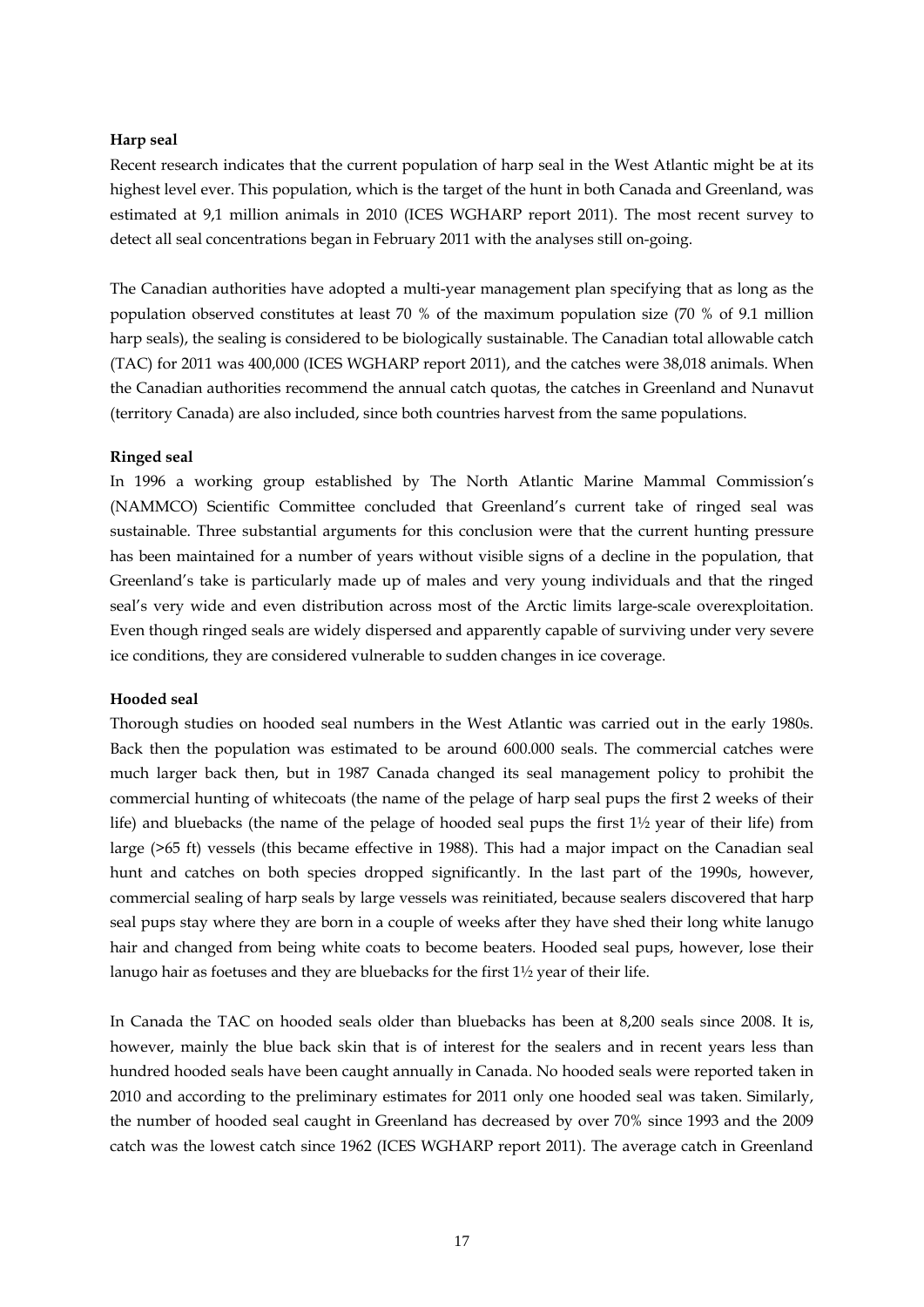was 5,900 hooded seals per year during 1993-2009, but only 1.624 were taken in 2009 (ICES WGHARP report 2011).

The lack of interest from commercial sealers has also put a stop to the very expensive surveys on hooded seals numbers. The low catch at present is known to be very small compared to the population size. If commercial sealing on hooded seals ever starts up again the management will follow the new precautionary approach, which also is in use for harp seals. The harp seal population, however, is categorized as a "data rich" population because the population has been monitored closely for several decades. The West Atlantic hooded seals on the other hand will be categorized as a "data poor" population until an extensive research has been carried out and until then quotas will be set after a much more conservative and risk-adverse approach.

## 6. Hunting methods in Greenland waters

Different hunting methods are used according to season, location and ice conditions.

### **Open water hunting**

Hunters in small boats shoot seals found in open water. Mostly the hunting of harp seal for instance is a one man activity. When the hunter reaches an area where he expects to find seals, he stops the engine of his boat or slows down the speed while systematically searching the area. Too high speed involves noise from the engine and will make the hunt more complicated, since it will scare away the seals and make any judgement of their movements difficult. Experience, good eyesight and excellent hunting skills are therefore required to spot a seal and shoot it from a small boat.



**Figure 6 + 7. Open water seal hunt from a small boat with a successful hunt.** 

Thus, hunting of harp seals occurs exclusively from small boats with riffles. After having shot the seal, the hunter will, as fast as possible try to reach the seal before, it sinks. However, there are without doubt seals that sink before they can be hauled up. This is especially true in the pre-summer period in the months of May and June when harp seals are very lean. Consequently, during the first few weeks of the open water hunt, the loss due to sinking is slightly higher than during the reminder of the open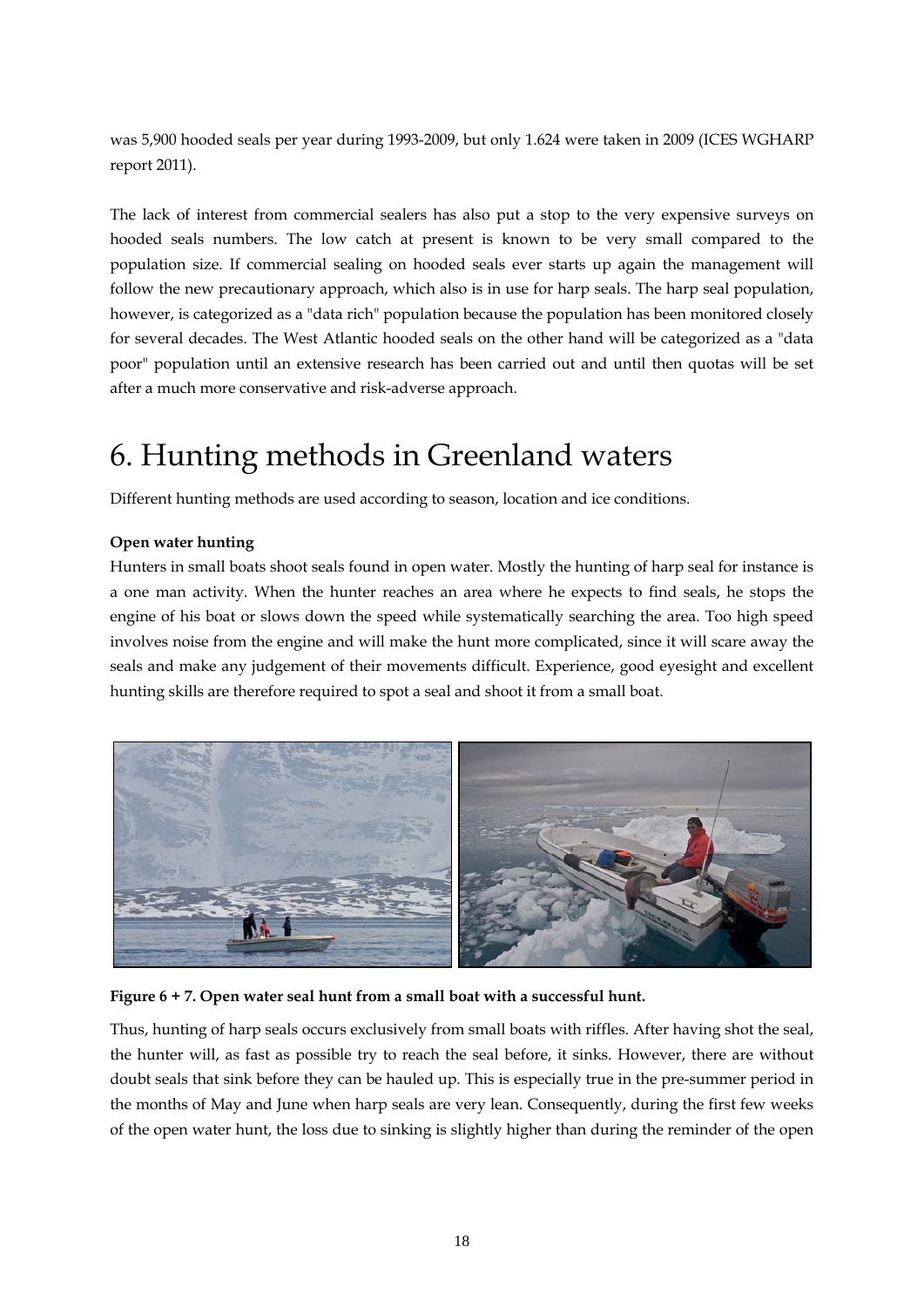water season. Hunters report that this is due to the physical condition of the seals and the lower salinity of the water due to melting ice and snow.

### **Box 4: The struck and lost issue**

Hunting of harp seals occurs exclusively from small boats with riffles. The shooting of seals at substantial distances is the cause of most hunting losses. A proportion of seals will sink before they can be hauled up. This is especially true in the pre-summer period when harp seals are very lean. Harp seal moulting begin in early April each year, starting from adult males, to immature and followed finally by adult females. During moulting animals refrain from eating and lose more than 20 % of their body weight mainly in the form of fat. The loss rate due to sinking varies primarily according to seasonal changes in the specific gravity of seals (i.e. their fat content) and the salinity of the surface water. In May and June, struck and lost rates for harp seals may be as high as one third depending on hunting experience, but when the major harvest takes place in the autumn, the amount of harp seals lost is heavily reduced due to an increase in blubber thickness. Locality is also a factor, since seals shot close to river deltas are more likely to sink because of the relative freshness of the water there. Ringed seals are fattest and the water most saline in the winter, which means that the animals are much more prone to float at that season than they are during spring and summer.

### **Hunting seals with nets**

From October to the end of March, netting is the prevailing method since it is impossible to use any other technique during the dark winter months. The use of nets for catching ringed seals seems to have been introduced in Greenland by Europeans a few hundred years ago. Especially in the northern parts of Greenland, where most ringed seals are caught, netting constitutes an important method to catch ringed seal during winter due to the dark periods and ice conditions. In North Greenland using nets under the ice constitutes about one third of the total harvest of ringed seals in the area, and two thirds off all net catches takes place in this area, table 1.Using rifles is not an alternative since it is completely impossible to see the seals in the dark. However, hunting with nets becomes less effective relative to the increase in light during the spring. The success of netting under the ice also depends on the duration and stability of the firm ice cover, the amount of snow, and the frequency of strong wind, all of which influence the possibilities for setting and tending the nets.





**Figure 8 + 9. The hunt of ring seals using seal nets is a specialised way of hunting and requires much skill with its use of the "tooq" and in finding the right location for the net.**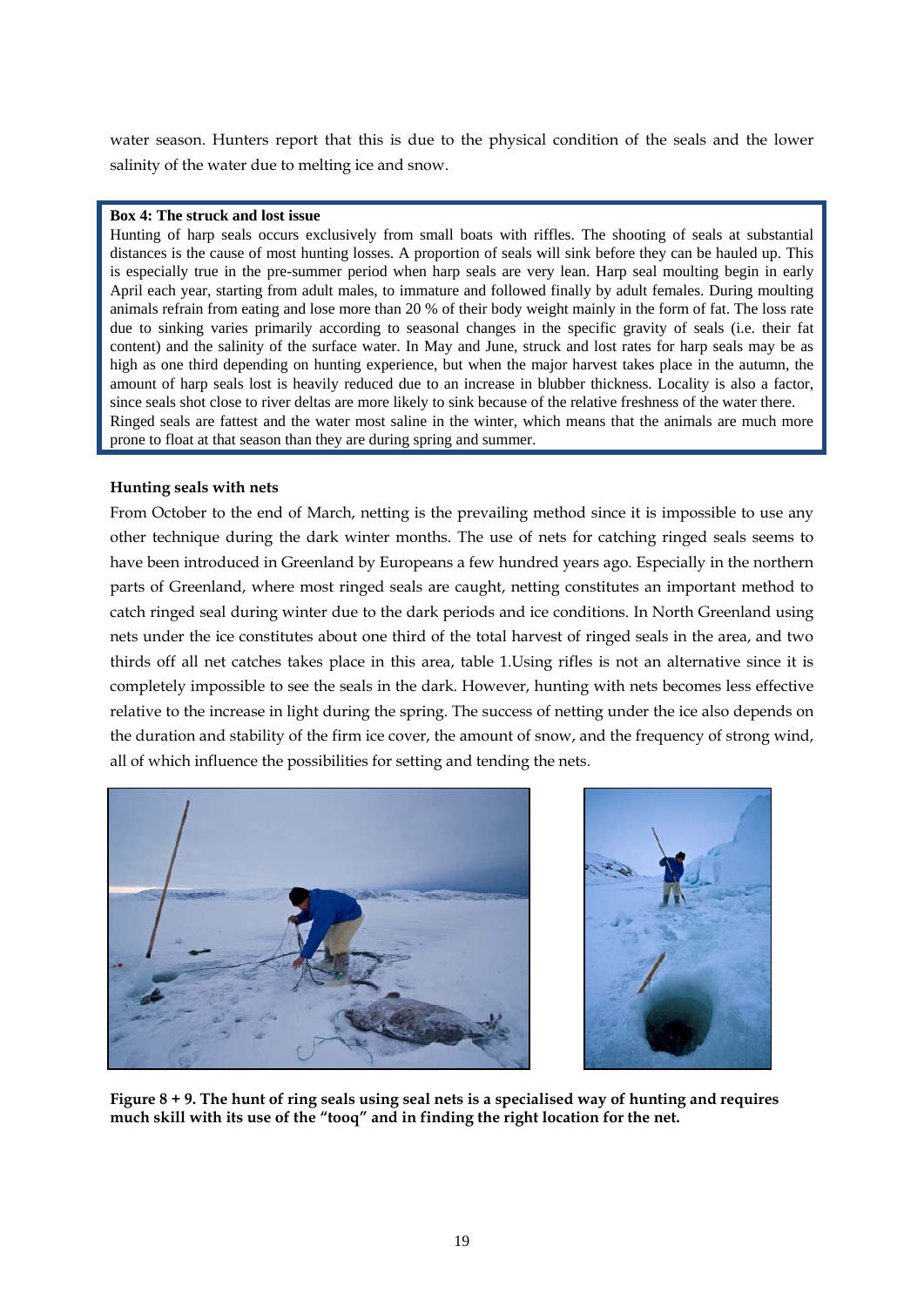### **"Uuttoq" hunting (sneaking)**

In spring, when ringed seals come up through the breathing holes to haul out on the ice to bask, they are easy targets for experienced hunters who use screens to sneak up on an appropriate shooting distance. Hidden behind the canvas, the hunter crawls towards the seal. When he is at close range, he shoots the seal through its head. If the shot misses the head, the seal may manage to disappear down through the breathing hole and it will be lost to the hunter. The method can only be used in the period when there still is a stable ice layer.

### **Hunting from the ice edge**

Another type of hunting in which riffles are used takes place from the edge of the ice in springtime. In this type of hunting the main target are ringed seals. Seals may also be caught through small cracks in the ice, at the edge of the permanent ice or from a drifting ice floe. The hunter will then bring along a kayak or a small boat on his dog sledge.



**Figure 10. Seal hunt from the ice edge.** 

**Table 1. The table shows in percentage the distribution of the hunt of ringed seals by use of nets or riffle within the specific region, between the regions and in total for Greenland per region for the years 1993-2009.**

| <b>Regions</b>         | <b>Distribution of catches</b><br>with nets / riffle<br>within the region | Distribution of catches<br>with nets / riffle<br>between the regions | Distribution of total catches<br>between the regions |
|------------------------|---------------------------------------------------------------------------|----------------------------------------------------------------------|------------------------------------------------------|
| <b>North Greenland</b> | 37 % / 63 %                                                               | 69 % / 50 %                                                          | $56\%$                                               |
| Disko Bay              | 23 % / 77 %                                                               | 13 % / 19 %                                                          | $17\%$                                               |
| <b>West Greenland</b>  | 22 % / 78 %                                                               | 6 % / 9 %                                                            | $8\%$                                                |
| <b>South Greenland</b> | 10 % / 90 %                                                               | $2\% / 6\%$                                                          | $5\%$                                                |
| <b>East Greenland</b>  | 22 % / 78 %                                                               | 11 % / 17 %                                                          | $15\%$                                               |

Source: APNN Piniarneq database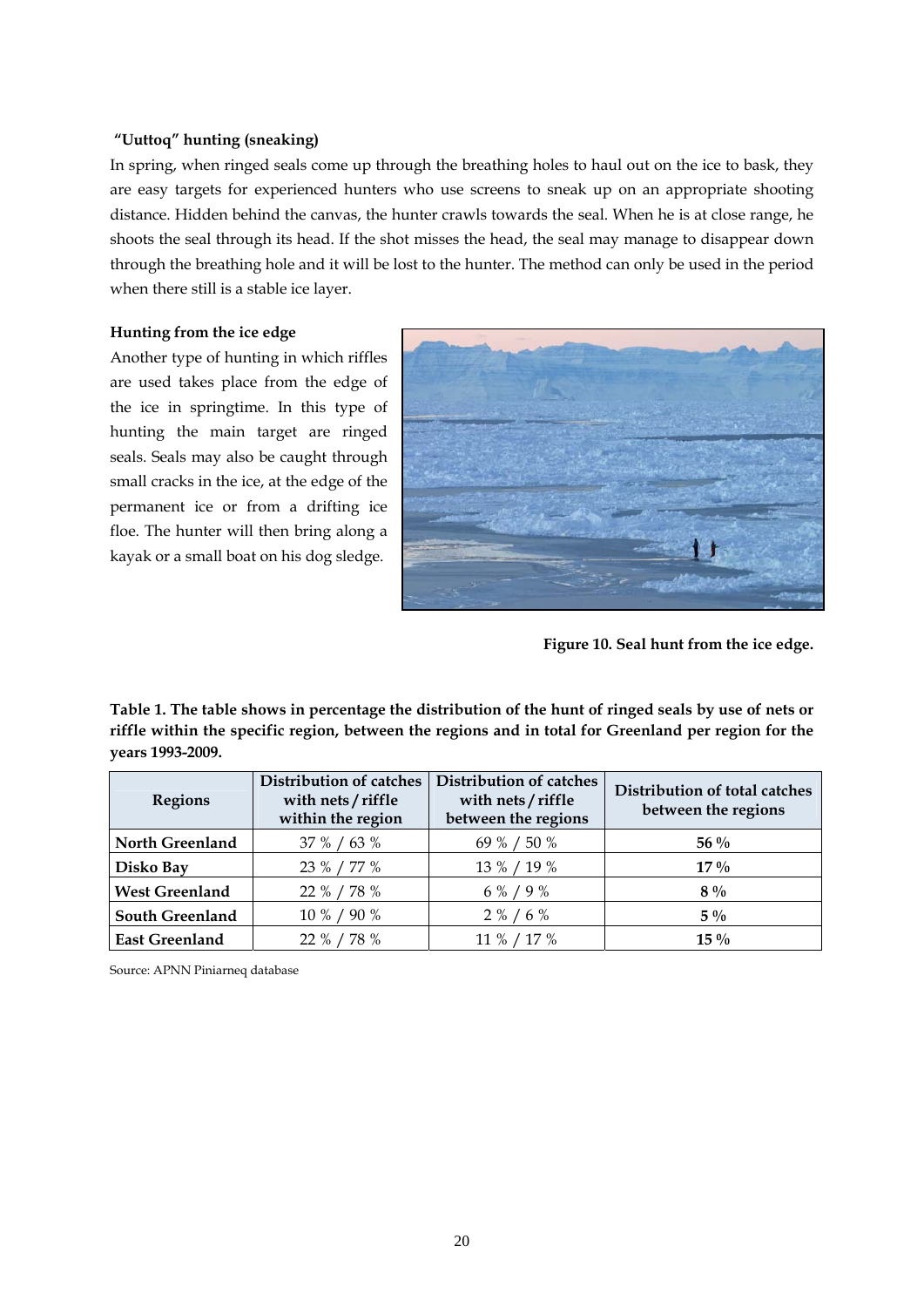## 7. Current catch levels

Being a full time hunter in Greenland is an occupation and lifestyle, which is characterized by great variability, insecurity and unpredictable conditions regarding weather and ice. Perfect weather and ice conditions at the right time of the year can result in high harvest levels regarding harp and ringed seals. On the other hand, stormy weather during autumn may have devastating consequences for households depending on the harvest of harp seals. If the weather does not allow any hunting activities to take place, only few alternative income sources are available in small settlements located in remote coastal areas. In addition, being a hunter is physically hard labour and considered a dangerous occupation in relation to security. Finally, the money earned is not always enough to provide for the wellbeing of a family, which is why many adult hunters advice their sons not to rely on hunting. Still, the number of paid full time hunter's licenses has been stable on app. 2,100 over the last five years, while the number of paid leisure time hunter' s licenses has stabilized around 5,500.



### **Figure 11. The evolution of the number of hunters catching seals from 2006 to 2009.**  Source: APNN Piniarneq database

The number of both full time and leisure time hunters hunting seals show a gradually decrease of 25 % in the years 2006-2009, figure 11. In Greenland we do not use the distinction "full time seal-hunter" and "part time seal-hunter" because most hunters rely on both fishing and hunting of different animal species. Since 2009 a hunter has to have a license as a full time hunter in order to qualify for selling the skins to the tannery Great Greenland A/S. A large number of the hunters use the possibility to sell skins to the tannery in total a couple of months a year. It is for many hunters a very important secondary income. Approximate 100 hunters make more than  $\epsilon$  10,000 yearly on sealskins.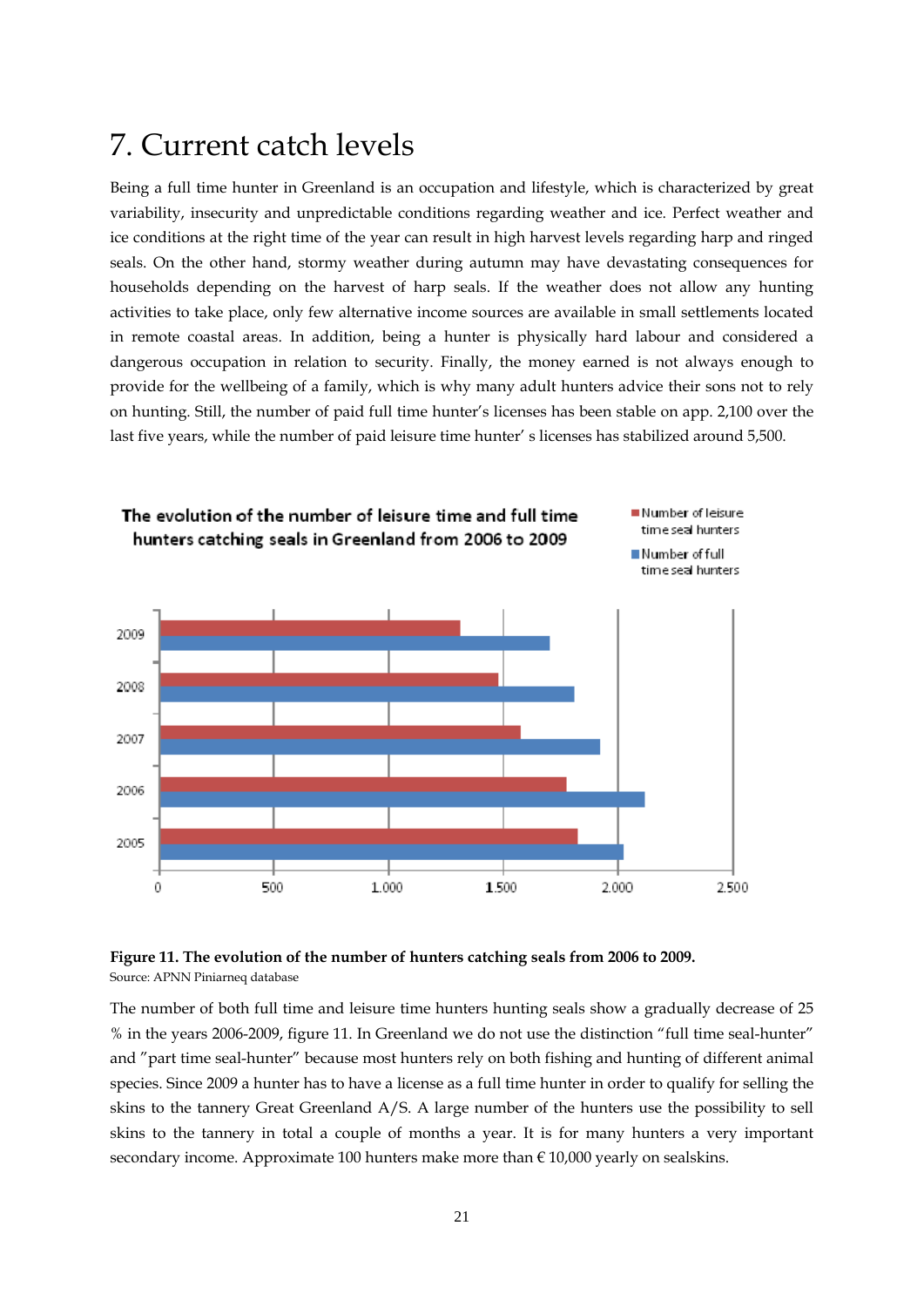From table 2 below, it is obvious that harp and ringed seals are the most important seals to the hunters in Greenland. These two species account for about 98 % of the total harvest in 2009. Where the catch of ringed seals seems to be quite stable over the years, the amount of harps seals caught is much more fluctuating. Previously, ringed seal was the most important species in relation to food supply and income, without any doubt. However, the demand from the fur industry has now made it more attractive to hunt harp seals since Greenlandic hunters in some years were offered a slightly better price for sealskins from harp seals compared to sealskins from ringed seals, as prizes are fixed while the skins are subsidized by the Government of Greenland. The increasing numbers of harp seals have also played an important role in the choice of hunting method.

| Year         | <b>Ringed seal</b> | Harp seal | <b>Hooded</b> seal | <b>Bearded seal</b> | <b>Total</b> |
|--------------|--------------------|-----------|--------------------|---------------------|--------------|
| 1993         | 77.154             | 56.886    | 6.982              | 1.808               | 142.830      |
| 1994         | 72.824             | 57.893    | 8.142              | 1.974               | 140.833      |
| 1995         | 79.160             | 63.263    | 7.179              | 2.020               | 151.622      |
| 1996         | 89.939             | 74.676    | 9.891              | 2.132               | 176.638      |
| 1997         | 80.207             | 69.591    | 7.492              | 2.339               | 159.629      |
| 1998         | 78.748             | 82.217    | 6.335              | 2.349               | 169.649      |
| 1999         | 83.345             | 95.017    | 7.455              | 2.334               | 188.151      |
| 2000         | 80.302             | 99.801    | 5.844              | 2.694               | 188.641      |
| 2001         | 78.437             | 86.763    | 6.514              | 2.350               | 174.064      |
| 2002         | 82.504             | 67.725    | 4.806              | 1.965               | 157.000      |
| 2003         | 80.646             | 67.607    | 6.353              | 1.716               | 156.322      |
| 2004         | 77.429             | 72.245    | 5.853              | 1.366               | 156.893      |
| 2005         | 92.063             | 93.494    | 4.156              | 1.454               | 191.167      |
| 2006         | 86.274             | 95.954    | 4.842              | 1.792               | 188.862      |
| 2007         | 71.269             | 84.275    | 3.294              | 1.568               | 160.406      |
| 2008         | 70.536             | 82.187    | 2.606              | 1.437               | 156.766      |
| 2009         | 65.676             | 73.431    | 1.986              | 1.258               | 142.351      |
| <b>Total</b> | 1.346.513          | 1.323.025 | 99.730             | 32.556              | 2.801.823    |

**Table 2. The annual catches of seals in Greenland from 1993-2009.** 

Source: APNN Piniarneq database

The annual harvest of both seal species varies from year to year, especially due to severe fluctuations in ice and weather conditions, but changes in distribution or localized abundance may also have an effect. As opposed to ringed seals, which primarily are caught in Northwest and East Greenland, the majority of harp seals are caught along the entire west coast of Greenland.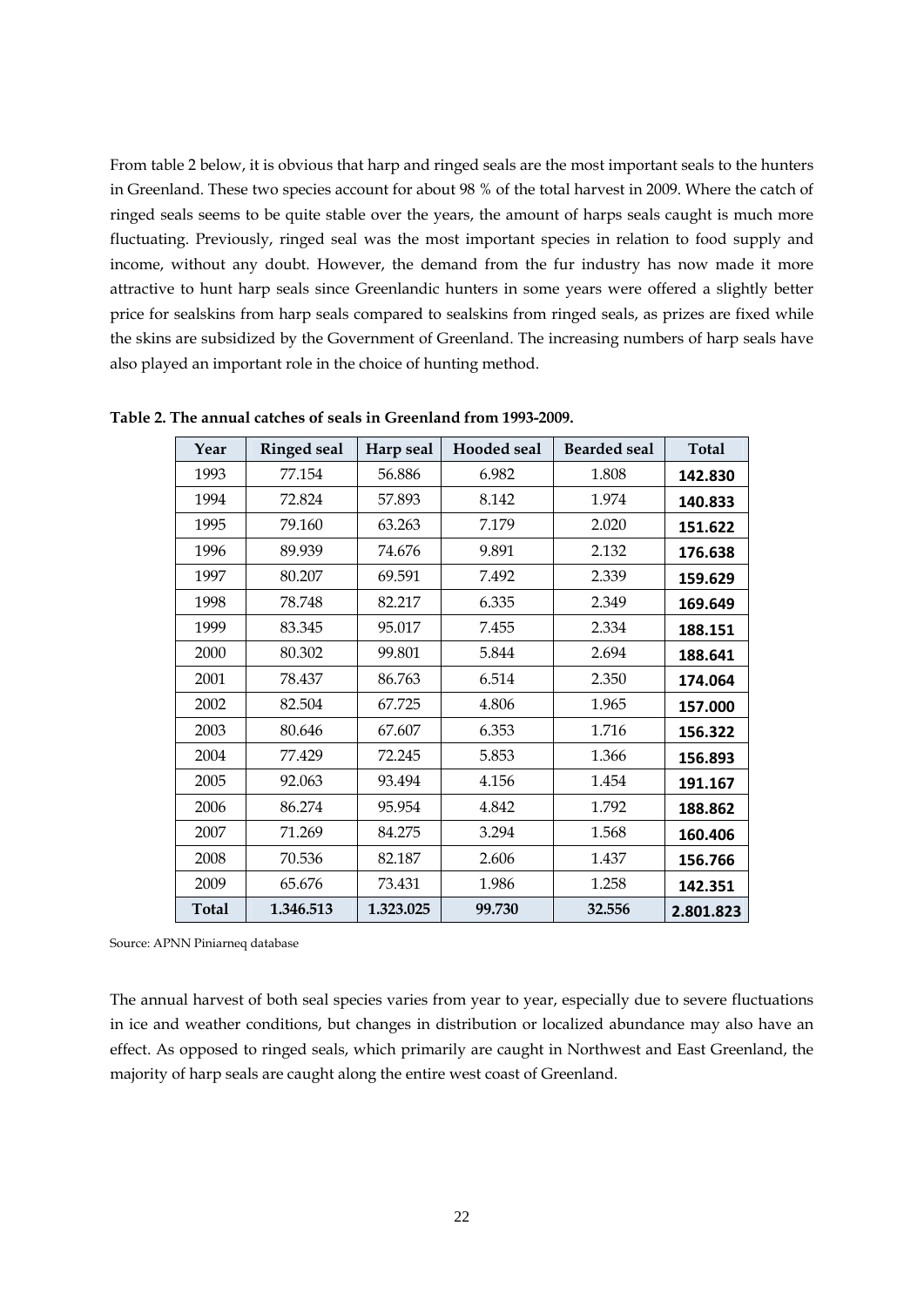

**Figure 12. The major harvest of harp seals occurs in the months from July to November – a busy time for the sealers on the west coast of Greenland.** Source: APNN Piniarneq database.

The major harvest of harp seals occurs in July to November, where they have dispersed along the entire west coast of Greenland and to the southeast as well, figure 12. During the months of September to November, harp seals have gained a thick layer of blubber why the struck and lost at this time of the year is much lower than during spring and early summer.

Regarding ringed seals, for all regions in Greenland, great inter-annual variability is also found, but not to same extent as the harp seal. The inter-annual variation in the catch of ringed seals is also related to the actual weather and ice conditions. For instance, the weather and ice conditions in late April-June will determine the chances of hunting seals basking on the ice or seals occurring at the ice edge. Figure 13 shows how the catch of ringed seal varies during the different seasons.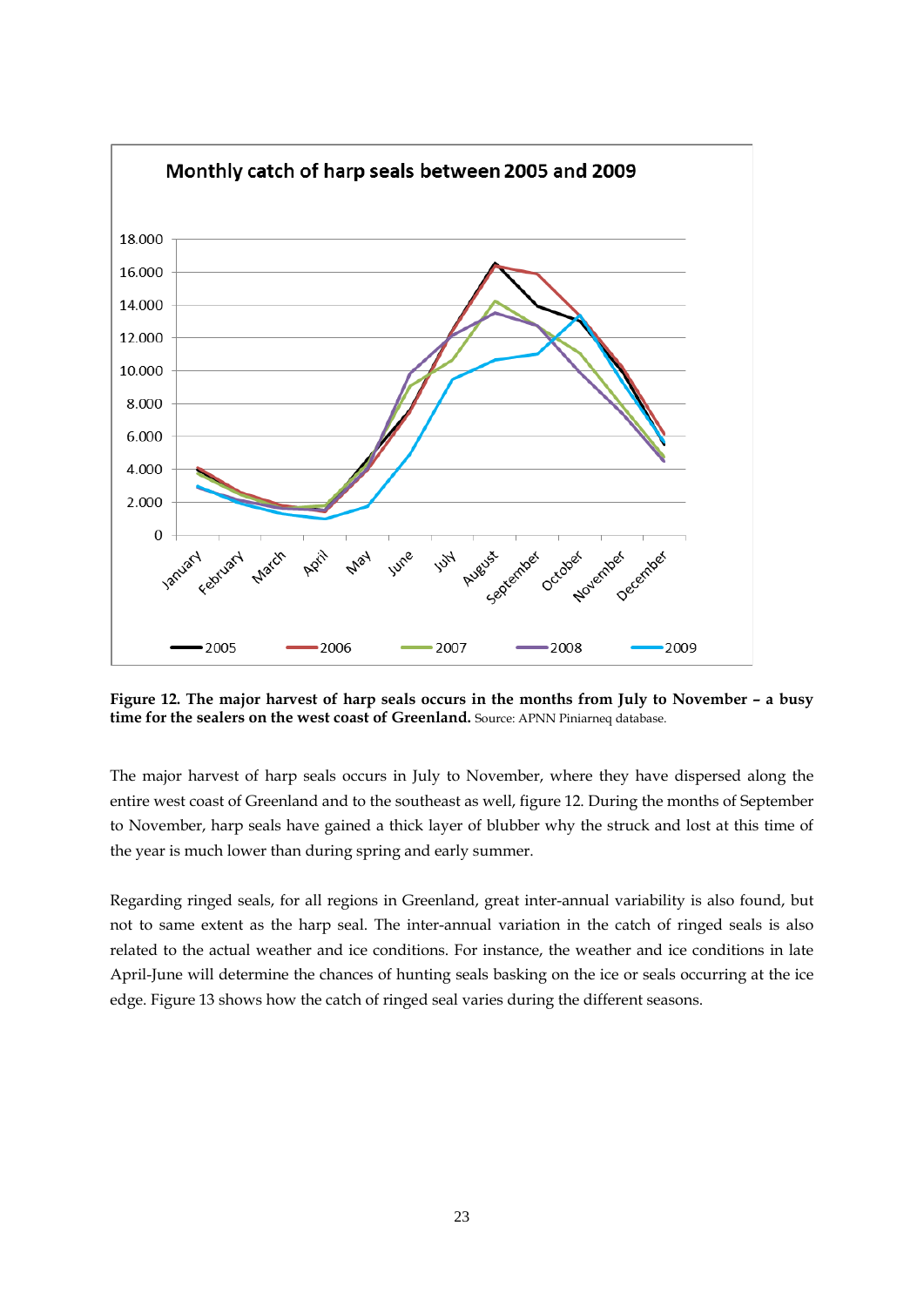

**Figure 13. As opposed to the hunt of harp seals, the hunting of ringed seals is spread more equally throughout the year – providing a steady supply of meat. Source: APNN Piniarneq database.**

The peak season for the catch of ringed seal varies between regions. For Greenland as a whole, most ringed seals are taken from November to May, which reflects the peak season in the northern regions (where the major part of the catch is taken), while catches are relatively small during the open water season. In the southernmost region, however, the majority of ringed seals are caught between May and August, when ringed seals come to the area with drift ice from the east coast.

In the period from 1993 - 2009, Greenlandic hunters caught in average about 5,900 hooded seals per year of which about 99% originate from the Northwest Atlantic populations in The Gulf of St. Lawrence, The Front of Newfoundland and the Davis Strait. The remaining percentage of hooded seals caught by Greenlandic hunters is considered to originate from the Greenland Sea population. These seals are caught by hunters in the remote settlement of Ittoqqortoormiit on the Northeast coast of Greenland.

Looking at the catch of all seals in the period from 1993 to 2009, catches by leisure time hunters account for 13-23 % of the annual catch, figure 14. Hunting of seals continues to be an important part of everyday life and culture in Greenland. Even though people could afford to buy seal meat at the local open air market "Kalaaliaraq", for some it is almost considered an obligation to be self-sufficient with seal meat. Taking expenses to gas, ammunition and time spend on the hunt into consideration, it may be cheaper to buy the meat at local market, but some people prefer hunting the seals on their own and prepare it as they like.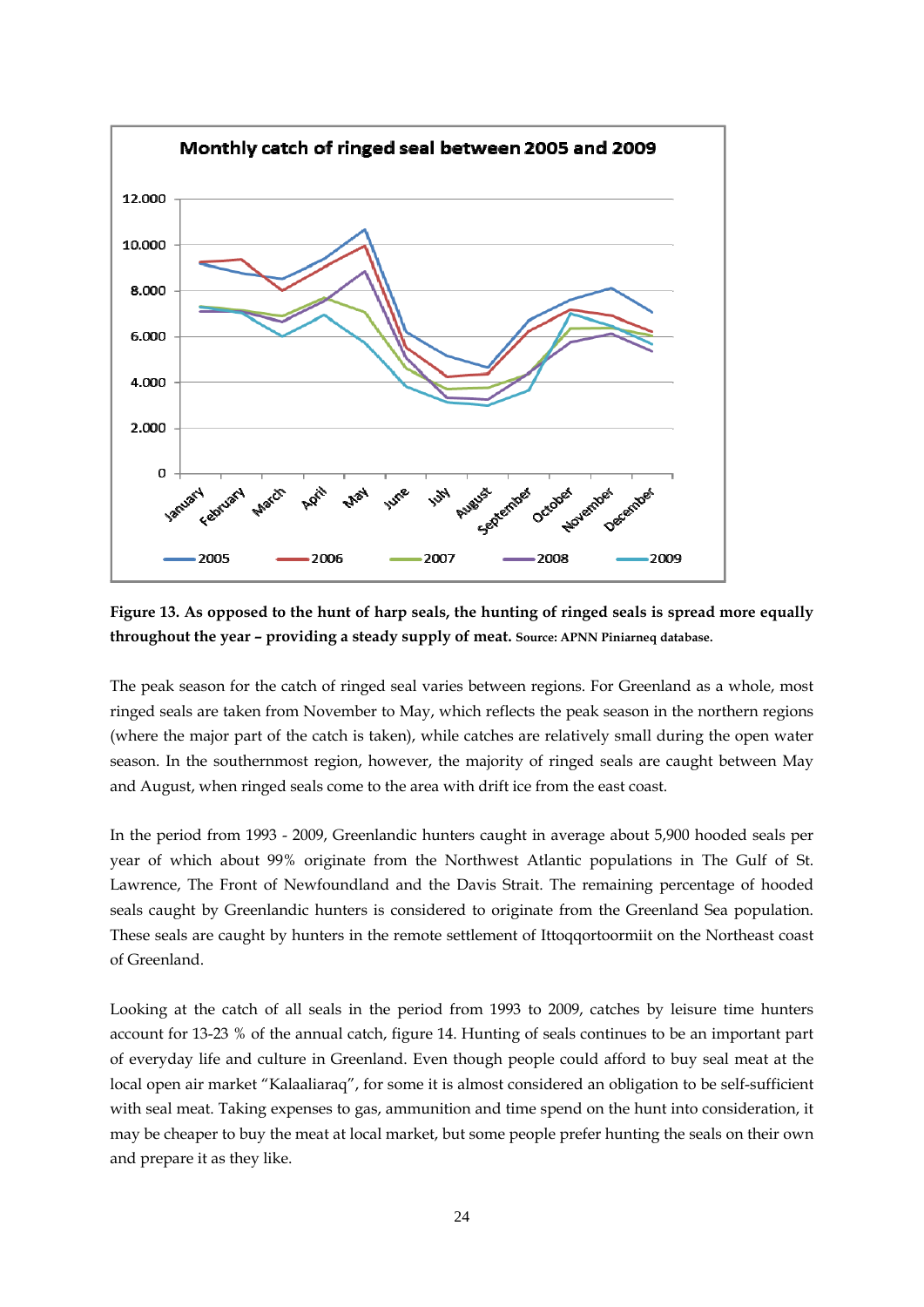

### Catches of seals by full time and leisure time hunters between 1993 and 2009

**Figure 14. In most years, leisure time hunters account for about 1/5 of the harvest of ringed seals in Greenland, which underpins the cultural and socio-economic importance of hunting seals.**  Source: APNN Piniarneq database.

## 8. The commercial trade of sealskins in Greenland

The harvesting economy has changed a great deal over the past century. Perhaps the most significant change has been the introduction of cash as a necessary resource for the operation of the system. Harvesting is now a mixed economy, with subsistence and monetary elements coexisting. Today, hunting seals is not economically viable without a subsidy. However, harvesting provides the basic food supply for most communities. If harvesting were to decline as the major source of food, traditional food would have to be replaced by expensive imported food; this could actually result in higher levels of subsidies to support the nutritional needs of the people. In addition, we do not know the consequences if local people were to eat more western food, as there is not sufficient studies on this relevant issue.

The skins from just over half of all caught seals are sold by the hunters to the tannery of Great Greenland A/S (a share-holder company), located in Qaqortoq in South Greenland. The Government of Greenland is the owner of the tannery and it is today a modern facility using state of the art technology in the processing of sealskins. For decades, local knowledge on tanning sealskins have been accumulated at the tannery and it is currently one of the world's leading in producing high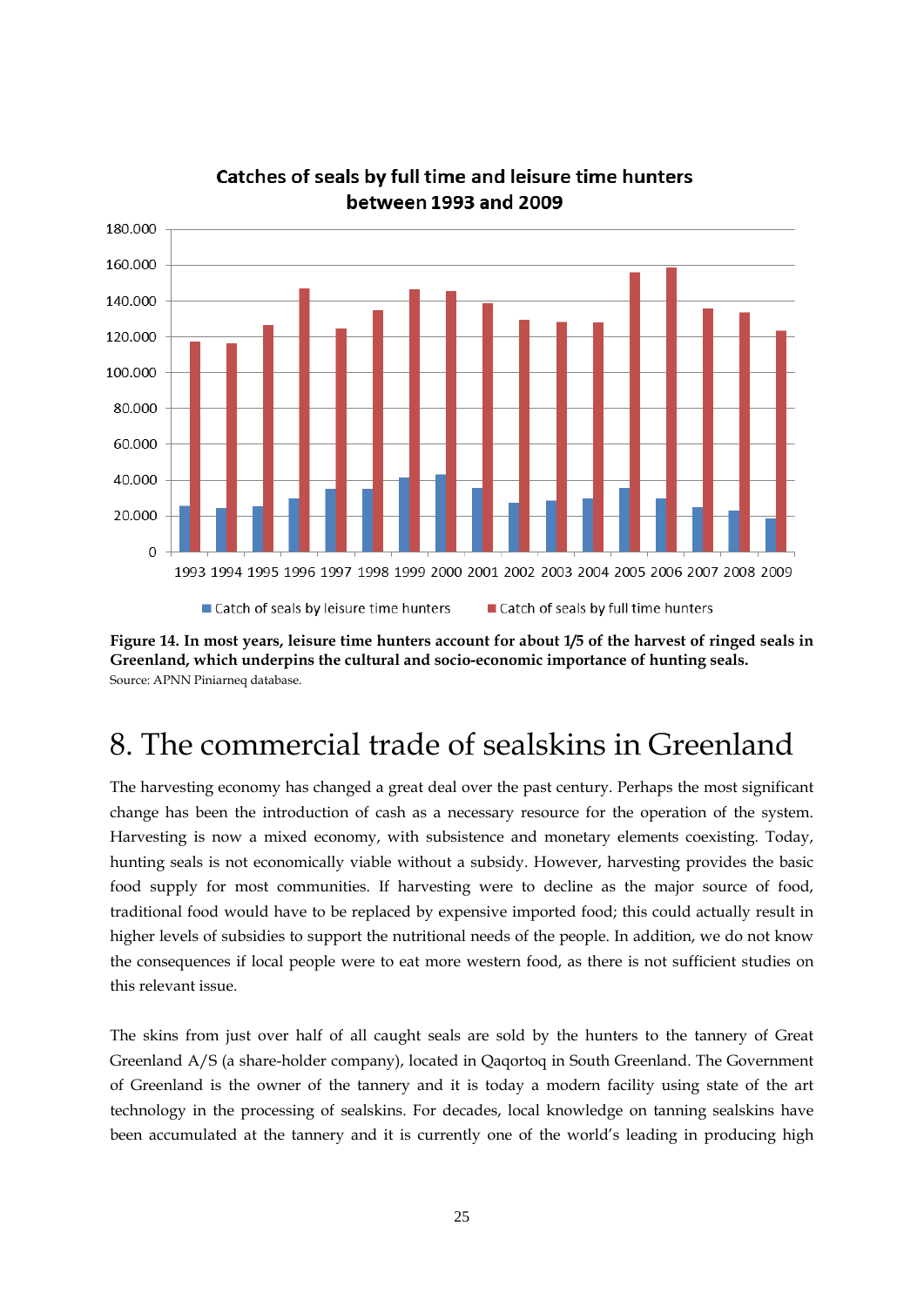quality furs and leather from sealskins. Hides from caribou, sheep and arctic winter fox are also processed at the tannery, but only to a minor extent.

In 2011, 37 people were employed at the tannery - making it one of the largest companies in South Greenland. Due to the economically restrains the company has reduced its employees from 50 in 2008. In addition, the tannery operates 46 trading stations all over the country, making it possible for hunters in small communities to sell their sealskins. Having 46 trading stations spread all over the country is only possible through the government subsidies paid to the Inuit hunters, which is administrated by the tannery. In the 1990-ies the company operated about 70 trading stations. Since the anti-sealskins campaigns in 1980's, it has been necessary to subsidy the hunters in Greenland since world market prices collapsed as a result of the campaigns.

During the end of the 1990s world market prices became more favourable and the tannery was able to offer better prices to the hunters. As a result of the positive development, the Government of Greenland intended to reduce the subsidies. Yet, the result of the written declaration 0038/2006 together with regulations no 1007/2009 and no 737/2010 on banning of import and export of sealskins in the EU quickly showed it-self.



**Figure 15. Sealskins being stretched before tanning.** 

Since 2008, the Government of Greenland had to give an annual capital grant of 8 mill. DKKR (1.06 EURO) to Great Greenland A/S due to the crisis in the sealskin industry. It is also expected that the Government will be forced to increase future subsidies again in order to ensure reasonable prices and living conditions for families living in remote coastal communities and to avoid closure of a company that employs about 37 persons.



**Figure 16. An employee at the tannery working on the sealskins.** 

An initiative in 2007 lead by 70 local hunters opening up a local tannery in North Greenland focusing on the use of the whole seal were closed in 2009 due to very big economical problems, even with governmental subsidies to hunters delivering sealskins.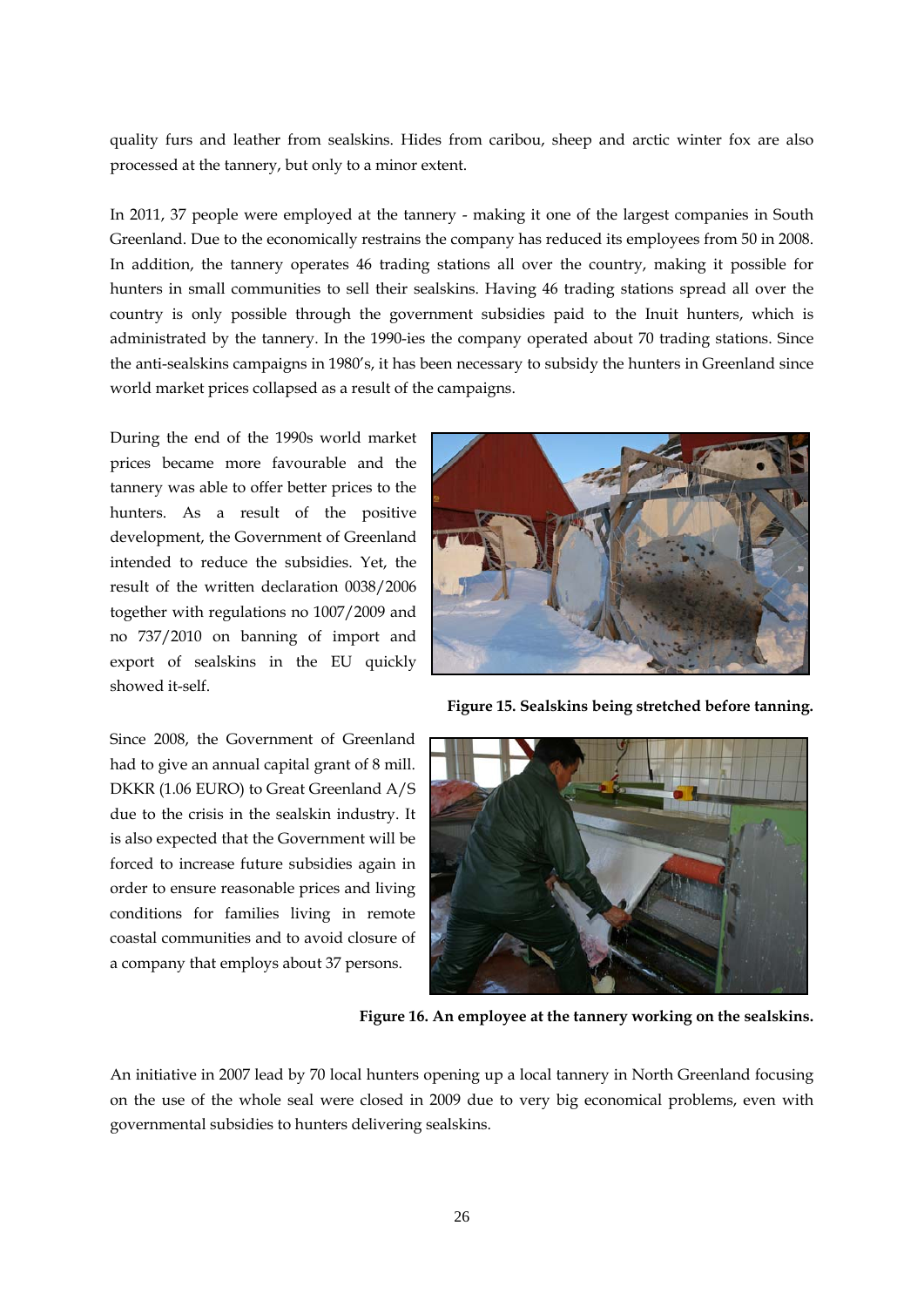In 2008, with a service contract on 25,6 mill. DKKR between the Government of Greenland and Great Greenland A/S 20,5 mill. DKKR were paid directly to the commercial hunters in subsidies – corresponding to about 7,500 DKKR / 1,000 EURO to each and every commercial hunter in Greenland. This may sound like an insignificant amount, but it makes it possible for the hunters with this money to invest in new equipment, tools, ammunition, maintenance and so on. The subsidy in 2012 is 25,7 mill. DKKR with 16 mill. DKKR to the hunters. The ratio of the service contract amount to the tannery has increased since 2009 due to the more and more severe economic situation of the tannery. Since 2009 Great Greenland A/S has not been able to pay for the skins them self, so any trading is solely based on the subsidy from the Government via the service contract.

As mentioned earlier, extreme weather fluctuations may prevent the Inuit from hunting in long periods, and as a consequence of the poor weather conditions in for example the period from 2002 to 2004, the catch decreased and so did the commercial trade of sealskins in Greenland, which was much lower than usual. Due to the low supply from local hunters, the tannery of Great Greenland A/S found it necessary to import raw sealskins from Canada to make best possible use of the capacity at the tannery, and thus also able to continue to offer local Inuit hunters reasonable prices for their sealskins and avoiding laying off local workforce. After the catch returned to the same level it has not been necessary to import further from Canada. This development is summarised in table 3 below.

**Table 3. Probably due to bad weather conditions and changes in ice conditions, the number of harp seals, ringed seals and hooded seals caught in Greenland decreased from 2001 to 2004. However, in 2005 and 2006 the catch reached almost the same level as in 2000 due to favourable catch conditions. Since 2007, a slight decrease of the catch is again observed, probably due to changes in trading conditions with the tannery.** 

|                                                                    | 2000     | 2001     | 2002    | 2003    | 2004    | 2005    | 2006     | 2007     | 2008     | 2009     |
|--------------------------------------------------------------------|----------|----------|---------|---------|---------|---------|----------|----------|----------|----------|
| Number of<br>seals<br>caught                                       | 188,765  | 174,144  | 157,187 | 157,046 | 157,697 | 191,605 | 188,939  | 160,493  | 156,874  | 142,384  |
| Number of<br>sealskins<br>traded                                   | 102,646  | 80,481   | 61,848  | 75,309  | 83,754  | 115,742 | 109,201  | 85,468   | 81,580   | 77,143   |
| Percentage<br><sub>of</sub><br>sealskins<br>sold to the<br>tannery | 54 %     | 46 %     | 39%     | 48 %    | 53 %    | 60%     | 58 %     | 53 %     | 52%      | 54 %     |
| Number of<br>sealskins<br>imported                                 | $\Omega$ | $\Omega$ | 1,500   | 51,935  | 44,100  | 45,000  | $\theta$ | $\Omega$ | $\Omega$ | $\theta$ |

Source: Great Greenland A/S

From table 3 it is clear that on average 87,000 skins or 47 % of the annual total harvest is not sold to the tannery, but used for private purposes or disposed of. This indicates that the seal hunt in Greenland is both subsistence oriented and a commercial activity. Seals are hunted primarily for their meat and skin, but the production of handicrafts, clothes and traditional artefacts are important by-products of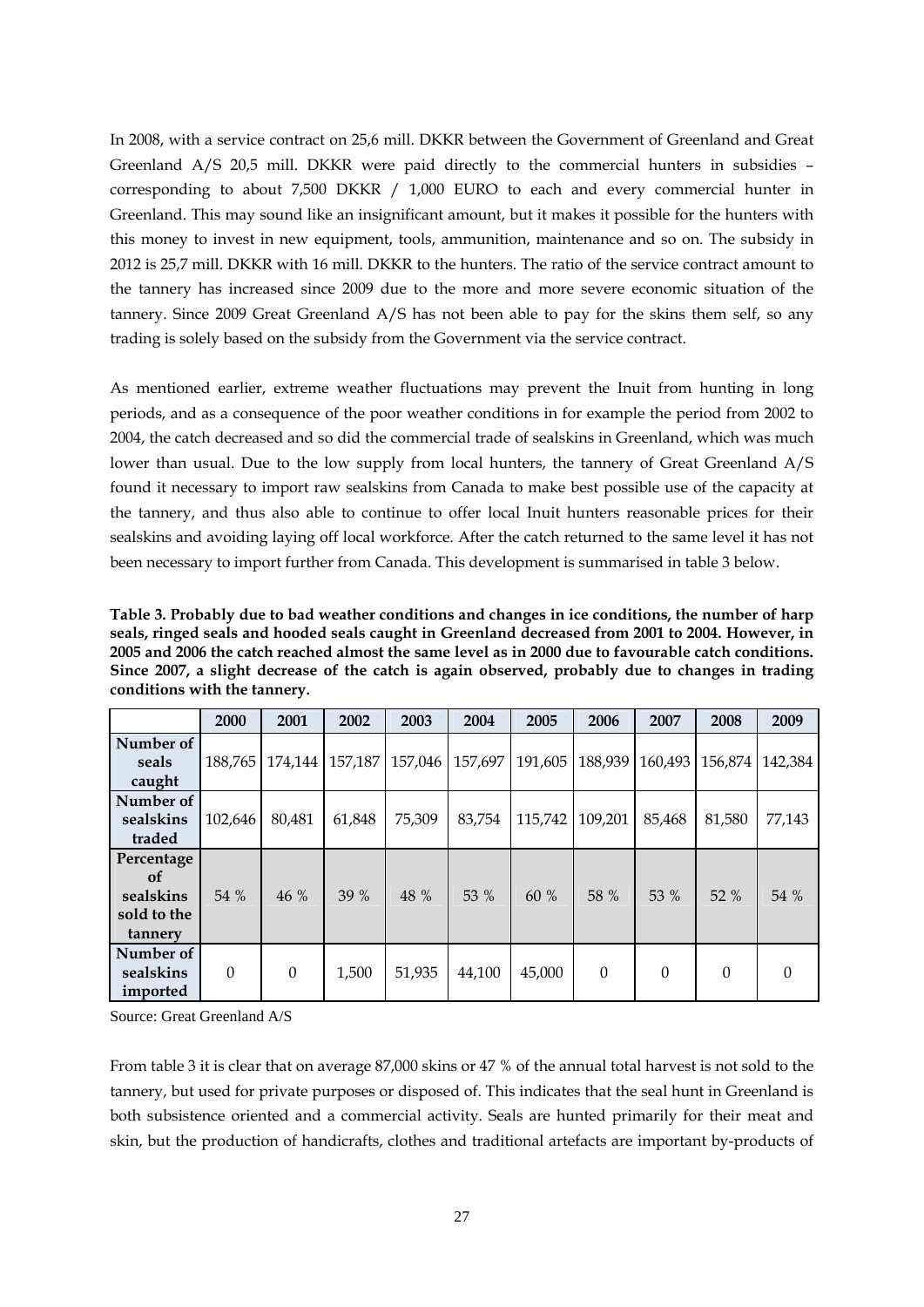the hunt. In addition, a 2006 questionnaire survey carried out by the Ministry of Fisheries, Hunting and Agriculture shows that 34 % of the hunters report struck and lost as an ordinary catch when reporting their annual harvest, which also can explain the difference between the seal catch and the number of sealskins traded. The preliminary results of this questionnaire survey was presented at a NAMMCO-workshop in November 2006 in Copenhagen focusing on struck and lost in relation to marine mammals. A NAMMCO-workshop on the issue of best practices in hunting and killing of seals with invited experts were held in February 2009.

Local knowledge accumulated for generations on tanning sealskins, has been used in the processing of both Greenlandic and Canadian sealskins. In this way, Greenland's Inuit hunters profit from the commercial Canadian seal hunt since the tannery has been able to continue its maximum production capacity and thus also able to offer hunters reasonable prices when buying their skins at the trading stations. The commercial skin trade in Greenland reached almost 116,000 sealskins in 2005, but has decreased in 2009 to 77,000 skins and an estimated 61,000 skins in 2012.

Over the last few years, Greenland has been able to improve the quality of skins through education of hunters, traders and a modernization of the tannery, while at the same time working on a reduction in the government subsidies from app. 30 mill. DKKR in the beginning of 2000 to app. 25 mill. ten years later.

Great Greenland A/S depending on Inuit delivered sealskins sold less than 600 skins (554) at the international auction house in Kopenhagen Fur in 2008 and just under 8,300 skins in the 3 year period to2011 (8291, average 2764 skins). If not subsidised by the Greenland Government, the hunter families in Greenland will once again be the first victims by the trade ban. The EU ban even with the Inuit exemption is ruining an important economy for Greenland – one based on the sustainable use of an abundant renewable resource, table 4.

| Year | EU   | <b>Outside EU</b> | Number of sealskins sold | Value in 1.000 DKKR |
|------|------|-------------------|--------------------------|---------------------|
| 2004 | 71 % | 29 %              | 115.723                  | 45.477              |
| 2005 | 69 % | 31 %              | 108.372                  | 54.399              |
| 2006 | 66 % | 34%               | $91.026$ s               | 59.681              |
| 2007 | 43 % | 57 %              | 45.043                   | 20.889              |
| 2008 | 16 % | 84 %              | 31.307                   | 11.132              |
| 2009 | 22%  | 78 %              | 19.602                   | 5.201               |
| 2010 | 26 % | 74 %              | 23.167                   | 5.760               |
| 2011 | 36 % | 64 %              | Not available            | Not available       |

**Table 4. The data illustrates how the trade of sealskins in EU is experiencing a huge reduction, indicating that the proposed ban is already having an effect on the market.** 

Source: Great Greenland A/S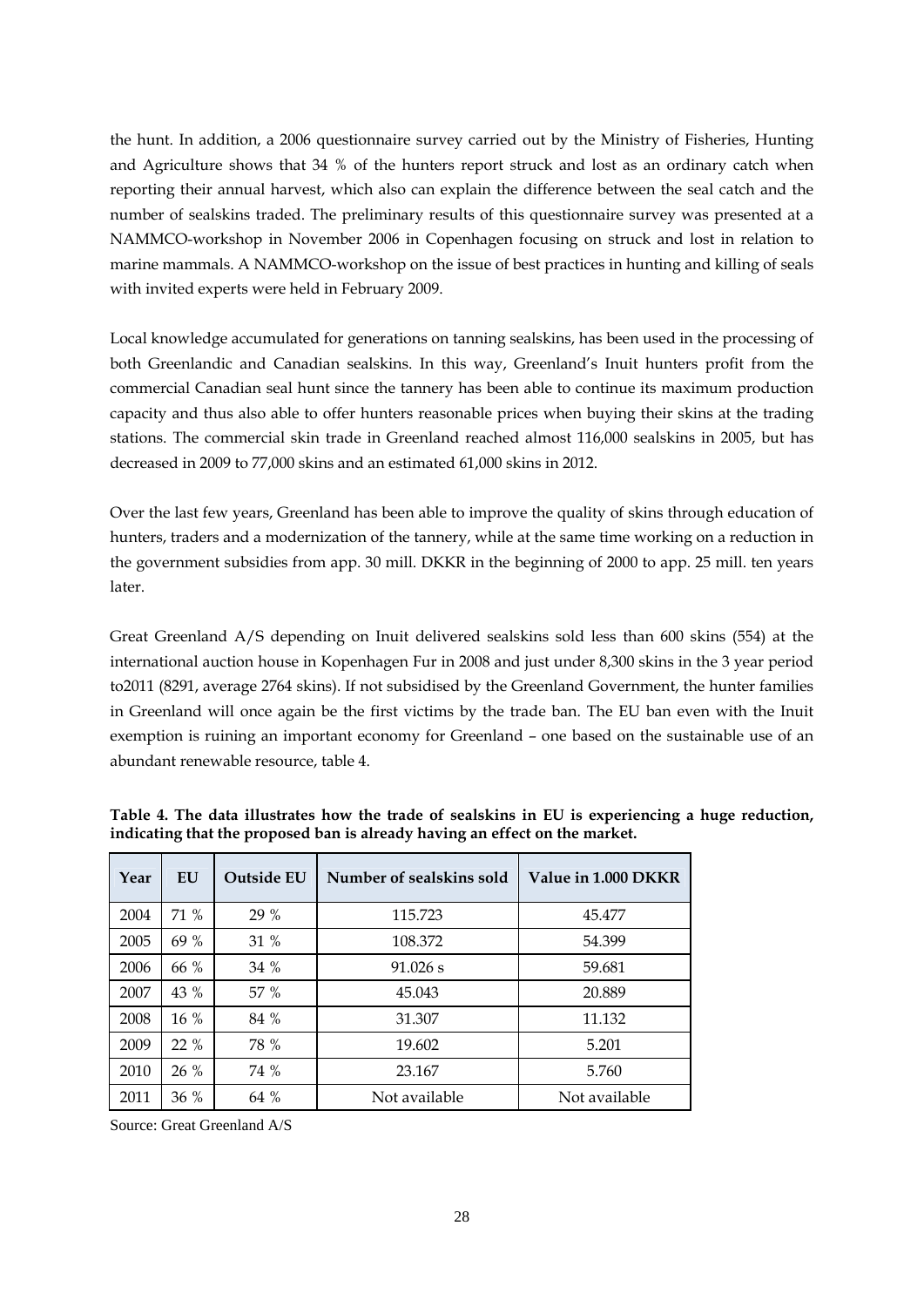## 9. Regulations on seals in Greenland

The Greenland Government manages hunting by species, by regions and by a dual permit system, regulated by two ministerial orders allowing for both full time and leisure time hunting. Tourists can acquire a short-term permit for trophy hunting or fishing.

Permits for full time hunters are based on a number of criteria. The applicant must be a permanent resident of Greenland, having lived here for a minimum of two years over the last decade, and must establish that hunting is a primary source of income. At least 50 % of the applicant's income must be based on hunting and small-scale fishing. The licences are issued by the Ministry of Fisheries, Hunting and Agriculture. Permits for leisure time hunting are also issued by the ministry, but only two criteria apply; the applicant must be a resident of Greenland and must be at least 12 years of age. No test or training is needed for any of the permits, but permits must be renewed each year.

In Greenland, the law on hunting from 1999 and the law on protection of nature and wildlife from 2003 constitute the overall frame regarding wildlife regulation. From December 1st 2010 a national executive order regarding the protection of seals and regulation of sealing came into force. Furthermore, hunting of seals is regulated in the wildlife sanctuary in Melville Bay and the national park in Northeast Greenland. In most municipalities, seal hunting is restricted by area, season or method through bylaws. For instance, in several fjords it is prohibited to use snowmobile and even motor boats in order to protect seals and traditional hunting methods. Yet, in most municipalities, seals can be hunted year round by all Greenlandic citizens, provided they have a hunting permit.

The Government of Greenland has from 1 December 2010 completely protected the harbour seal and grey seal until biological advice indicates that it is again safe to hunt any of these species. For the other seal species found in Greenlandic waters, there are no quotas set on them but permits are used to control the harvest. As a hunter, you are bound each year to submit your catch report to the Ministry of Fisheries, Hunting and Agriculture. This makes it possible to monitor and evaluate the catch levels of the four different species of seals, both at local and national levels.

A draft guideline on *Import and export of seal products in Greenland to The European Market* giving guidance to the exporters is ready for final approval by the Ministry.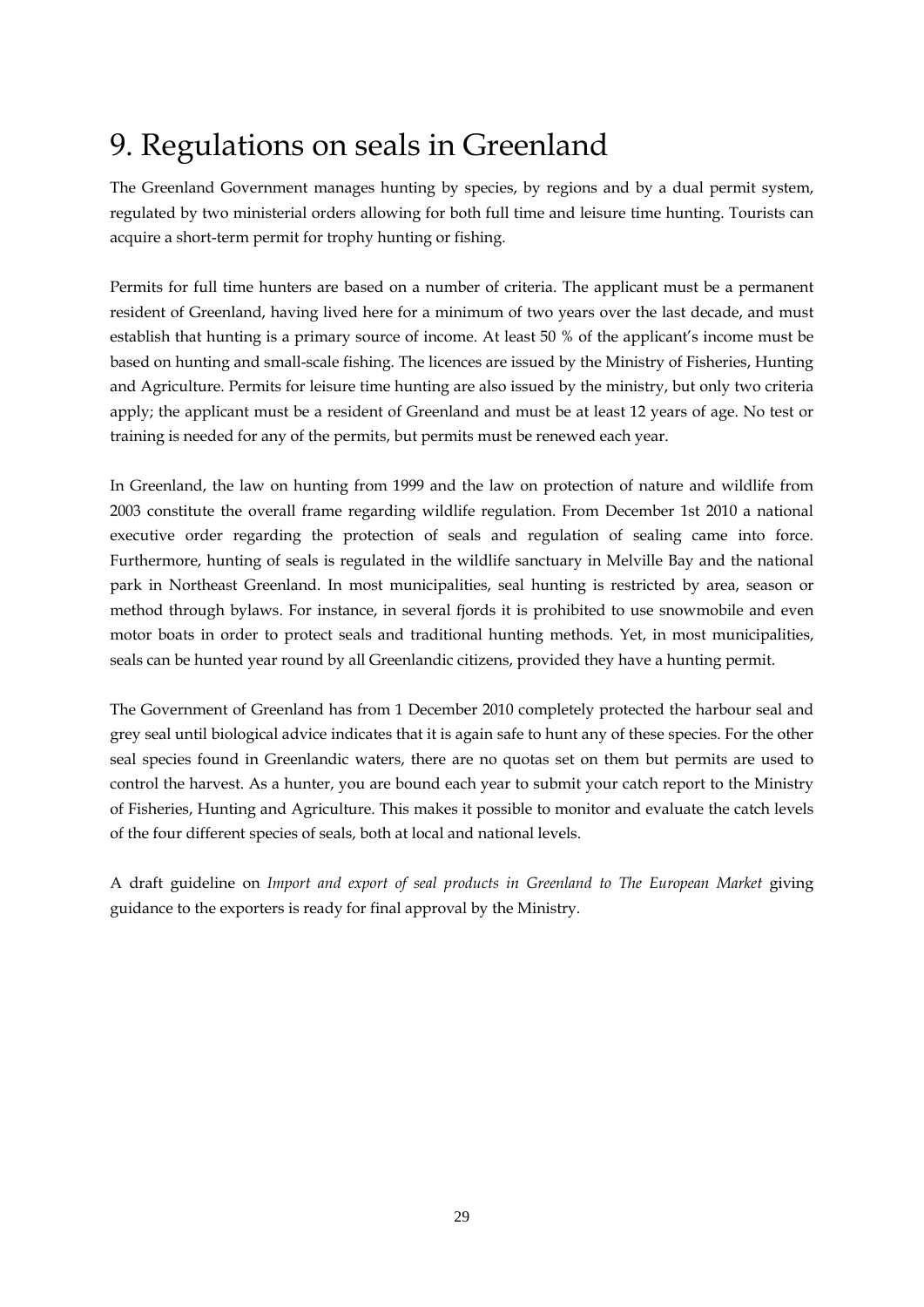## 10. International co-operation

With a culture and economy based on wildlife harvesting, Greenland's Inuit have the greatest stake in protecting arctic ecosystems. Hundreds of years ago, Inuit environmental and economic strategies were based on Inuit customary law and reflected the nomadic lifestyle that both linked and separated social groups. These regulations stipulated the use and management of many of the natural resources and preserved social and economic order among the Greenlandic Inuit. Today, strategies to sustain the resources upon which the Inuit depend for their survival and their livelihood require the participation of local, regional, national, and even international interests.

In the 1950's and 1960's, there were hardly any international organisations and formalised scientist groups in relation to management of seals. Today, the International Council for the Exploration of the Sea ICES/NAFO working group on harp and hooded seals and the North Atlantic Marine Mammal Commission (NAMMCO), which was established in 1992, have special biological and science task forces which study and monitor seal populations. Canada and Norway also have well-established seal scientists who collaborate with our biologists in Greenland.

In 1995, the Greenland Institute of Natural Resources was founded in Nuuk, the capital of Greenland, with the primary purpose to provide scientific background data regarding management and exploitation of living resources in Greenland. The institute is an independent research institute under the Government of Greenland.

Under the auspices of NAMMCO, a Seal Management Committee has been established 2006 and since chaired by Greenland. The task of the committee is to set out administrative recommendations and organise the seal research and monitoring coordinated in the NAMMCO countries. Canada has a permanent observer-status in NAMMCO and will participate in this work. In addition to the Seal Committee, NAMMCO already hosts a Committee on Hunting Methods with the primary purpose to provide advice on hunting methods for marine mammals relevant to NAMMCO member countries.

For the above-mentioned reasons there is no reason to worry that sealing will get out of control. On the contrary, there is a widespread collaboration on research, monitoring as well as experience and knowledge exchange. Animal welfare organisations substantiate their opposition against sealing and in particular sealing of young seals with reference to what happened in the 1950's and 1960's when the seal population is thought to have been reduced to 2/3 of the population in the North Atlantic. Lessons have been learned and this will not happen again.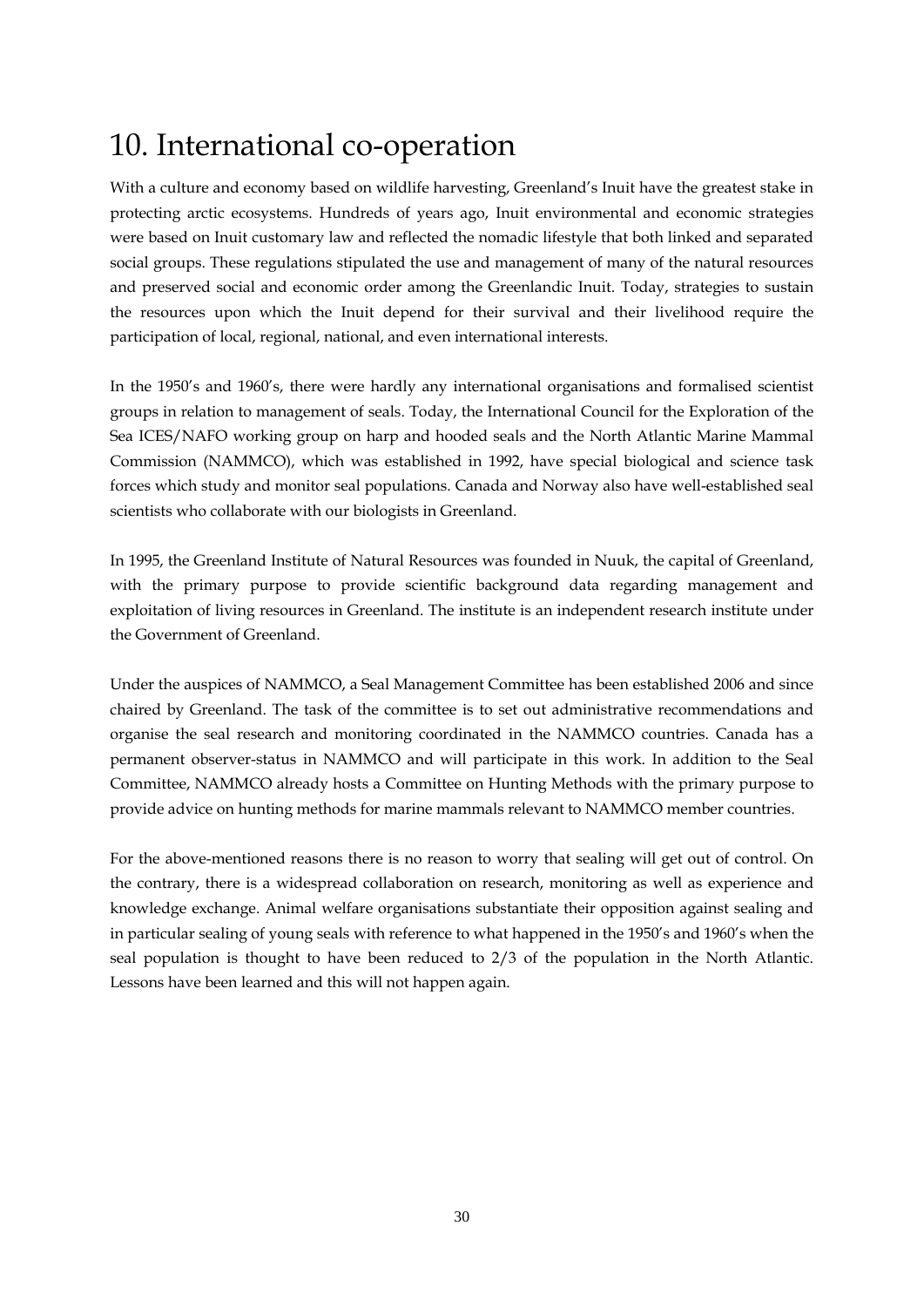### 11. Regulations on seals in the EU

Culture consists of unique characteristics, sometimes / often endemic to a certain locality, region or nationality. Culture can be hard to understand. For example, many outside the Arctic region have difficulty understanding and appreciating the great importance in Inuit culture of harvesting local

wildlife, whether the harvesting is conducted for cultural reasons, subsistence purposes or to generate the cash income required in the modern economic system. Such a lack of understanding contributed to objections by protest groups regarding the killing of wild animals, especially the use of what were sometimes viewed as inhumane killing techniques.



**Figure 17. Whole skinned seals stored for dog food.** 

During the 1970's and 1980's, harp seals and hooded seals were often on the front pages because of an intense debate concerning the commercial harvesting of seal pups at the Canadian whelping patches. Partly because of this debate and the following decreasing demand for sealskins, and partly because of management decisions leading to catch regulations, the commercial catches of these seals decreased dramatically.

The animal rights campaigns of the 1980's had devastating impacts on Inuit communities, which were earning significant amounts of their income from seal hunting at the time. The 1982-1983 sealskin ban by the European Economic Community (ECC) basically destroyed the sealskin market, and the value of sealskins dropped significantly. The anti-sealing campaigns unintentionally pushed away the Inuit from the resources that they had customarily depended on for their cultural independence. Even if it will not rectify the damages done, some environmental organizations have defended indigenous harvesting, and others have retracted their positions opposing. One of them is Greenpeace, which expressed an official apology to the Inuit communities for the damages Greenpeace have caused with the anti-sealskin campaigns. However, later campaigns and activities by Greenpeace have shown a continued lack of understanding of Arctic living conditions.

### **The Written Declaration 0038/2006**

In September 2006, the Greenland authorities became aware of the fact that the European Parliament adopted the Written Declaration 0038/2006 - requesting the Commission to draft a regulation to ban the import, export and sale of all harp and hooded seal products. The same request are to be found in the European Parliaments comments on the Commission Communication on a Community Action Plan on the Protection and Welfare of Animals 2006-2010. Greenland expressed its concern on the Written Declaration – together with a comprehensive and detailed analysis of the issue – in a letter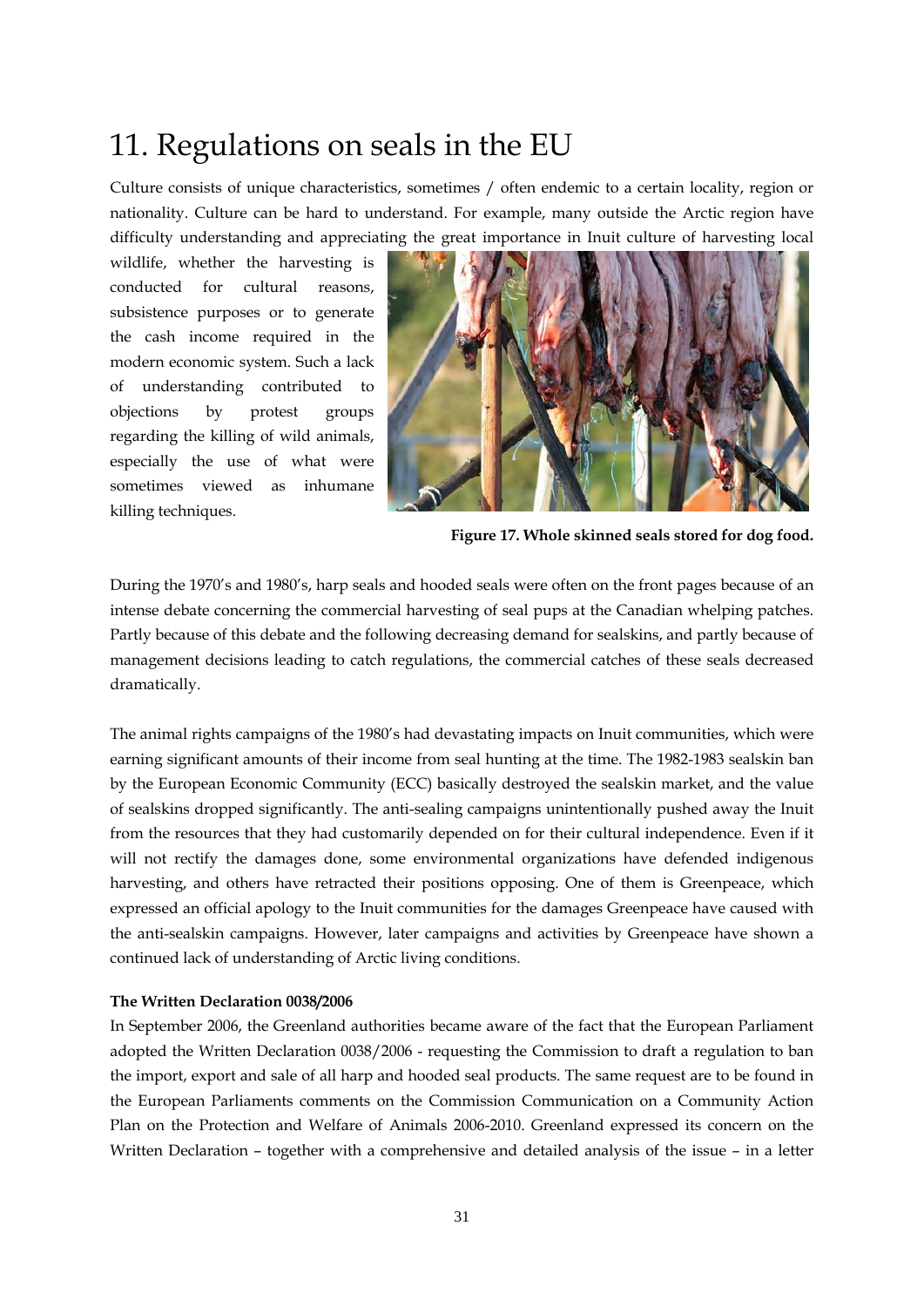sent to each member of the Parliament and stated the same concern to the Commissioners in the Commission responsible for different aspects of this file. Greenland was extremely worried about the fact that the written declaration was based on poor argumentation and somewhat inaccurate documentation. E.g. in the period from 2000 to 2004, the traditional hunt of harp seals in Greenland accounted for 21 % of the harp seals caught, and not merely 3 % as mentioned in the Written Declaration 0038/2006. Misinformation of this severe kind could have lead members of the European Parliament to vote in favour of the written declaration.

### **EU Commission proposal of 23 July 2008 to the EU Parliament**

The EU Commission put forward a proposal to the EU Parliament and the Council banning the import, transit and export of sealskins from Europe of seal products. The proposal was the Commission's reply to the declaration from September 2006 from the Parliament on introduction of an import stop for seal products with the exemptions of Inuit hunt and derogation on humane killing.

The proposal was based on article 95 in the treaty on harmonisation of member states and article 133 on common trade policy, hence with the purpose of better harmony in the EU legislation and to stop the trade to and in the EU of seal products. The purpose with the suggested legislation was to make sure that seal products would not come from animals having experienced unnecessary pain.

The Commission referred to animal welfare and protection with the Commission Communication on a Community Action Plan on the Protection and Welfare of Animals 2006-2010. The Action Plan was initiated to secure a more coordinated and consequent effort for animal protection and welfare across the political areas of the Commission, while also considering the aspects of the socio-economic impact.

The proposal furthermore referred to a risk analysis from 6 December 2007 on seal hunting and animal welfare (Animal Welfare Aspects of the Killing and Skinning of Seals – Scientific Opinion of the Panel on Animal Health and Welfare), made by The European Food Safety Authority (EFSA). The analysis was based on data on seal hunting and expert statements. The conclusion was that seals can and normally is killed in a quick and effective manner, without causing unnecessary pain. It was also shown that the killings methods and effectiveness varies.

Finally, the proposal referred to an analysis of consequence of 6 April 2008 (Assessment of the Potential Impact of a ban of Products Derived from Seal Species), by the Consultancy firm COWI. The conclusion of the analysis was that a ban will have a negligible economic influence in the member countries with the exception of Denmark and Italy. The main socio-economic impact will be in countries with an Inuit population.

### **Regulation (EC) No 1007/2009 of the European Parliament and of the Council of 16 September 2009 on trade in seal products**

Through the regulation no 1007/2009 of the European Parliament and of the Council of 16 September 2009, a ban on import of seal skins to the European Union or bans on the processing and manufacturing of seal products in member countries was imposed, and entered into force on 20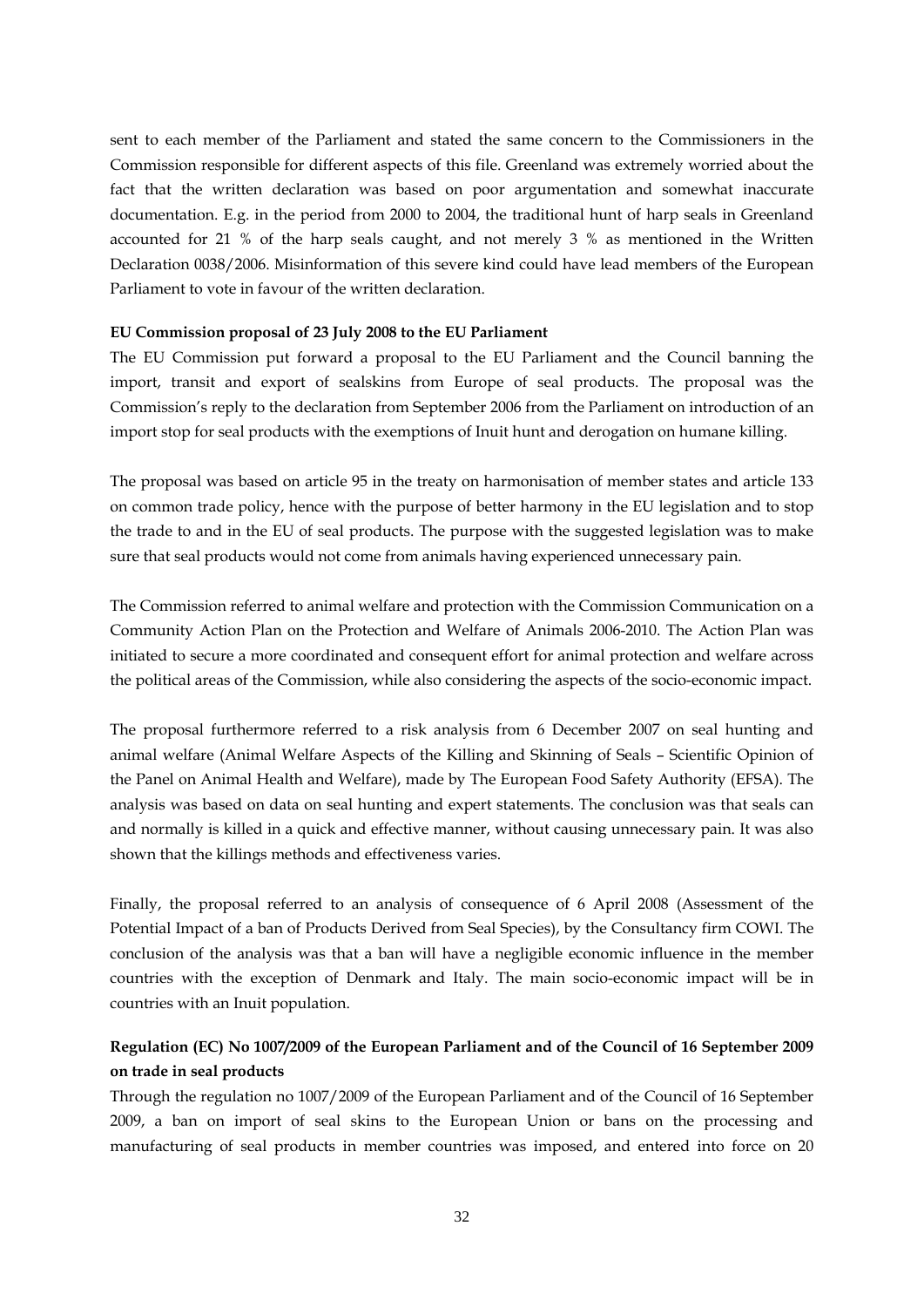November 2009. The regulation followed a proposal presented by the European Commission on 23 July 2008. Although this ban contains a specific exemption for seal products from Inuit hunting, it has a severe impact on the global sealskin market.

### **Commission Regulation (EU) No 737/2010 of 10 August 2010 laying down detailed rules for the implementation of regulation No 1007/2009**

On 10 August 2010, the Commission adopted an implementing of regulation no 1007/2009 and as the ban itself, it entered into force on 20 August 2010. The implementing regulation sets out the conditions for the placing on the EU market of seals products.

Because of the Inuit exemption sealskins from Greenland can still be exported to the EU and placed on the market if the skins are certified according to regulation no 737/2010. The tannery Great Greenland A/S sends to the Ministry of Fisheries, Hunting and Agriculture a filled out certificate accompanied by a list of batch numbers for all the concerned seal products. The Ministry controls and signs it before it is returned to the tannery again. The Ministry keeps a record in hard copy and digitally of all signed certificates, table 5. Any Greenlandic sealskin products with a certificate number can be followed on a webpage made by the industry www.soulforseal.dk

**Table 5. Number of signed certificates from Greenland in accordance with regulation No 737/2010 from August 2010 to April 2012.** 

| Year | Number of certificates | Number of sealskins exported from Greenland |
|------|------------------------|---------------------------------------------|
| 2010 |                        | 4.712                                       |
| 2011 |                        | 27.125                                      |
| 2012 |                        | 12.432                                      |

### **The position of the Government of Greenland about regulations on seals in EU**

Greenland would like to highlight its discontent with the results of both above mentioned reports in general and especially about the paragraphs regarding Greenland and other items. Greenland was invited to contribute and did this to a high extend. However, the given information was poorly used and some forwarded important copies of documents were not included in the review or list of documents. Greenland therefore had serious concerns in respects to what the reports could lead to, and today we can see the result presented as a ban with Inuit exemption and request of labelling and certification.

In addition, the declaration and the ban ignore the realities of the international marketplace, which is highly integrated. Greenlandic hunters depend on the income derived from the sale of their seal products to support their traditional subsistence hunting activity. Closing the European market and now also the Russian market to seal products will most certainly lead to another global collapse in prices and demand of seal products, similar to what happened after the 1983 EEC Directive, which also included an exemption for Greenlandic products and which proved to be entirely inappropriate. Since then, the subsistence hunting of seals in Greenland has had to be heavily subsidized in order to ensure reasonable income for Inuit hunters dependent on selling sealskins.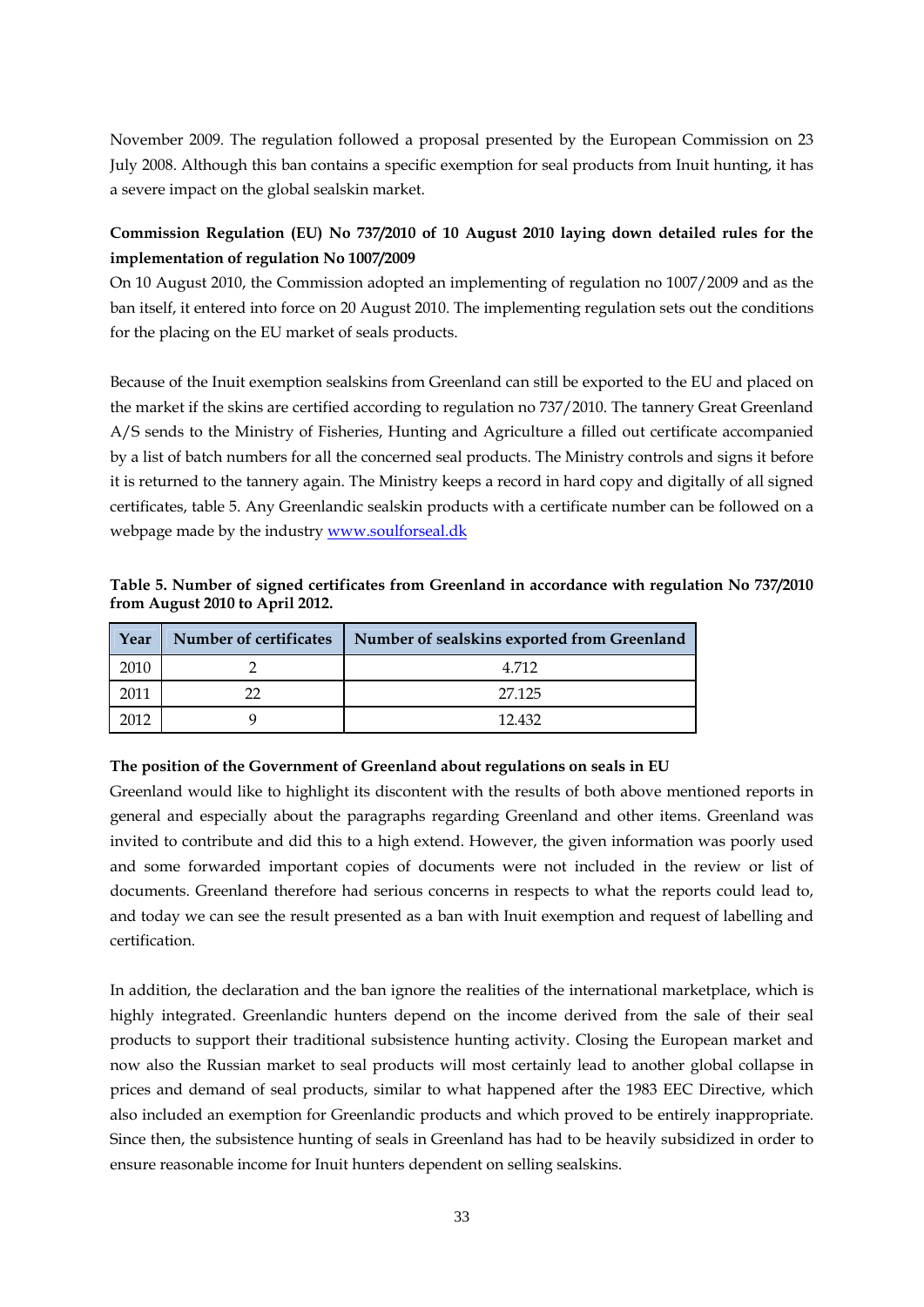Furthermore, the countries in which a ban on seal products is imposed are also members of the International Union for the Conservation of Nature (IUCN) – the world's largest conservation organization - and all have adopted its principles of sustainable use of the world's abundant renewable resources as government policy. In 2004, an overwhelming majority of the governments and non-government member organizations adopted a resolution on conservation and sustainable use of seals stating the following:

"*URGES IN PARTICULAR IUCN members to put their sustainable use principles into action by not introducing new legislation that bans the importation and commercialization of seal products stemming from abundant seal populations, provided that obligations and requirements under other international conventions such as CITES are met."* 

The hunting of harp, ringed and hooded seals in the Northwest Atlantic is based on sustainable management principles, closely monitored by international organisations such as the International Council for the Exploration of the Sea (ICES/NAFO) and the North Atlantic Marine Mammal Commission (NAMMCO). Seals do not belong to endangered species neither under the Convention on International Trade in Endangered Species (CITES) or the International Union for Conservation of Nature (IUCN). There is no sound biological or any other evidence to justify the introduction of restrictions on trade with seal products from abundant and healthy populations. There is, therefore, a contradiction between the resolution and the decision of these countries to ban seal products.

About 9 mill. harp seals can have an impact on the fish resources in Greenlandic waters, even if the relation is not fully understood by the scientist. Marine resources are of high importance both as a local and a global food supply and are Greenland's most important export goods. The world's need for food is not showing signs of diminishing and Greenland reserves its right to protect and have a sustainable harvest from its marine resources.

### **Effective and humane killing methods**

It seems that the main goal of Regulation no 737/2010, 1007/2009 and the Written Declaration 0038/2006 is to prevent cruelty against animals.

Restrictions and bans on seal products are promoted by extreme animal activist groups and are fuelled by eco-colonialism. They do not take into account that traditional Greenlandic sealing has always used hunting methods which minimize seals pain and suffering. As a permanent member of the Committee of Hunting methods of NAMMCO, seal hunting methods in Greenland are continuously evaluated and improved.

The hunting of seals in Canada is also subject to strict and extensive control measures, which have led to the use of effective and humane killing methods. The Canadian authorities are constantly working on ensuring that all seals are killed as humane as possible. Reducing the competitiveness of the hunt is one of the efforts currently being implemented in the Canadian seal hunt. The Canadian Government, when announcing the Atlantic Seal Management Plan (2006-2010) in March 2006, stated that new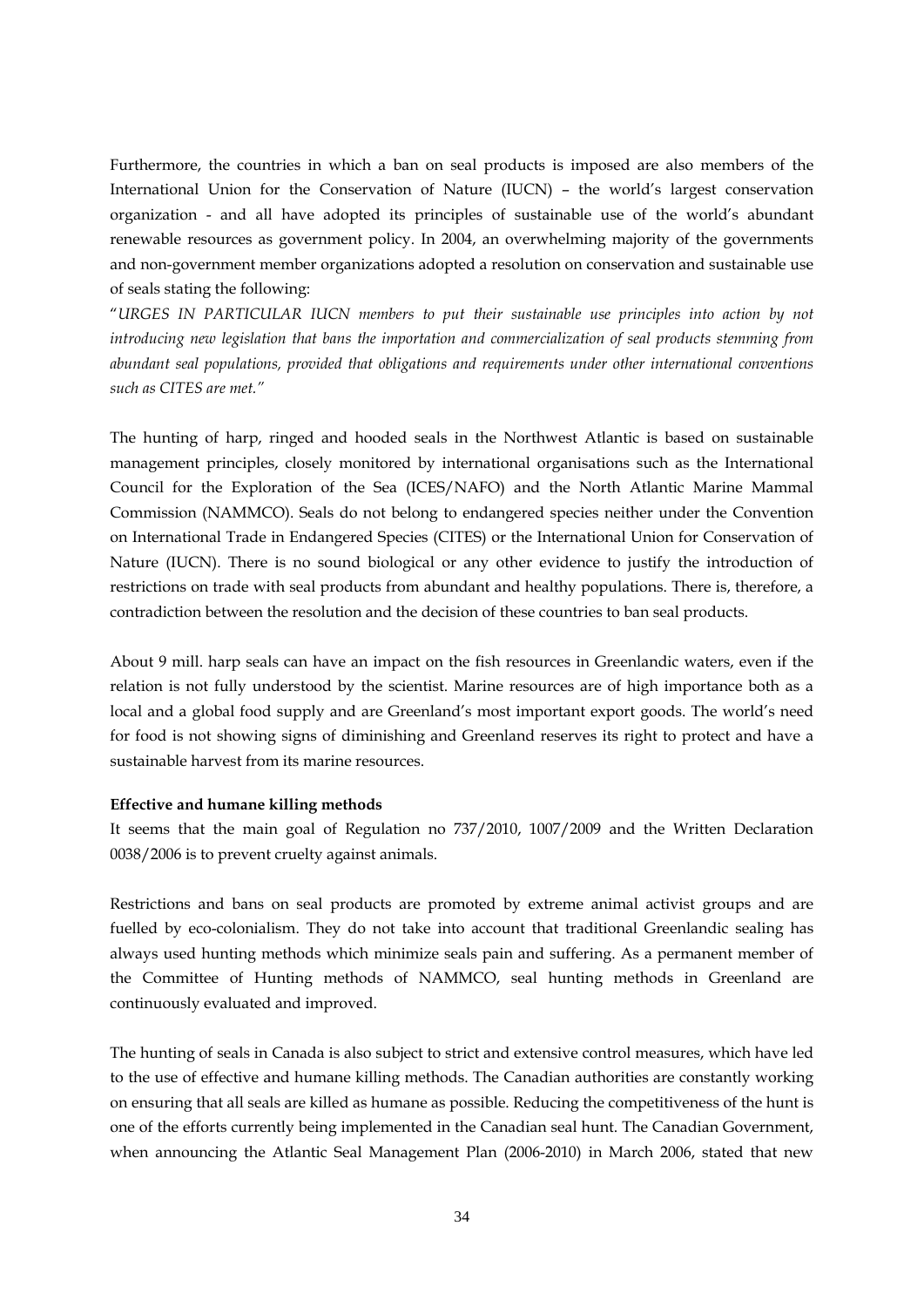management measures have been introduced in 2006 to reduce the competitive nature of the hunt and secure the effectiveness of the killing, thereby improving the humaneness of the hunt. This plan has been followed by the 2011-2015 Integrated Fisheries Management Plan for Atlantic Seals.

### **Box 5: Myoglobin and swimming reflexes**

Seals may show swimming reflexes long after having been killed. This is due to a high content of myoglobin (red blood cells) in the blood, which is characteristic for marine mammals that can stay under water for a long period of time. Hence reflexes may continue for up to several minutes after the seal has been killed. This has been used in anti-sealskin campaigns to present Canadian sealing as inhumane where it is alleged that seals in many cases are skinned alive. Thus, the rhetoric in the sealskin discussion is often characterised by resting on incorrect arguments and not on objective documentation and facts.

When it is mentioned in the Written Declaration 0038/2006 that up to 42 % of the seals in Canadian sealing may be skinned alive, it is based on a study carried out by IFAW (International Fund for Animal Welfare), an organisation which has been refused membership of IUCN (International Union for Conservation of Nature) due to their militant working methods. The Canadian authorities have also rejected the allegations from IFAW as being completely wrong. Other studies carried out by recognised veterinarians in the field show that this problem may concern less than 2 % of the total catch, which is not killed humanely. As late as in January 2006 and again in February 2009, NAMMCO announced that the applied catching methods in Canada, both the use of hakapik and riffle, are efficient and humane and that the allegations that seals should be skinned alive are incorrect. Likewise the EFSA report stated that the use of hakapik is when used correctly a fast and efficient way of killing.

## 12. Sealskin and trade barriers:

### **The ban of seal products in the European Union and in the Customs Union of Belarus, Kazakhstan and the Russian Federation**

On 6 January 2012, the Government of Greenland received information from the Government Adviser in Moscow via the Danish Ministry of Foreign Affairs. The Customs Union stated that a ban had been issued in Russia, Belarus and Kazakhstan against imports of skins of harp seal and harp seal pups as well as products produced from such skins. The information was given in the form of a notice on the entry into force of a resolution proposed in June 2011. The information was indeed a big surprise because no official or diplomatic notification concerning the draft formulated had been given to the Kingdom of Denmark.

In the documents received and in the decision, no consideration seems to have been given to sealskin from hunts conducted by Inuit in the Arctic regions in the manner of the so-called *Inuit exemption* set out in the EU regulation banning seal products of 20 August 2010 (Commission Regulation (EU) No. 737/2010).

A letter of response was send from the Minister of Fisheries, Hunting and Agriculture to the Russian Government stating: "In that connection, in my capacity as responsible minister, I would like a detailed assessment of the ban and whether it applies generally to all countries or whether background documents allow for an Inuit exemption? I will also further investigate the consequences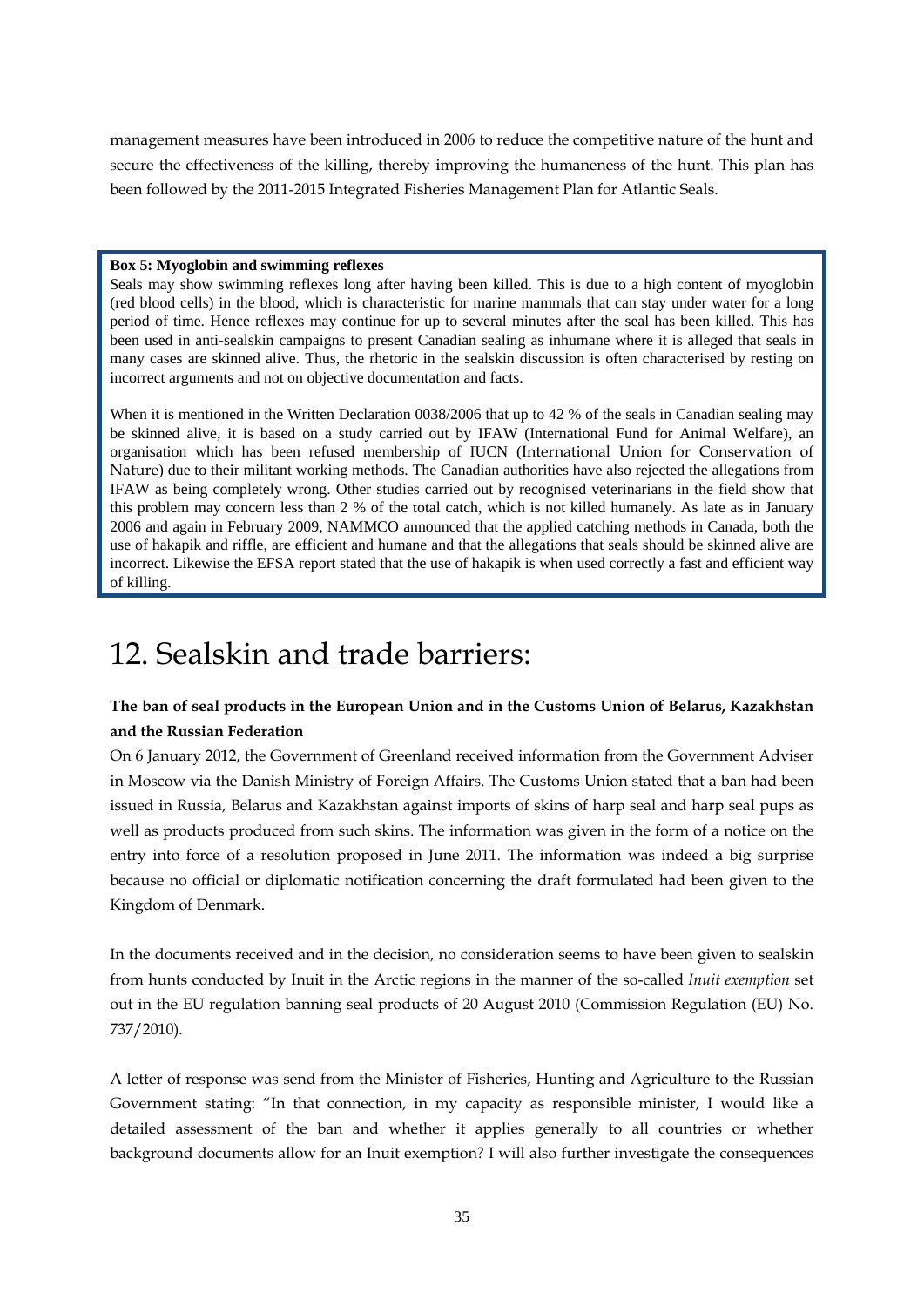it may have for Greenland's Russian market. Consequently, I will shortly ask for additional information about the ban and its background". The Government of Greenland is still waiting for an answer from the Russian Government.

The trade bans of seal products in the European Union and in the Customs Union of Belarus, Kazakhstan and Russian Federation have created new barriers to trade. Most EU member countries and organisations in the world work hard to promote trade in order to benefit from liberalisation, not least the EU. It is thus the policy of the EU to promote a responsible free trade not only in the World Trade Organisation Doha Development Agenda (WTO-DDA) negotiations, but also in relation to the African, Caribbean and Pacific (ACP) countries and the countries and areas covered by the Overseas Countries and Territories (OCT) arrangement, to which Greenland belong. The idea is to integrate vulnerable economies into international trade in a responsible way, which means that the EU is opening up for trade from developing economies.

The ban on the import of sealskins and the breaking of international agreements on Technical Barriers to Trade is a clear contravention of the trade policy foundation of the EU. Greenland, even with Self-Governance, receives more than 60 % of its budget in developing assistance and is still economically in a post – colonial development mode.

According to the rules of the World Trade Organisation (WTO), an import ban on seal products is a clear violation of international agreements and cannot be justified as an exemption of these rules. The ban is also not in accordance with the United Nations (UN) adopted decisions regarding the Rights of Indigenous Peoples to use their natural resources. Seals do not belong to endangered species and a measure is not justifiable in relation to international law or even common sense.

## 13. Conclusions

### **"Inuit", "subsistence" and "traditional hunting"**

Greenland is very concerned about the increasing numbers of bans and especially on the interest from foreign countries to define "Inuit", "subsistence" and "traditional hunting". During the process of the EU ban initiative and in the increasing numbers of circulated documents in relation to the proposal, Greenland noted with concern that several EU committees and EU member countries wished to define "Inuit", "subsistence" and "traditional hunting". It was and still is the view of the Government of Greenland that EU should abide by definitions already adopted by the UN and that other not defined terms should be defined in the relevant fora with the participation of relevant indigenous peoples and governments.

The sincere concerns are raised due to risk of misinterpretation and unintended consequences of definitions by a party that is not directly related to Inuit societies. The definitions could lead to further limitations and misunderstood debate on our way of life, culture and dependence of seal resources.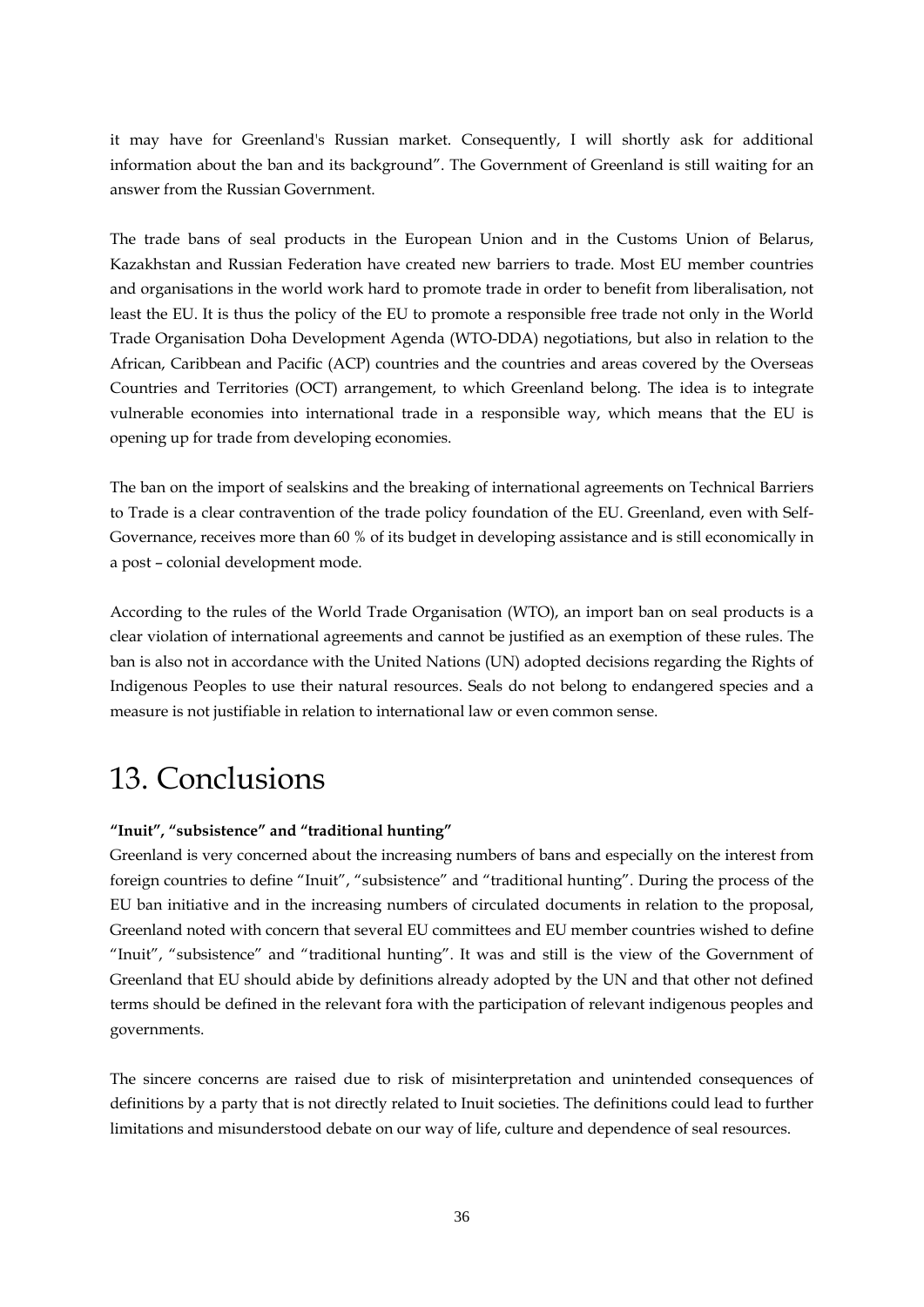It should also be stressed that the ban, even with the Inuit exemption breach the Declaration adopted by the UN on the Right of the Indigenous Peoples from September 2007.

Every party is interested in securing the welfare aspects of targeted wild animals, whether you support harvest or not of wild animals. Greenland is very aware of the general support for the Inuit exemption. Alongside the sustainable harvest, respectable regulations and the importance of seal to Inuit, the hunting in Greenland is humane. All this implied that Greenland would not be harmed by the ban and Inuit exemption, which unfortunately does not seem to be true. Greenland suffered severely from the 1983 EEC Directive and again with the 2009 EU-regulation, even with the Inuit exemption. With the new ban of harp sealskins by the Union of Belarus, Kazakhstan and Russian Federation, the world market for seal products is going to be destroyed and economic means of many harp seal hunters will be threatened.

Again we see a ban on sealskins with no basis in biological evidence, which can destroy the fundament of life for many Inuit, while at the same time be in violation with international trade policy. It took more than two and a half decades to re-establish an economic viable production of sealskins, which collapsed again in 2008, mostly as a consequence of the EU ban initiative. If all these bans are maintained, we expect in the coming years the destruction of the global market for sealskins and not just certain parts of the market. Consumers cannot see the difference between sealskins provided by Inuit hunters and skins provided by others even if labelling and certification of origin assurance are introduced.

The fur industry already had a labelling system called Origin Assured (OA), introduced in 2006, where Canada, Norway, USA and Greenland are voluntary parts. OA, likewise the tannery Great Greenland A/S has a very recognizable logo and bar code. This should have had a protective effect on the products; however, what has been observed especially since 2008 is a negative outcome harming the Greenlandic trade. Hence showing that certification and labelling is not protecting the trade with its Inuit exemption.

However, The Government of Greenland is taking all possible measures to comply with regulation no 1007/2009 and 737/2010. As a consequence of the EU requirement, Greenland introduced a certificate system in august 2010. In this context, a guideline on import and export of sealskins from Greenland to the European Union has been elaborated to ensure that seal products from Greenland fulfil the conditions required by the Inuit exemption. In addition, a process is still on-going in the European Commission concerning the Greenlandic Ministry of Fisheries, Hunting and Agriculture being a recognised certifying body of seal products.

Every year, the established certificating system has to be evaluated by the EU and whether Greenland fulfils the requirements. Furthermore, EU is the main body to declare if the established certificating authority – Ministry of Fisheries, Hunting and Agriculture can be approved by the EU system, even after the Government of Greenland has declared the Ministry as THE certificating authority.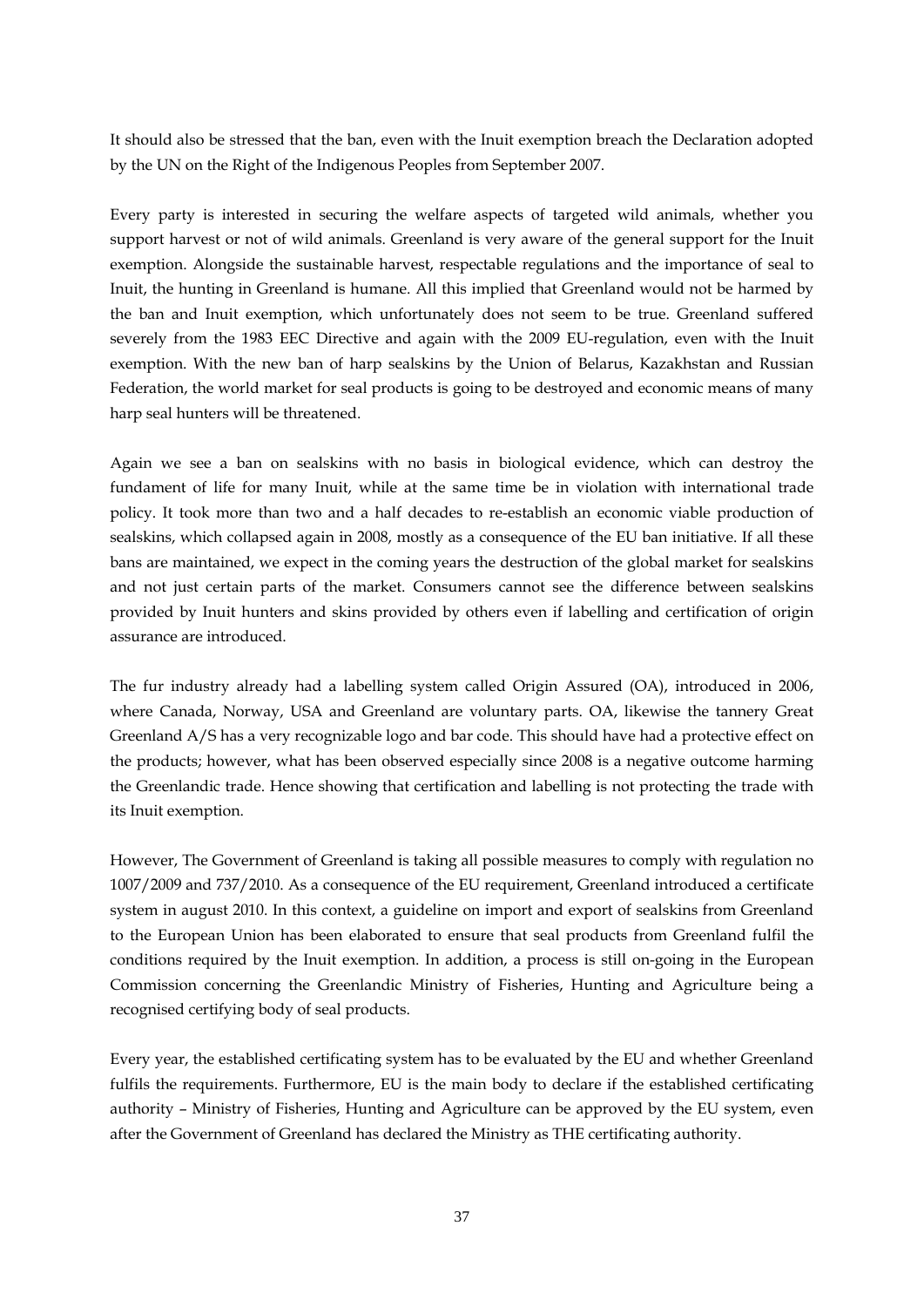More important though, Greenland needs time to examine the total impacts of such a system, especially on the overall costs, control, monitoring and administration burden. It was suggested that the industry covers the costs. It is our preliminary evaluation that the industry, which is in a crisis, will not be able to cover the costs. Greenland needs more than one year of existence of the system before a full evaluation is possible.

Starting with the adopted Declaration from 2006, we saw severe negative effects and consequences of the proposal at that time. After the adoption, Greenland fears that societies outside Greenland and a Union which Greenland is not part of, may destroy our way of life and disturb the diversity of culture. Greenland also feared other non-EU countries would introduce similar bans, and by January 1st, 2012, we saw 3 new countries imposing a ban, without an Inuit exemption. Thus, Greenland cannot accept further restrictions on trade with sealskins, promoted by extreme animal activist groups and ecocolonialism. Furthermore, it is our sincere evaluation that it is not going to help the EU to have a ban on a vital renewable resource while wishing to be involved in Arctic policy. The EU ban, even with the Inuit exemption and Arctic policy do not comply well and are seen as counterproductive.